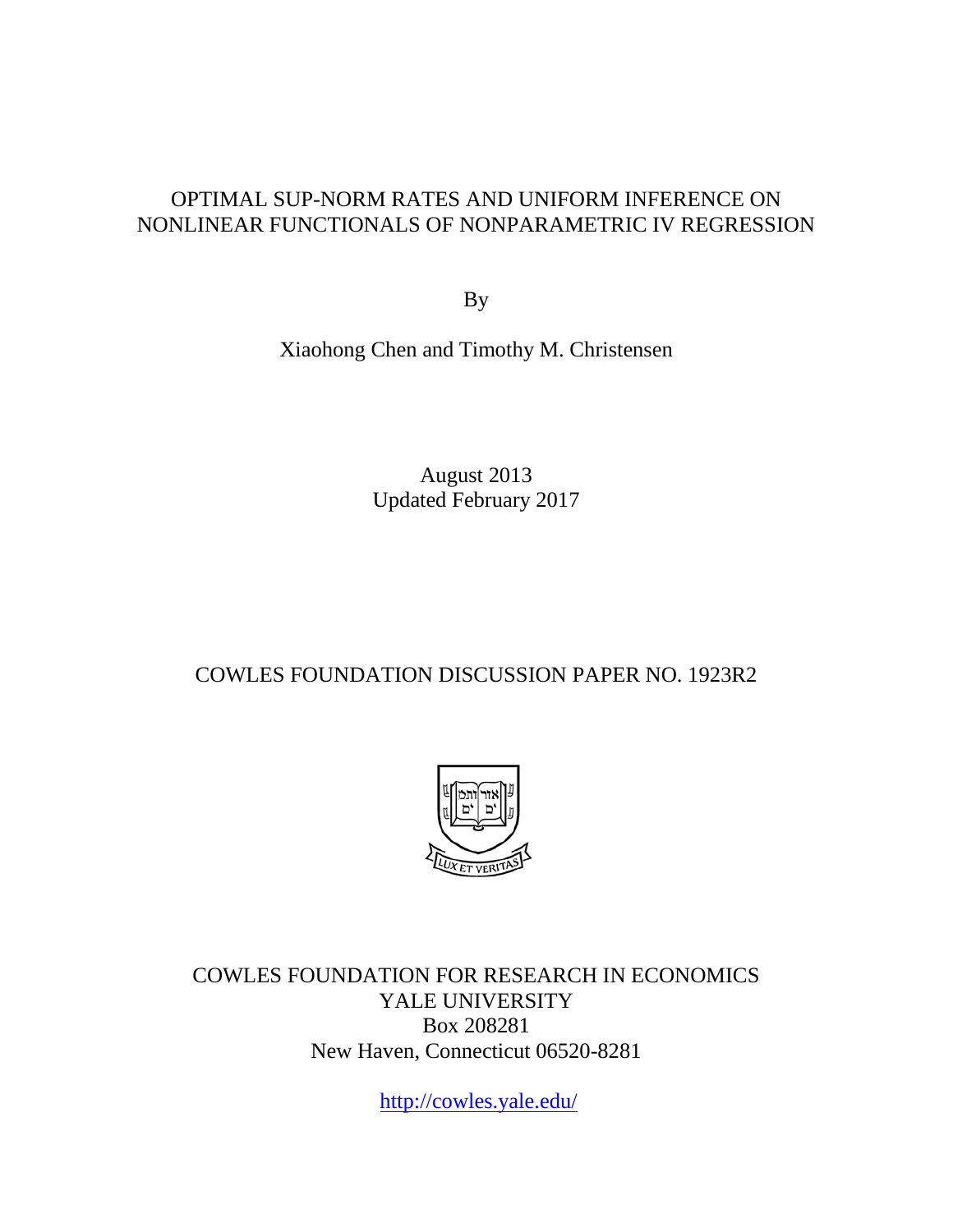# Optimal Sup-norm Rates and Uniform Inference on Nonlinear Functionals of Nonparametric IV Regression<sup>∗</sup>

Xiaohong Chen<sup>†</sup> Timothy M. Christensen<sup>‡</sup>

First version: August 2013. Revised: January 2017.

#### Abstract

This paper makes several important contributions to the literature about nonparametric instrumental variables (NPIV) estimation and inference on a structural function  $h_0$  and its functionals. First, we derive sup-norm convergence rates for computationally simple sieve NPIV (series 2SLS) estimators of  $h_0$  and its derivatives. Second, we derive a lower bound that describes the best possible (minimax) sup-norm rates of estimating  $h_0$  and its derivatives, and show that the sieve NPIV estimator can attain the minimax rates when  $h_0$  is approximated via a spline or wavelet sieve. Our optimal sup-norm rates surprisingly coincide with the optimal root-mean-squared rates for severely ill-posed problems, and are only a logarithmic factor slower than the optimal root-mean-squared rates for mildly ill-posed problems. Third, we use our sup-norm rates to establish the uniform Gaussian process strong approximations and the score bootstrap uniform confidence bands (UCBs) for collections of nonlinear functionals of  $h_0$  under primitive conditions, allowing for mildly and severely ill-posed problems. Fourth, as applications, we obtain the first asymptotic pointwise and uniform inference results for plug-in sieve t-statistics of exact consumer surplus (CS) and deadweight loss (DL) welfare functionals under low-level conditions when demand is estimated via sieve NPIV. Empiricists could read our real data application of UCBs for exact CS and DL functionals of gasoline demand that reveals interesting patterns and is applicable to other markets.

Keywords: Series 2SLS; Optimal sup-norm convergence rates; Uniform Gaussian process strong approximation; Score bootstrap uniform confidence bands; Nonlinear welfare functionals; Nonparametric demand with endogeneity.

JEL codes: C13, C14, C36

†Cowles Foundation for Research in Economics, Yale University, Box 208281, New Haven, CT 06520, USA. E-mail address: xiaohong.chen@yale.edu

<sup>∗</sup>This paper is a revised version of the preprint arXiv:1508:03365v1 [\(Chen and Christensen,](#page-37-0) [2015a\)](#page-37-0), which was in turn a major extension of Sections 2 and 3 of the preprint arXiv:1311.0412 [\(Chen and Christensen,](#page-37-1) [2013\)](#page-37-1). We are grateful to Y. Sun for careful proof-reading and useful comments and M. Parey for sharing the gasoline demand data set. We thank L.P. Hansen, R. Matzkin, W. Newey, J. Powell, A. Tsybakov and participants of SETA2013, AMES2013, SETA2014, the 2014 International Symposium in honor of Jerry Hausman, the 2014 Cowles Summer Conference, the 2014 SJTU-SMU Econometrics Conference, the 2014 Cemmap Celebration Conference, the 2015 NSF Conference - Statistics for Complex Systems, the 2015 International Workshop for Enno Mammen's 60th birthday, the 2015 World Congress of ES meetings, and seminars at various universities for comments. Support from the Cowles Foundation is gratefully acknowledged.

<sup>‡</sup>Department of Economics, New York University, 19 W. 4th Street, 6th floor, New York, NY 10012, USA. E-mail address: timothy.christensen@nyu.edu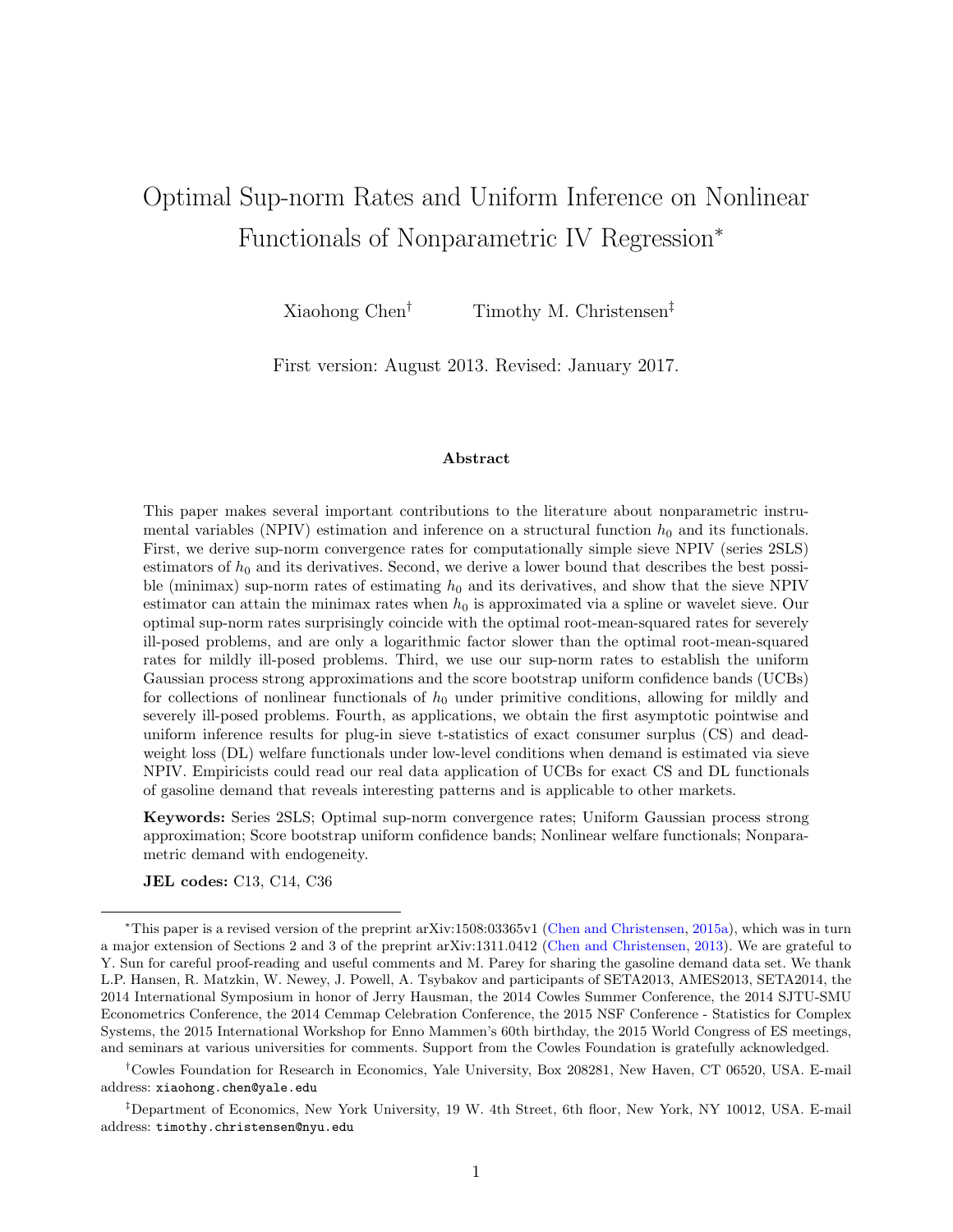### 1 Introduction

Well founded empirical evaluation of economic policy is often based upon inference on nonlinear welfare functionals of nonparametric or semiparametric structural models. This paper makes several important contributions to estimation and inference on a flexible (i.e. nonparametric) structural function  $h_0$  and nonlinear functionals of  $h_0$  within the framework of a nonparametric instrumental variables (NPIV) model:

<span id="page-2-0"></span>
$$
Y_i = h_0(X_i) + u_i \t E[u_i|W_i] = 0 \t (1)
$$

where  $h_0$  is an unknown function,  $X_i$  is a vector of continuous *endogenous* regressors,  $W_i$  is a vector of (conditional) instrumental variables, and the conditional distribution of  $X_i$  given  $W_i$  is unspecified.

Given a random sample  $\{(Y_i, X_i, W_i)\}_{i=1}^n$  (of size n) from the NPIV model [\(1\)](#page-2-0), our first two main theoretical results address how well one may estimate  $h_0$  and its derivatives simultaneously in supnorm loss, i.e. we bound

$$
\sup_x \left| \widehat{h}(x) - h_0(x) \right| \quad \text{and} \quad \sup_x \left| \partial^k \widehat{h}(x) - \partial^k h_0(x) \right|
$$

for estimators  $\hat{h}$  of  $h_0$ , where  $\partial^k h(x)$  denotes k-th partial derivatives of h with respect to components of  $x$ . We first provide upper bounds on sup-norm convergence rates for the computationally simple sieve NPIV (i.e., series two stage least squares (2SLS)) estimators [\(Newey and Powell,](#page-39-0) [2003;](#page-39-0) [Ai and Chen,](#page-37-2) [2003;](#page-37-2) [Blundell, Chen, and Kristensen,](#page-37-3) [2007\)](#page-37-3). We then derive a lower bound that describes the best possible (i.e., minimax) sup-norm convergence rates among all estimators for  $h_0$  and its derivatives, and show that the sieve NPIV estimator can attain the minimax lower bound when spline or wavelet base is used to approximate  $h_0$ .<sup>[1](#page-2-1)</sup> Next, we apply our sup-norm rate results to establish the uniform Gaussian process strong approximation and the validity of score bootstrap uniform confidence bands (UCBs) for collections of possibly nonlinear functionals of  $h_0$  under primitive conditions.<sup>[2](#page-2-2)</sup> This includes valid score bootstrap UCBs for  $h_0$  and its derivatives as special cases. Finally, as important applications, we establish first pointwise and uniform inference results for two leading nonlinear welfare functionals of a nonparametric demand function  $h_0$  estimated via sieve NPIV, namely the exact consumer surplus (CS) and deadweight loss (DL) arising from price changes at different income levels when prices (and possibly income) are endogenous.[3](#page-2-3) We present two real data applications to illustrate the easy implementation and usefulness of the score bootstrap UCBs based on sieve NPIV estimators. The first is to nonparametric exact CS and DL functionals of gasoline demand and the second is to nonparametric Engel curves and their derivatives. The UCBs reveal new interesting and sensible patterns in both data applications. We note that the score bootstrap UCBs for exact CS and DL nonlinear functionals are new to the literature even when the prices might be exogenous. Empiricists could jump to Section

<span id="page-2-1"></span><sup>&</sup>lt;sup>1</sup>The optimal sup-norm rates for estimating  $h_0$  were in the first version [\(Chen and Christensen,](#page-37-1) [2013\)](#page-37-1). The optimal sup-norm rates for estimating derivatives of  $h_0$  were in the second version [\(Chen and Christensen,](#page-37-0) [2015a\)](#page-37-0).

<span id="page-2-2"></span><sup>&</sup>lt;sup>2</sup>The uniform strong approximation and the score bootstrap UCBs results were in the second version [\(Chen and](#page-37-0) [Christensen,](#page-37-0) [2015a\)](#page-37-0); see Theorem B.1 and its proof in that version.

<span id="page-2-3"></span><sup>&</sup>lt;sup>3</sup>The pointwise inference results on exact CS and DL were in the second version [\(Chen and Christensen,](#page-37-0) [2015a\)](#page-37-0).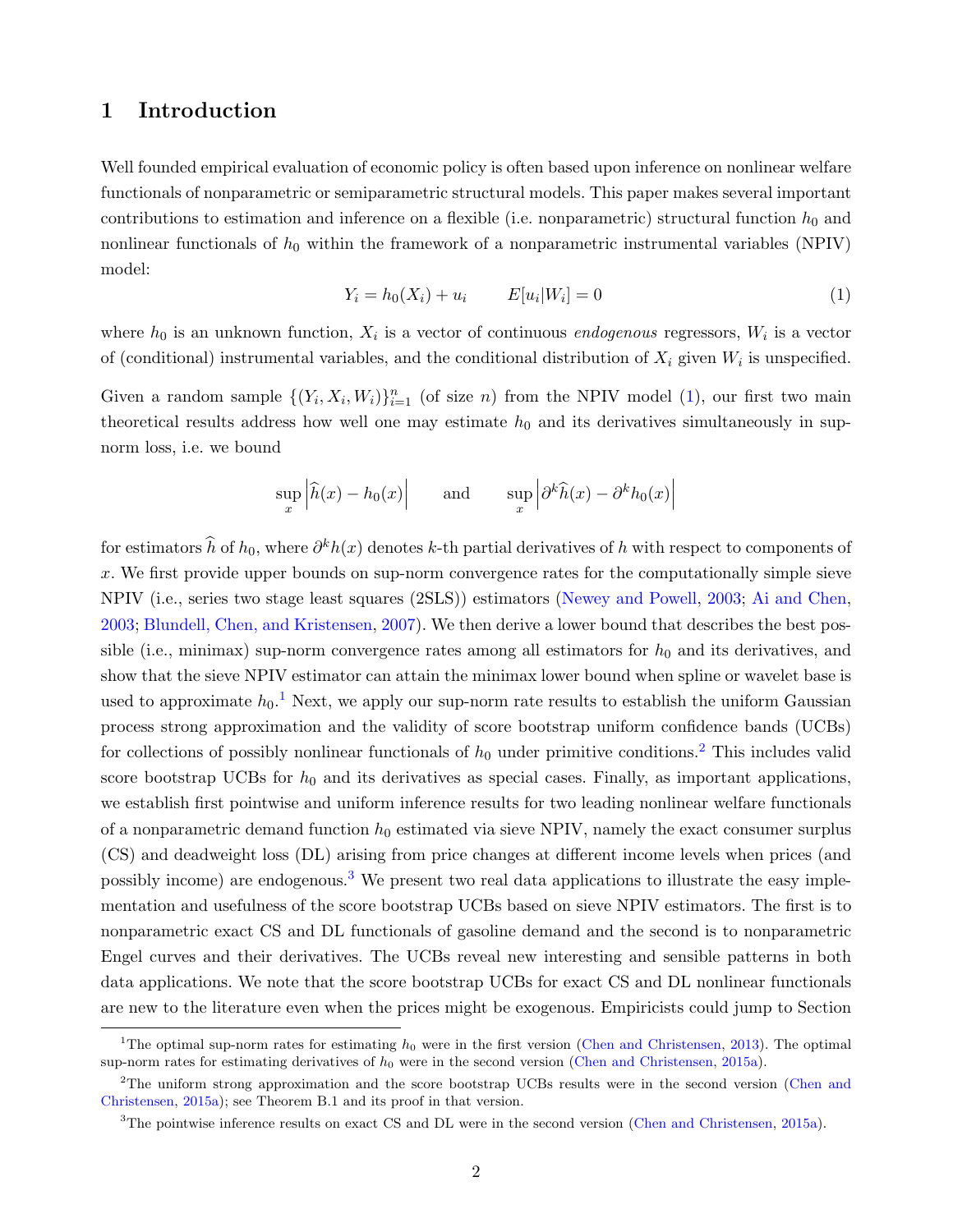[2](#page-6-0) to read the sieve score bootstrap UCBs procedure and these real data applications without the need to read the rest of more theoretical sections.

Regardless of whether the regressor  $X_i$  is endogenous or not, sup-norm convergence rates provide sharper measures of how well  $h_0$  and its derivatives can be estimated nonparametrically than the usual  $L^2$ -norm (i.e., root-mean-squared) rates. This is also why, in the existing literature on nonparametric models without endogeneity, consistent specification tests in sup-norm (i.e., Kolmogorov-Smirnov type statistics) are widely used. Further, sup-norm rates are particularly useful for controlling nonlinearity bias when conducting inference on *highly nonlinear* (i.e., beyond quadratic) functionals of  $h_0$ . In addition to being useful in constructing pointwise and uniform confidence bands for nonlinear functionals of  $h_0$  via plug-in estimators, the sup-norm rates for estimating  $h_0$  are also useful in semiparametric two-step procedures when  $h_0$  enters the second-stage moment conditions (equalities or inequalities) nonlinearly.

Despite the usefulness of sup-norm convergence rates in nonparametric estimation and inference, as yet there are no published results on optimal sup-norm convergence rates for estimating  $h_0$  or its derivatives in the NPIV model [\(1\)](#page-2-0). This is because, unlike nonparametric least squares (LS) regression (i.e. estimation of  $h_0(x) = E[Y_i | X_i = x]$  when  $X_i$  is exogenous), estimation of  $h_0$  in the NPIV model [\(1\)](#page-2-0) is a difficult ill-posed inverse problem with an unknown operator [\(Newey and Powell,](#page-39-0) [2003;](#page-39-0) [Carrasco,](#page-37-4) [Florens, and Renault,](#page-37-4) [2007\)](#page-37-4). Intuitively,  $h_0$  in model [\(1\)](#page-2-0) is identified by the integral equation

$$
E[Y_i|W_i = w] = Th_0(w) := \int h_0(x) f_{X|W}(x|w) dx
$$

where T must be inverted to obtain  $h_0$ . Since integration smoothes out features of  $h_0$ , a small error in estimating  $E[Y_i|W_i=w]$  using the data  $\{(Y_i, X_i, W_i)\}_{i=1}^n$  may lead to a large error in estimating  $h_0$ . In addition, the conditional density  $f_{X|W}$  and hence the operator T is generally unknown, so T must be also estimated from the data. Due to the difficult ill-posed inverse nature, even the  $L^2$ norm convergence rates for estimating  $h_0$  in model [\(1\)](#page-2-0) have not been established until recently.<sup>[4](#page-3-0)</sup> In particular, [Hall and Horowitz](#page-38-0) [\(2005\)](#page-38-0) derived minimax  $L^2$ -norm convergence rates for mildly ill-posed NPIV models and showed that their estimators can attain the optimal  $L^2$ -norm rates for  $h_0$ . [Chen](#page-38-1) [and Reiss](#page-38-1)  $(2011)$  derived minimax  $L^2$ -norm convergence rates for mildly and severely ill-posed NPIV models and showed that sieve NPIV estimators can attain the optimal rates.<sup>[5](#page-3-1)</sup> Moreover, it is generally much harder to obtain optimal nonparametric convergence rates in sup-norm than in  $L^2$ -norm.<sup>[6](#page-3-2)</sup>

In this paper, we derive the best possible (i.e., minimax) sup-norm convergence rates of any estimator of  $h_0$  and its derivatives in mildly and severely ill-posed NPIV models. Surprisingly, the optimal sup-

<span id="page-3-0"></span><sup>4</sup>See e.g., [Hall and Horowitz](#page-38-0) [\(2005\)](#page-38-0); [Blundell et al.](#page-37-3) [\(2007\)](#page-37-3); [Chen and Reiss](#page-38-1) [\(2011\)](#page-38-1); [Darolles, Fan, Florens, and Renault](#page-38-2) [\(2011\)](#page-38-2); [Horowitz](#page-38-3) [\(2011\)](#page-38-3); [Chen and Pouzo](#page-38-4) [\(2012\)](#page-38-4); [Gagliardini and Scaillet](#page-38-5) [\(2012\)](#page-38-5); [Florens and Simoni](#page-38-6) [\(2012\)](#page-38-6); [Kato](#page-39-1) [\(2013\)](#page-39-1) and references therein.

<span id="page-3-2"></span><span id="page-3-1"></span><sup>&</sup>lt;sup>5</sup>Appendix [B](#page-41-0) extends the results in [Chen and Reiss](#page-38-1) [\(2011\)](#page-38-1) to  $L^2$ -norm optimality for estimating derivatives of  $h_0$ .

<sup>&</sup>lt;sup>6</sup>Even for the simple nonparametric LS regression of  $h_0$  (without endogeneity), the optimal sup-norm rates for series LS estimators of  $h_0$  were not obtained till recently in [Cattaneo and Farrell](#page-37-5) [\(2013\)](#page-37-5) for locally partitioning series LS, [Belloni, Chernozhukov, Chetverikov, and Kato](#page-37-6) [\(2015\)](#page-37-6) for spline LS and [Chen and Christensen](#page-37-7) [\(2015b\)](#page-37-7) for wavelet LS.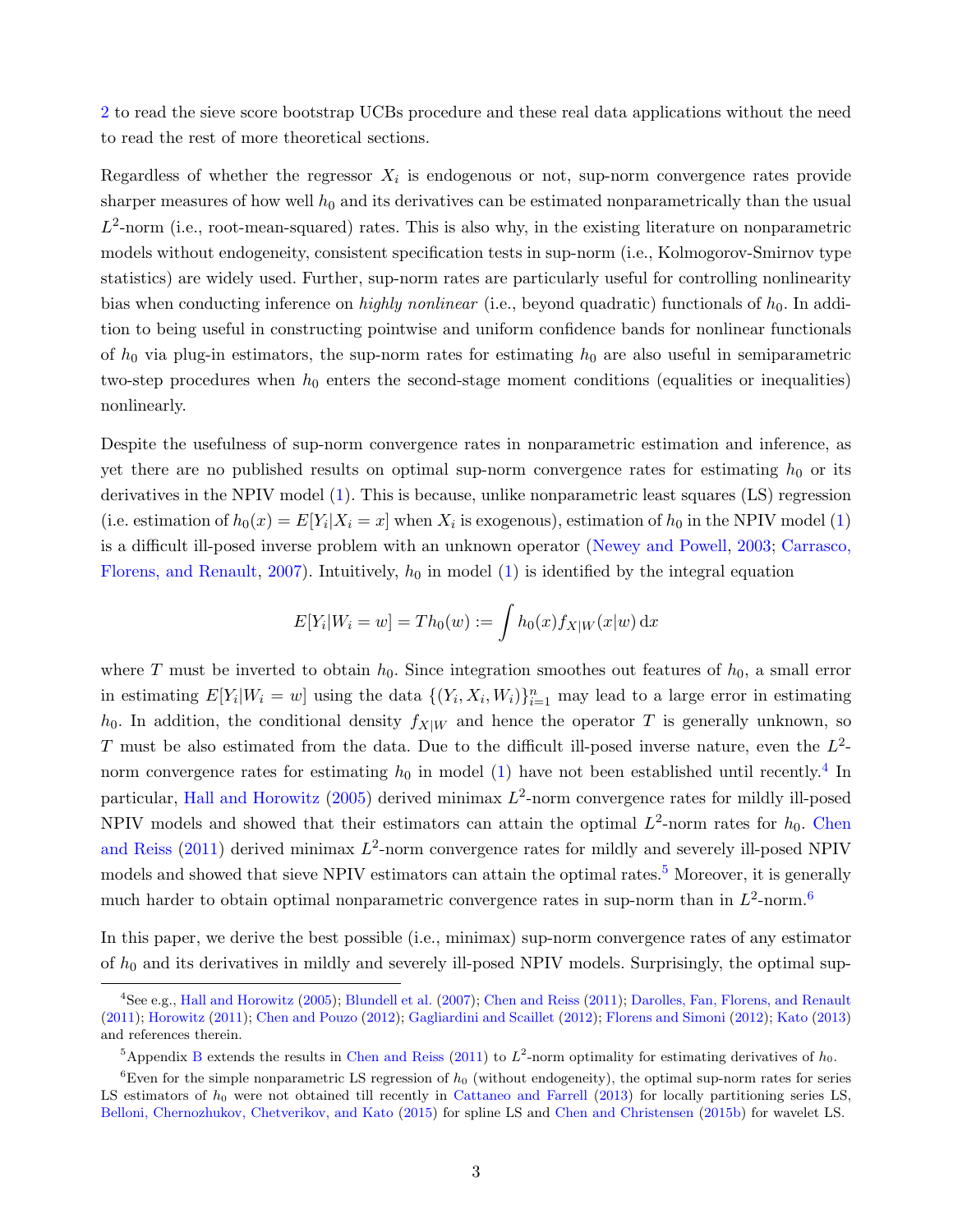norm convergence rates for estimating  $h_0$  and its derivatives coincide with the optimal  $L^2$ -norm rates for severely ill-posed problems and are only a power of  $\log n$  slower than optimal  $L^2$ -norm rates for mildly ill-posed problems. We also obtain sup-norm convergence rates for sieve NPIV estimators of  $h_0$ and its derivatives. We show that a sieve NPIV estimator using a spline or wavelet basis to approximate  $h_0$  can attain the minimax sup-norm rates for estimating both  $h_0$  and its derivatives. When specializing to series LS regression (without endogeneity), our results automatically imply that spline and wavelet series LS estimators will also achieve the optimal sup-norm rates of [Stone](#page-39-2) [\(1982\)](#page-39-2) for estimating the derivatives of a nonparametric LS regression function, which strengthen the recent sup-norm optimality results in [Belloni et al.](#page-37-6) [\(2015\)](#page-37-6) and [Chen and Christensen](#page-37-7) [\(2015b\)](#page-37-7) for estimating regression function  $h_0$  itself. We focus on the sieve NPIV estimator because it has been used in empirical work, can be implemented as easily as  $2SLS$ , and can reduce to simple series LS when the regressor  $X_i$  is exogenous. Moreover, both  $h_0$  and its derivatives may be simultaneously estimated at their respectively optimal convergence rates via a sieve NPIV estimator when the same sieve dimension is used to approximate  $h_0$ . This is a desirable property to practitioners. In addition, the sieve NPIV estimator for  $h_0$  in model [\(1\)](#page-2-0) and our proof of its sup-norm rates could be easily extended to estimating unknown functions in other semiparametric models with nonparametric endogeneity, such as a system of shape-invariant Engel curve IV regression model [\(Blundell et al.,](#page-37-3) [2007\)](#page-37-3).

We provide two important applications of our results on sup-norm convergence rates in details; both are about inferences on nonlinear functionals of  $h_0$  based on plug-in sieve NPIV estimators; see Section [6](#page-34-0) for discussions of additional applications. Inference on highly nonlinear (i.e., beyond quadratic) functionals of  $h_0$  in a NPIV model is very difficult because of the combined effects of nonlinearity bias and the slow convergence rates (in sup-norm and  $L^2$ -norm) of any estimators of  $h_0$ . Indeed, our minimax rate results show that *any* estimator of  $h_0$  in an ill-posed NPIV model must necessarily converge slower than their nonparametric LS counterpart. For example, the optimal sup- and  $L^2$ -norm rates for estimating  $h_0$  in a severely ill-posed NPIV model is  $(\log n)^{-\gamma}$  for some  $\gamma > 0$ . It is well-known that a plug-in series LS estimate of a weighted quadratic functional could be root-n consistent. But, a plug-in sieve NPIV estimate of a weighted quadratic functional of  $h_0$  in a severely ill-posed NPIV model fails to be root-n consistent [\(Chen and Pouzo,](#page-38-7) [2015\)](#page-38-7). In fact, we establish the minimax convergence rate of any estimators of a simple weighted quadratic functional of  $h_0$  in a severely ill-posed NPIV model is as slow as  $(\log n)^{-a}$  for some  $a > 0$  (see Appendix [C\)](#page-42-0).

In the first application, we extend the seminal work of [Hausman and Newey](#page-38-8) [\(1995\)](#page-38-8) about pointwise inference on exact CS and DL functionals of nonparametric demand without endogeneity to allow for prices, and possibly incomes, to be endogenous. According to [Hausman](#page-38-9) [\(1981\)](#page-38-9) and [Hausman and](#page-38-8) [Newey](#page-38-8) [\(1995,](#page-38-8) [2016,](#page-38-10) [2017\)](#page-38-11), exact CS and DL functionals are the most widely used welfare and economic efficiency measures. Exact CS is a leading example of a complicated nonlinear functional of  $h_0$ , which is defined as the solution to a differential equation involving a demand function [\(Hausman,](#page-38-9) [1981\)](#page-38-9). [Hausman and Newey](#page-38-8) [\(1995\)](#page-38-8) were the first to establish the pointwise asymptotic normality of plug-in kernel estimators of exact CS and DL functionals of a nonparametric demand without endogeneity. [Vanhems](#page-39-3) [\(2010\)](#page-39-3) was the first to estimate exact CS via the plug-in [Hall and Horowitz](#page-38-0) [\(2005\)](#page-38-0) kernel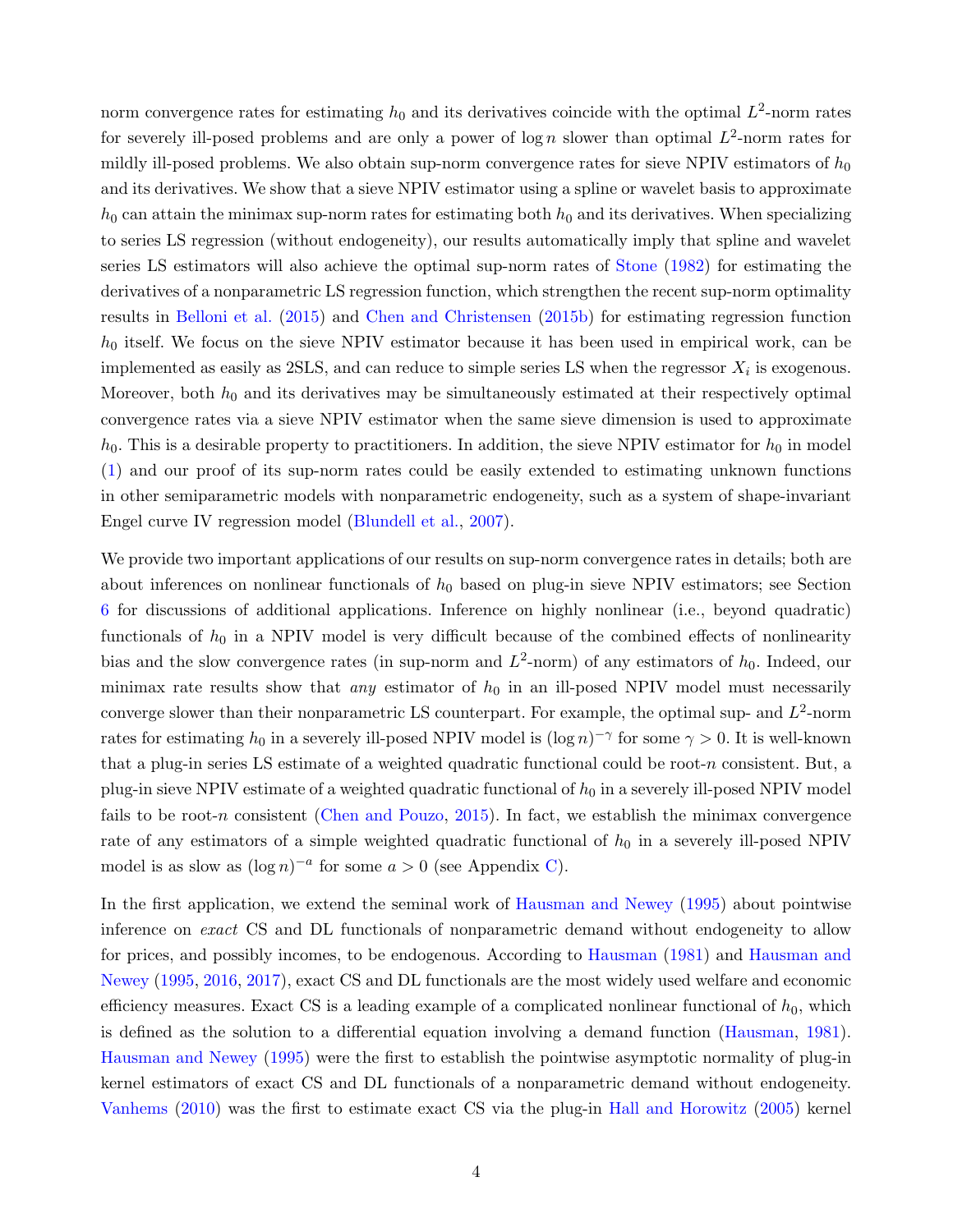NPIV estimator of  $h_0$  when price is endogenous, and derived its convergence rate in  $L^2$ -norm for the mildly ill-posed case, but did not establish any inference results (such as the pointwise asymptotic normality). Our paper is the first to provide low-level sufficient conditions to establish inference results for plug-in (spline and wavelet) sieve NPIV estimators of exact CS and DL functionals, allowing for both mildly and severely ill-posed NPIV models. Precisely, we use our sup-norm convergence rates for sieve NPIV estimators of  $h_0$  and its derivatives to locally linearize plug-in estimators of exact CS and DL, which then leads to asymptotic normality of sieve t-statistics for exact CS and DL under primitive sufficient conditions. We also establish the asymptotic normality of plug-in sieve NPIV t-statistic for an approximate CS functional, extending [Newey](#page-39-4) [\(1997\)](#page-39-4)'s result from nonparametric exogenous demand to endogenous demand. Recently, [Chen and Pouzo](#page-38-7) [\(2015\)](#page-38-7) presented a set of high-level conditions for the pointwise asymptotic normality of sieve t-statistics of possibly nonlinear functionals of  $h_0$  in a general class of nonparametric conditional moment restriction models (including the NPIV model as a special case). They verified their high-level conditions for pointwise asymptotic normality of sieve t-statistics for linear and quadratic functionals. But, without sup-norm convergence rate result, [Chen and Pouzo](#page-38-7) [\(2015\)](#page-38-7) were unable to provide low-level sufficient conditions for pointwise asymptotic normality of plug-in sieve NPIV estimators for complicated nonlinear (beyond quadratic) functionals such as the exact CS functional. This was actually the original motivation for us to derive sup-norm convergence rates for sieve NPIV estimators of  $h_0$  and its derivatives.

In the second important application of our sup-norm rate results, we establish the uniform Gaussian process strong approximation and the validity of score bootstrap uniform confidence bands (UCBs) for collections of possibly nonlinear functionals of  $h_0$ , under primitive sufficient conditions that allow for mildly and severely ill-posed NPIV models. The low-level sufficient conditions for Gaussian process strong approximation and UCBs are applied to complicated nonlinear functionals such as collections of exact CS and DL functionals of nonparametric demand with endogenous price (and possibly income). When specializing to collections of linear functionals of the NPIV function  $h_0$ , our Gaussian process strong approximation and sieve score bootstrap UCBs for  $h_0$  and its derivatives are valid under mild sufficient conditions. In particular, for a NPIV model with a scalar endogenous regressor, our sufficient conditions are comparable to those in [Horowitz and Lee](#page-39-5) [\(2012\)](#page-39-5) for their notion of UCBs with a growing number of grid points by interpolation for  $h_0$  estimated via the modified orthogonal series NPIV estimator of [Horowitz](#page-38-3) [\(2011\)](#page-38-3). When specializing to a nonparametric LS regression (with exogenous  $X_i$ , our results on the Gaussian strong approximation and score bootstrap UCBs for collections of nonlinear functionals of  $h_0$ , such as exact CS and DL functionals, are still new to the literature and complement the important results in [Chernozhukov, Lee, and Rosen](#page-38-12) [\(2013\)](#page-38-12) for  $h_0$  and [Belloni et al.](#page-37-6)  $(2015)$  for linear functionals of  $h_0$  estimated via series LS.

Our sieve score bootstrap UCBs procedure is extremely easy to implement since it computes the sieve NPIV estimator only once using the data, and then perturbs the sieve score statistics by random weights that are mean zero and independent of the data. So it should be very useful to empirical researchers who conduct nonparametric estimation and inference on structural functions with endogeneity in diverse subfields of applied economics, such as consumer theory, IO, labor economics, public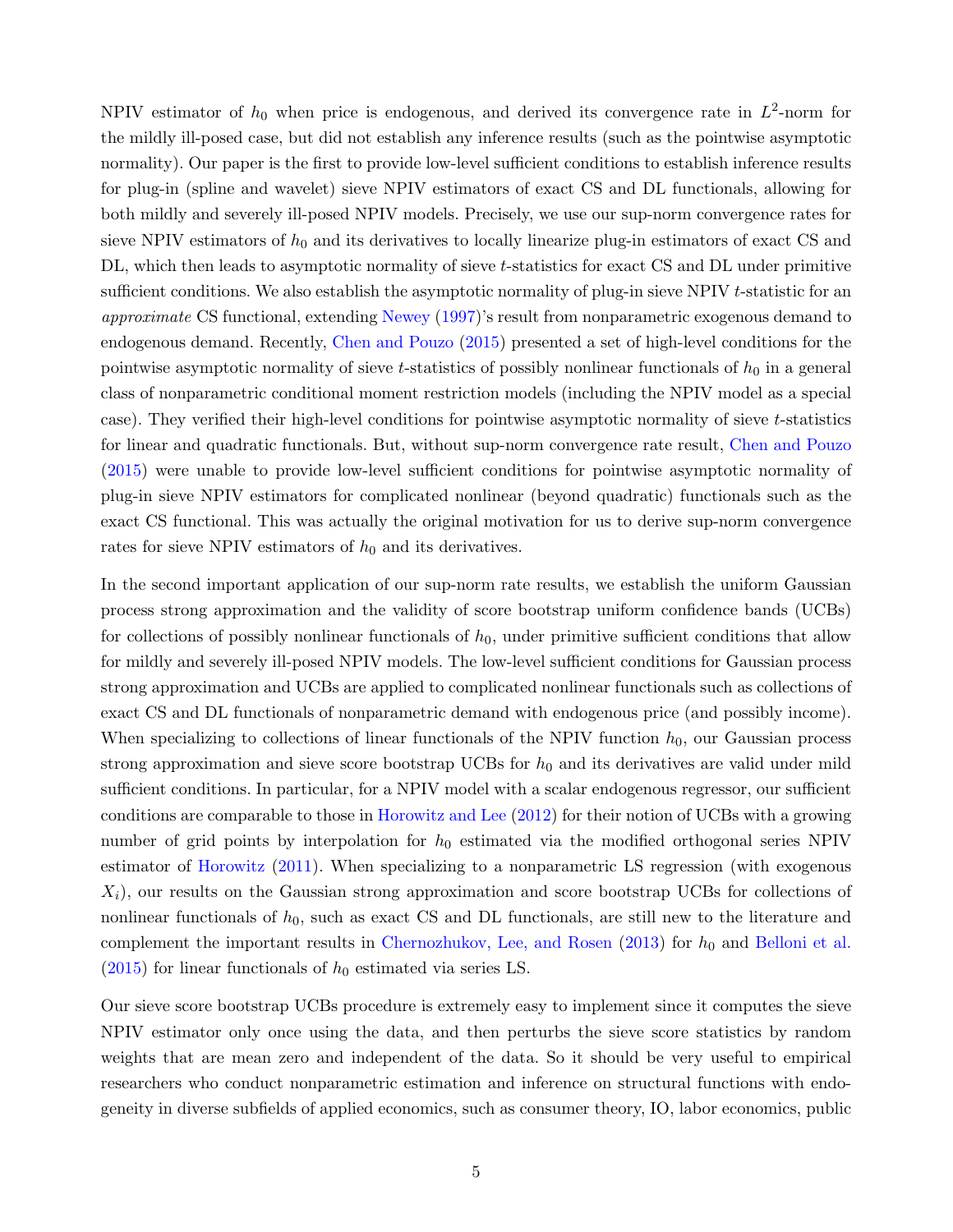finance, health economics, development and trade, to name only a few. Two real data illustrations are presented in Section [2.](#page-6-0) In the first, we construct UCBs for exact CS and DL welfare functionals for a range of gasoline taxes at different income levels. For this illustration, we use the same data set as in [Blundell, Horowitz, and Parey](#page-37-8) [\(2012,](#page-37-8) [2016\)](#page-37-9) and estimate household gasoline demand via spline sieve NPIV (other data sets and other goods could be used). Despite the slow convergence rates of NPIV estimators, the UCBs for exact CS are particularly informative. In the second empirical illustration, we use the same data set as in [Blundell et al.](#page-37-3) [\(2007\)](#page-37-3) to estimate Engel curves for households with kids via a spline sieve NPIV and construct UCBs for Engel curves and their derivatives for various categories of household expenditure.

The rest of the paper is organized as follows. Section [2](#page-6-0) presents the sieve NPIV estimator, the score bootstrap UCBs procedure and two real-data applications. This section aims at empirical researchers. Section [3](#page-13-0) establishes the minimax optimal sup-norm rates for estimating a NPIV function  $h_0$  and its derivatives. Section [4](#page-22-0) presents low-level sufficient conditions for the uniform Gaussian process strong approximation and sieve score bootstrap UCBs for collections of general nonlinear functionals of a NPIV function. Section [5](#page-27-0) deals with pointwise and uniform inferences on exact CS and DL, and approximate CS functionals in nonparametric demand estimation with endogeneity. Section [6](#page-34-0) concludes with discussions of additional applications of the sup-norm rates of sieve NPIV estimators. Appendix [A](#page-40-0) contains additional results on sup-norm convergence rates. Appendix [B](#page-41-0) presents optimal  $L^2$ -norm rates for estimating derivatives of a NPIV function under extremely weak conditions. Appendix [C](#page-42-0) establishes the minimax lower bounds for estimating quadratic functionals of a NPIV function. The main online supplementary appendix contains pointwise normality of sieve  $t$  statistics for nonlinear functionals of NPIV under lower-level sufficient conditions than those in [Chen and Pouzo](#page-38-7) [\(2015\)](#page-38-7) (Appendix [D\)](#page--1-0); background material on B-spline and wavelet sieves (Appendix [E\)](#page--1-1); and useful lemmas on random matrices (Appendix [F\)](#page--1-2). The secondary online appendix contains additional lemmas and all of the proofs (Appendix [G\)](#page--1-3).

### <span id="page-6-0"></span>2 Estimator and motivating applications to UCBs

This section describes the sieve NPIV estimator and a score bootstrap UCBs procedure for collections of functionals of the NPIV function. It mentions intuitively why sup-norm convergence rates of a sieve NPIV estimator are needed to formally justify the validity of the computationally simple score bootstrap UCBs procedure. It then present two real data applications of uniform inferences on functionals of a NPIV function: UCBs for exact CS and DL functionals of nonparametric demand with endogenous price, and UCBs for nonparametric Engel curves and their derivatives when the total expenditure is endogenous. This section is presented to practitioners.

Sieve NPIV estimators. Let  $\{(Y_i, X_i, W_i)\}_{i=1}^n$  denote a random sample from the NPIV model [\(1\)](#page-2-0). The sieve NPIV estimator  $\hat{h}$  of  $h_0$  is simply the 2SLS estimator applied to some basis functions of  $X_i$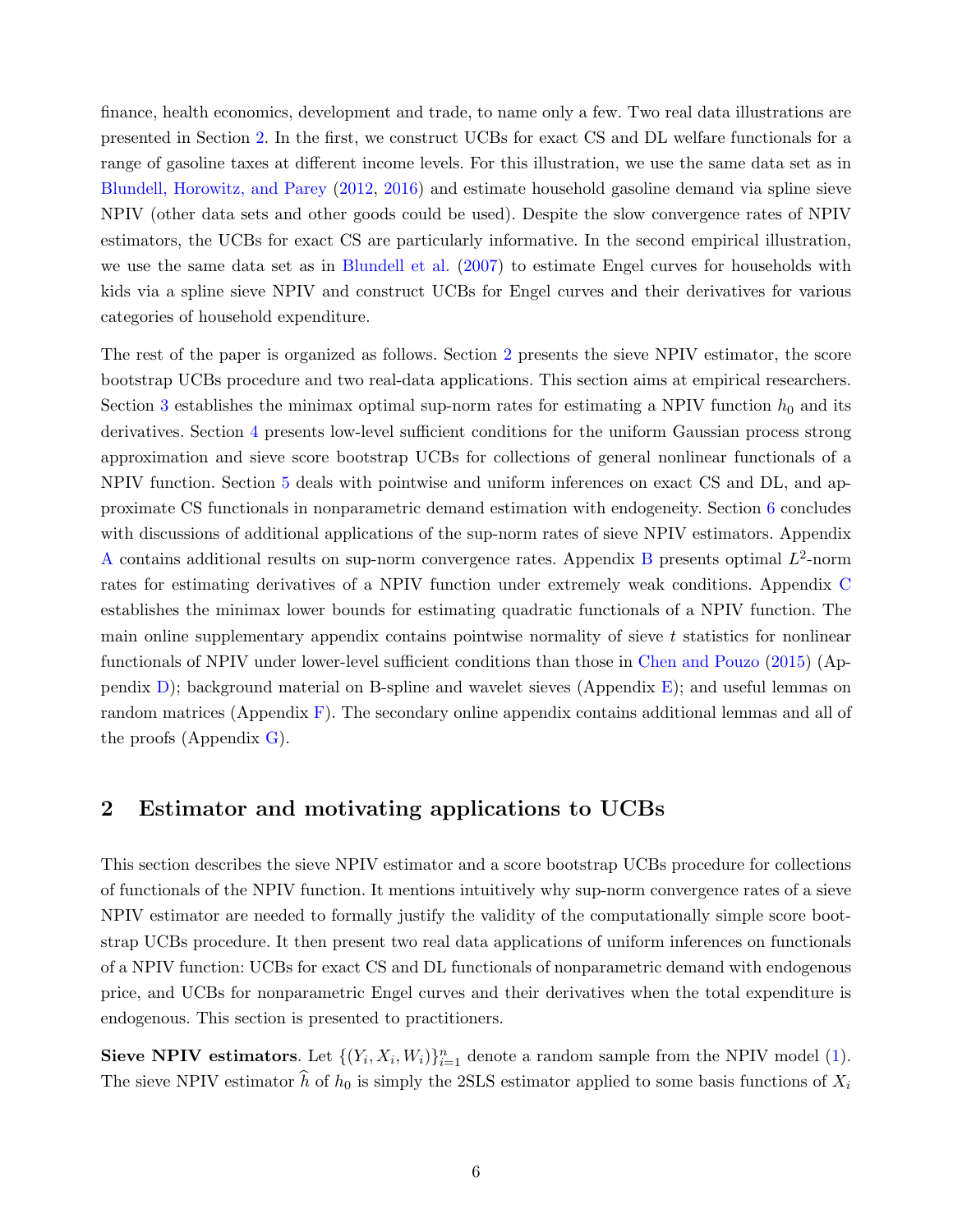(the endogenous regressors) and  $W_i$  (the conditioning variables), namely

<span id="page-7-4"></span><span id="page-7-3"></span><span id="page-7-1"></span>
$$
\widehat{h}(x) = \psi^{J}(x)'\widehat{c} \quad \text{with} \quad \widehat{c} = [\Psi^{'}B(B'B)^{-}B'\Psi]^{-}\Psi^{'}B(B'B)^{-}B'Y \tag{2}
$$

where  $Y = (Y_1, ..., Y_n)$ ',

$$
\psi^{J}(x) = (\psi_{J1}(x), \dots, \psi_{JJ}(x))'
$$
\n
$$
\Psi = (\psi^{J}(X_{1}), \dots, \psi^{J}(X_{n}))'
$$
\n(3)

$$
b^{K}(w) = (b_{K1}(w), \dots, b_{KK}(w))'
$$
  
 
$$
B = (b^{K}(W_{1}), \dots, b^{K}(W_{n}))'
$$
 (4)

and  $\{\psi_{J1}, \ldots, \psi_{JJ}\}\$  and  $\{b_{K1}, \ldots, b_{KK}\}\$  are collections of basis functions of dimension J and K for approximating  $h_0$  and the instrument space, respectively [\(Blundell et al.,](#page-37-3) [2007;](#page-37-3) [Chen and Pouzo,](#page-38-4) [2012;](#page-38-4) [Newey,](#page-39-6) [2013\)](#page-39-6)). The *regularization* parameter J is the dimension of the sieve for approximating  $h_0$ . The smoothing parameter  $K$  is the dimension of the instrument sieve. From the analogy with 2SLS, it is clear that we need  $K \geq J$ . [Blundell et al.](#page-37-3) [\(2007\)](#page-37-3); [Chen and Reiss](#page-38-1) [\(2011\)](#page-38-1); [Chen and Pouzo](#page-38-4) [\(2012\)](#page-38-4) have previously shown that  $\lim_{J} (K/J) = c \in [1, \infty)$  can lead to the optimal  $L^2$ -norm convergence rate for sieve NPIV estimator. Thus we assume that K grows to infinity at the same rate as that of  $J$ , say  $J \leq K \leq cJ$  for some finite  $c > 1$  for simplicity.<sup>[7](#page-7-0)</sup> When  $K = J$  and  $b^K = \psi^J$  being an orthogonal series basis, the sieve NPIV estimator becomes [Horowitz](#page-38-3) [\(2011\)](#page-38-3)'s modified orthogonal series NPIV estimator. Note that the sieve NPIV estimator [\(2\)](#page-7-1) reduces to a series LS estimator  $\hat{h}(x) = \psi^{J}(x)'[\Psi'\Psi]^{-} \Psi'Y$  when  $X_i = W_i$  is exogenous,  $J = K$  and  $\psi^J(x) = b^K(w)$  [\(Newey,](#page-39-4) [1997;](#page-39-4) [Huang,](#page-39-7) [1998\)](#page-39-7).

#### 2.1 Uniform confidence bands for nonlinear functionals

One important motivating application is to uniform inference on a collection of nonlinear functionals  ${f_t(h_0): t \in \mathcal{T}}$  where T is an index set (e.g. an interval). Uniform inference may be performed via uniform confidence bands (UCBs) that contain the function  $t \mapsto f_t(h_0)$  with prescribed coverage probability. UCBs for  $h_0$  (or its derivatives) are obtained as a special case with  $\mathcal{T} = \mathcal{X}$  (support of  $X_i$ ) and  $f_t(h_0) = h_0(t)$  (or  $f_t(h_0) = \partial^k h_0(t)$  for k-th derivative). We present applications below to uniform inference on exact CS and DL functionals over a range of price changes as well as UCBs for Engel curves and their derivatives.

A 100(1 –  $\alpha$ )% bootstrap-based UCB for  $\{f_t(h_0): t \in \mathcal{T}\}\$ is constructed as

<span id="page-7-2"></span>
$$
t \mapsto \left[ f_t(\widehat{h}) - z_{1-\alpha}^* \frac{\widehat{\sigma}(f_t)}{\sqrt{n}} \; , \; f_t(\widehat{h}) + z_{1-\alpha}^* \frac{\widehat{\sigma}(f_t)}{\sqrt{n}} \right]. \tag{5}
$$

In this display  $f_t(\hat{h})$  is the plug-in sieve NPIV estimator of  $f_t(h_0), \hat{\sigma}^2(f_t)$  is a sieve variance estimator for  $f_t(\hat{h})$ , and  $z_{1-\alpha}^*$  is a bootstrap-based critical value to be defined below.

<span id="page-7-0"></span><sup>&</sup>lt;sup>7</sup> Monte Carlo evidences in [\(Blundell et al.,](#page-37-3) [2007;](#page-37-3) [Chen and Pouzo,](#page-38-7) [2015\)](#page-38-7) and others suggest that sieve NPIV estimators often perform better with  $K > J$  than with  $K = J$ , and that the regularization parameter J is important for finite sample performance while the parameter K is not as important as long as it is larger than  $J$ . See our second version [\(Chen and](#page-37-0) [Christensen,](#page-37-0) [2015a\)](#page-37-0) for data-driven choice of J.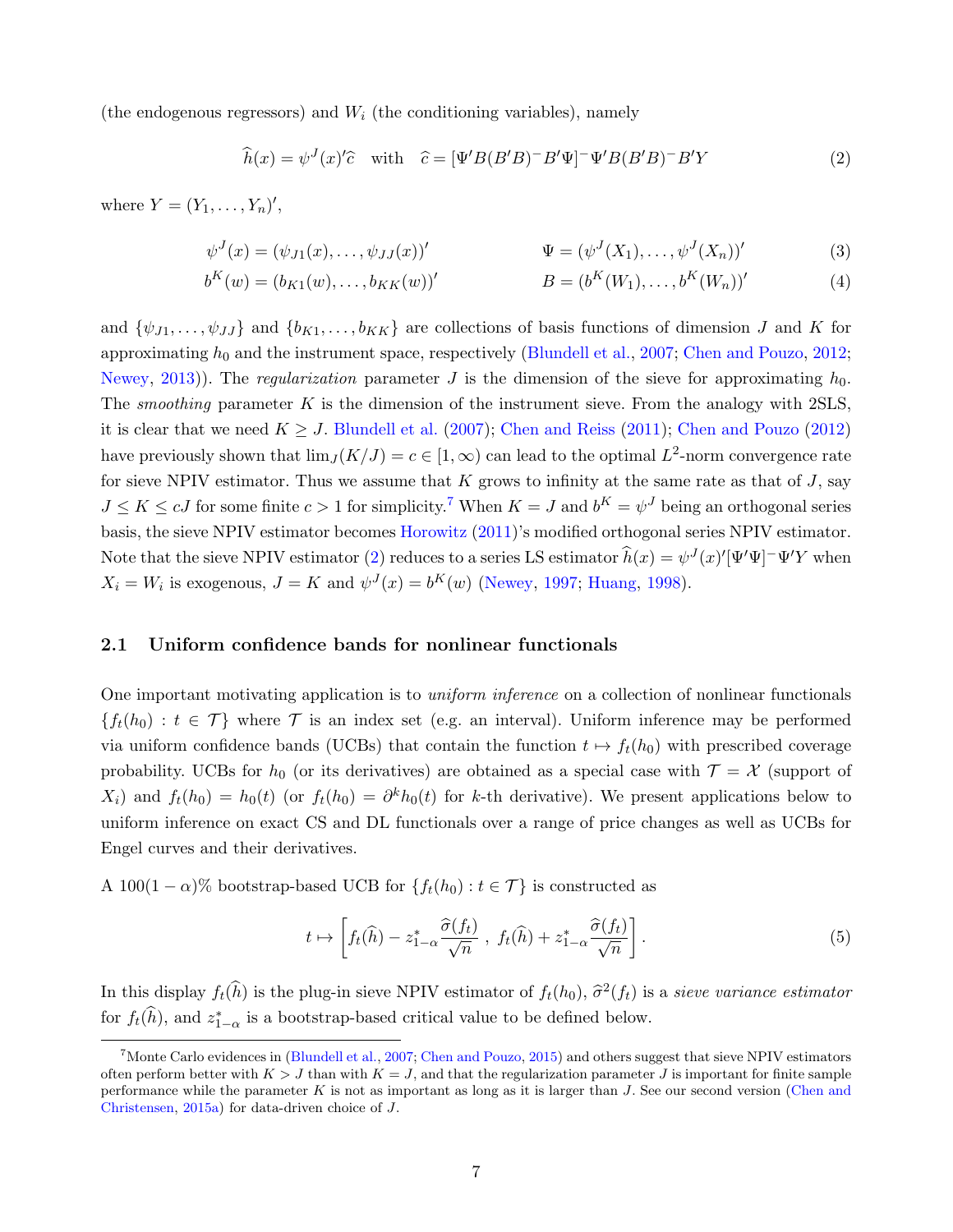To compute the sieve variance estimator for  $f_t(\hat{h})$  with  $\hat{h}(x) = \psi^J(x)$ ' $\hat{c}$  given in [\(2\)](#page-7-1), one would first compute the 2SLS covariance matrix estimator (but applied to basis functions) for  $\hat{c}$ :

$$
\widehat{U} = [\widehat{S}'\widehat{G}_b^{-1}\widehat{S}]^{-1}\widehat{S}'\widehat{G}_b^{-1}\widehat{\Omega}\widehat{G}_b^{-1}\widehat{S}[\widehat{S}'\widehat{G}_b^{-1}\widehat{S}]^{-1}
$$
\n(6)

where  $\widehat{S} = B'\Psi/n$ ,  $\widehat{G}_b = B'B/n$ ,  $\widehat{\Omega} = n^{-1} \sum_{i=1}^n \widehat{u}_i^2 b^K(W_i) b^K(W_i)'$  and  $\widehat{u}_i = Y_i - \widehat{h}(X_i)$ . One then compute a "delta-method" correction term, a  $J \times 1$  vector  $Df_t(\hat{h})[\psi^J] := (Df_t(\hat{h})[\psi_{J1}], \dots, Df_t(\hat{h})[\psi_{JJ}])'$ , by calculating  $Df_t(\hat{h})[v] = \lim_{\delta \to 0^+} [\delta^{-1}f_t(\hat{h} + \delta v)]$ , which is the (functional directional) derivative of  $f_t$  at  $\hat{h}$  in direction v, for  $v = \psi_{J1}, \ldots, \psi_{JJ}$ . The sieve variance estimator for  $f_t(\hat{h})$  is then

<span id="page-8-3"></span>
$$
\widehat{\sigma}^2(f_t) = \left(Df_t(\widehat{h})[\psi^J]\right)' \widehat{\mathcal{U}} \left(Df_t(\widehat{h})[\psi^J]\right). \tag{7}
$$

We use the following *sieve score bootstrap* procedure to calculate the critical value  $z_{1-\alpha}^*$ . Let  $\varpi_1, \ldots, \varpi_n$ be IID random variables independent of the data with mean zero, unit variance and finite 3rd moment, e.g.  $N(0, 1)$ .<sup>[8](#page-8-0)</sup> We define the bootstrap sieve t-statistic process  $\{\mathbb{Z}_n^*(t) : t \in \mathcal{T}\}\)$  as

<span id="page-8-4"></span>
$$
\mathbb{Z}_n^*(t) := \frac{(Df_t(\widehat{h})[\psi^J])'[\widehat{S}'\widehat{G}_b^{-1}\widehat{S}]^{-1}\widehat{S}'\widehat{G}_b^{-1}}{\widehat{\sigma}(f_t)} \left(\frac{1}{\sqrt{n}}\sum_{i=1}^n b^K(W_i)\widehat{u}_i\varpi_i\right) \quad \text{for each } t \in \mathcal{T}.
$$
 (8)

To compute  $z_{1-\alpha}^*$ , one would calculate  $\sup_{t\in\mathcal{T}}|\mathbb{Z}_n^*(t)|$  for a large number of independent draws of  $\varpi_1,\ldots,\varpi_n$ . The critical value  $z_{1-\alpha}^*$  is the  $(1-\alpha)$  quantile of  $\sup_{t\in\mathcal{T}}|\mathbb{Z}_n^*(t)|$  over the draws. Note that this sieve score bootstrap procedure is different from the usual nonparametric bootstrap (based on resampling the data, then recomputing the estimator): here we only compute the estimator once, and then perturb the sieve *t*-statistic process by the innovations  $\varpi_1, \ldots, \varpi_n$ .

An intuitive description of why sup-norm rates are very useful to justify this procedure is as follows. Under regularity conditions, the sieve t-statistic for an individual functional  $f_t(h_0)$  admits an expansion

<span id="page-8-2"></span>
$$
\frac{\sqrt{n}(f_t(\widehat{h}) - f_t(h_0))}{\widehat{\sigma}(f_t)} = \widehat{\mathbb{Z}}_n(t) + \text{nonlinear remainder term}
$$
\n(9)

(see equation [18\)](#page-25-0) for the definition of  $\widehat{\mathbb{Z}}_n(t)$ ). The term  $\widehat{\mathbb{Z}}_n(t)$  is a CLT term, i.e.  $\widehat{\mathbb{Z}}_n(t) \rightarrow_d N(0, 1)$  for each fixed  $t \in \mathcal{T}$ . Therefore, the sieve t-statistic for  $f_t(h_0)$  also converges to a  $N(0, 1)$  random variable provided that the "nonlinear remainder term" is asymptotically negligible (i.e.  $o_p(1)$ ) (see Assumption 3.5 in [Chen and Pouzo](#page-38-7) [\(2015\)](#page-38-7)). Our sup-norm rates are very useful for providing weak regularity conditions under which the remainder is  $o_p(1)$  for fixed  $t$ . This justifies constructing confidence intervals for *individual* functionals  $f_t(h_0)$  for any fixed  $t \in \mathcal{T}$  by inverting the sieve t-statistic (on the left-hand

<span id="page-8-0"></span><sup>&</sup>lt;sup>8</sup>Other examples of distributions with these properties include the re-centered exponential (i.e.  $\varpi_i = \text{Exp}(1) - 1$ ), Rademacher (i.e.  $\pm 1$  each with probability  $\frac{1}{2}$ ), or the two-point distribution of [Mammen](#page-39-8) [\(1993\)](#page-39-8) (i.e.  $(1 - \sqrt{5})/2$  with readermather (i.e.  $\pm 1$  each with probability  $\frac{1}{2}$ ), or the two-point distribution probability. ( $\sqrt{5} + 1$ )/( $2\sqrt{5}$ ) and ( $\sqrt{5} + 1$ )/ $\sqrt{2}$  with remaining probability.

<span id="page-8-1"></span> $9$ [Chen and Pouzo](#page-38-7) [\(2015\)](#page-38-7) verified their high-level Assumption 3.5 for a plug-in sieve estimator of a weighted quadratic functional example. Without sup-norm convergence rates, it is difficult to verify their Assumption 3.5 for nonlinear functionals (such as the exact CS) that are more complicated than quadratic functionals.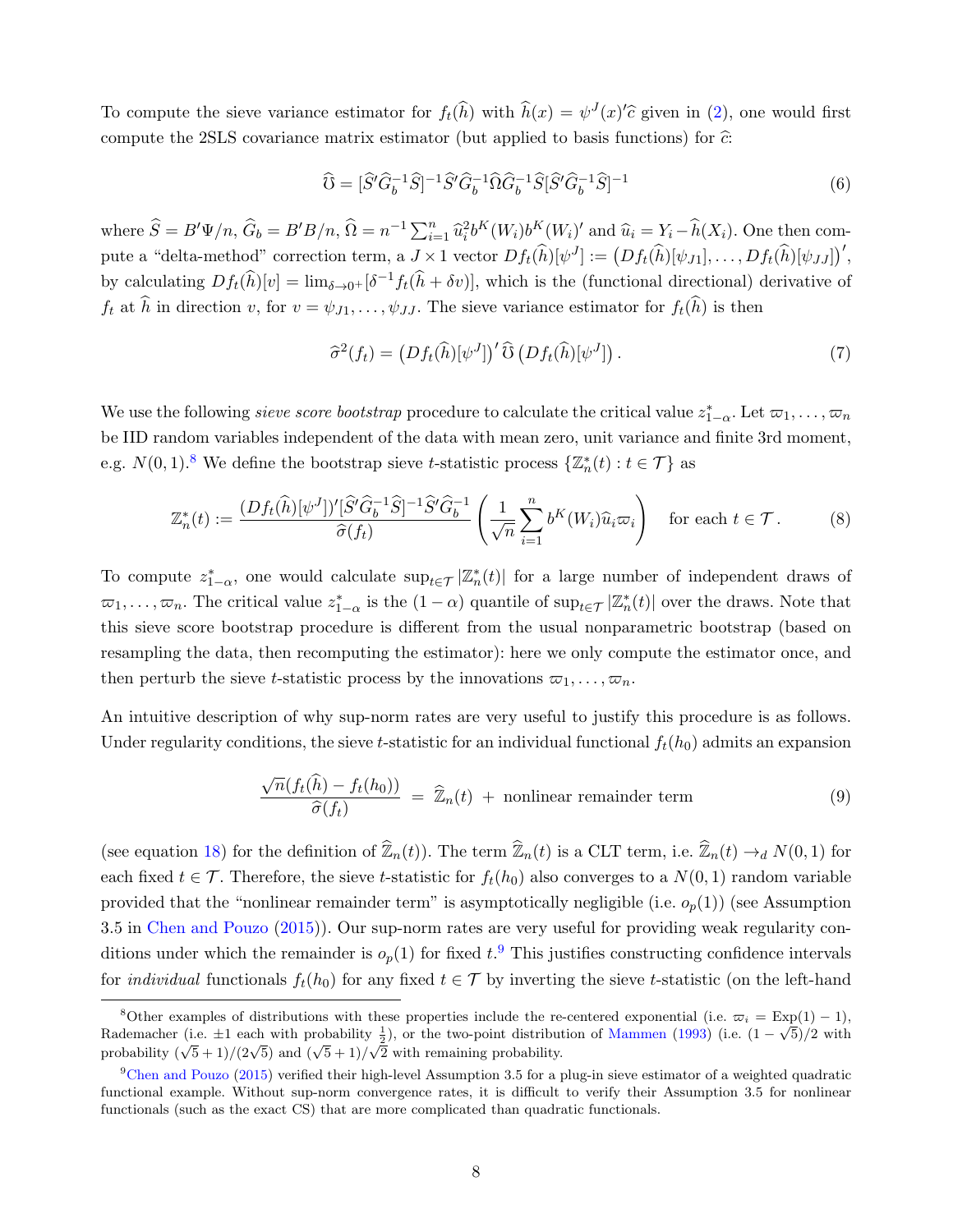side of display [\(9\)](#page-8-2)) and using  $N(0, 1)$  critical values. However, for *uniform* inference the usual  $N(0, 1)$ critical values are no longer appropriate as we need to consider the sampling error in estimating the whole process  $t \mapsto f_t(h_0)$ . For this purpose, display [\(9\)](#page-8-2) is strengthened to be valid uniformly in  $t \in \mathcal{T}$ (see Lemma [4.1\)](#page-25-1). Under some regularity conditions,  $\sup_{t\in\mathcal{T}}|\widehat{\mathbb{Z}}_n(t)|$  converges in distribution to the supremum of a (non-pivotal) Gaussian process. As its critical values are generally not available, we use the sieve score bootstrap procedure to estimate its critical values.

Section [4](#page-22-0) formally justifies the use of this procedure for constructing UCBs for  $\{f_t(h_0): t \in \mathcal{T}\}\$ . The sup-norm rates are useful for controlling the nonlinear remainder terms for UCBs for collections of nonlinear functionals. Theorem [4.1](#page-25-2) appears to be the first to establish the consistency of sieve score bootstrap UCBs for general nonlinear functionals of NPIV under low-level conditions, allowing for mildly and severely ill-posed problems. It includes as special cases the score bootstrap UCBs for nonlinear functionals of  $h_0$  under exogeneity when  $h_0$  is estimated via series LS, and the score bootstrap UCBs for the NPIV function  $h_0$  and its derivatives.<sup>[10](#page-9-0)</sup> Theorem [4.1](#page-25-2) is applied in Section [5](#page-27-0) to formally justify the validity of score bootstrap UCBs for exact CS and DL functionals over a range of price changes when demand is estimated nonparametrically via sieve NPIV.

### 2.2 Empirical application 1: UCBs for nonparametric exact CS and DL functionals

Here we apply our methodology to study the effect of gasoline price changes on household welfare. We extend the important work by [Hausman and Newey](#page-38-8) [\(1995\)](#page-38-8) on pointwise confidence bands for exact CS and DL of demand without endogeneity to UCBs for exact CS and DL of demand with endogeneity.

Let demand of consumer  $i$  be

$$
Q_i = h_0(P_i, Y_i) + u_i
$$

where  $Q_i$  is quantity,  $P_i$  is price, which may be endogenous,  $Y_i$  is income of consumer i, and  $u_i$  is an error term.<sup>[11](#page-9-1)</sup> [Hausman](#page-38-9) [\(1981\)](#page-38-9) shows that the exact CS from a price change from  $p^0$  to  $p^1$  at income level y, denoted  $S_y(p^0)$ , solves

<span id="page-9-2"></span>
$$
\frac{\partial \mathsf{S}_{\mathsf{y}}(\mathsf{p}(u))}{\partial u} = -h_0(\mathsf{p}(u), \mathsf{y} - \mathsf{S}_{\mathsf{y}}(\mathsf{p}(u))) \frac{\mathrm{d}\mathsf{p}(u)}{\mathrm{d}u}
$$
\n
$$
\mathsf{S}_{\mathsf{y}}(\mathsf{p}(1)) = 0 \tag{10}
$$

where  $p : [0, 1] \to \mathbb{R}$  is a twice continuously differentiable path with  $p(0) = p^0$  and  $p(1) = p^1$ . The corresponding DL functional  $D_y(p^0)$  is

<span id="page-9-3"></span>
$$
D_y(p^0) = S_y(p^0) - (p^1 - p^0)h_0(p^1, y).
$$
 (11)

<span id="page-9-1"></span><span id="page-9-0"></span><sup>&</sup>lt;sup>10</sup>One also needs to use sup-norm convergence rates of  $\hat{h}$  to  $h_0$  to build a valid UCB for  $\{h_0(t) : t \in \mathcal{X}\}\$ .

<sup>&</sup>lt;sup>11</sup>Endogeneity may also be an issue in the estimation of static models of labor supply, in which  $Q_i$  represents hours worked,  $P_i$  is the wage, and  $Y_i$  is other income. In this setting it is reasonable to allow for endogeneity of both  $P_i$  and  $Y_i$  (see [Blundell, Duncan, and Meghir](#page-37-10) [\(1998\)](#page-37-10), [Blundell, MaCurdy, and Meghir](#page-37-11) [\(2007\)](#page-37-11), and references therein).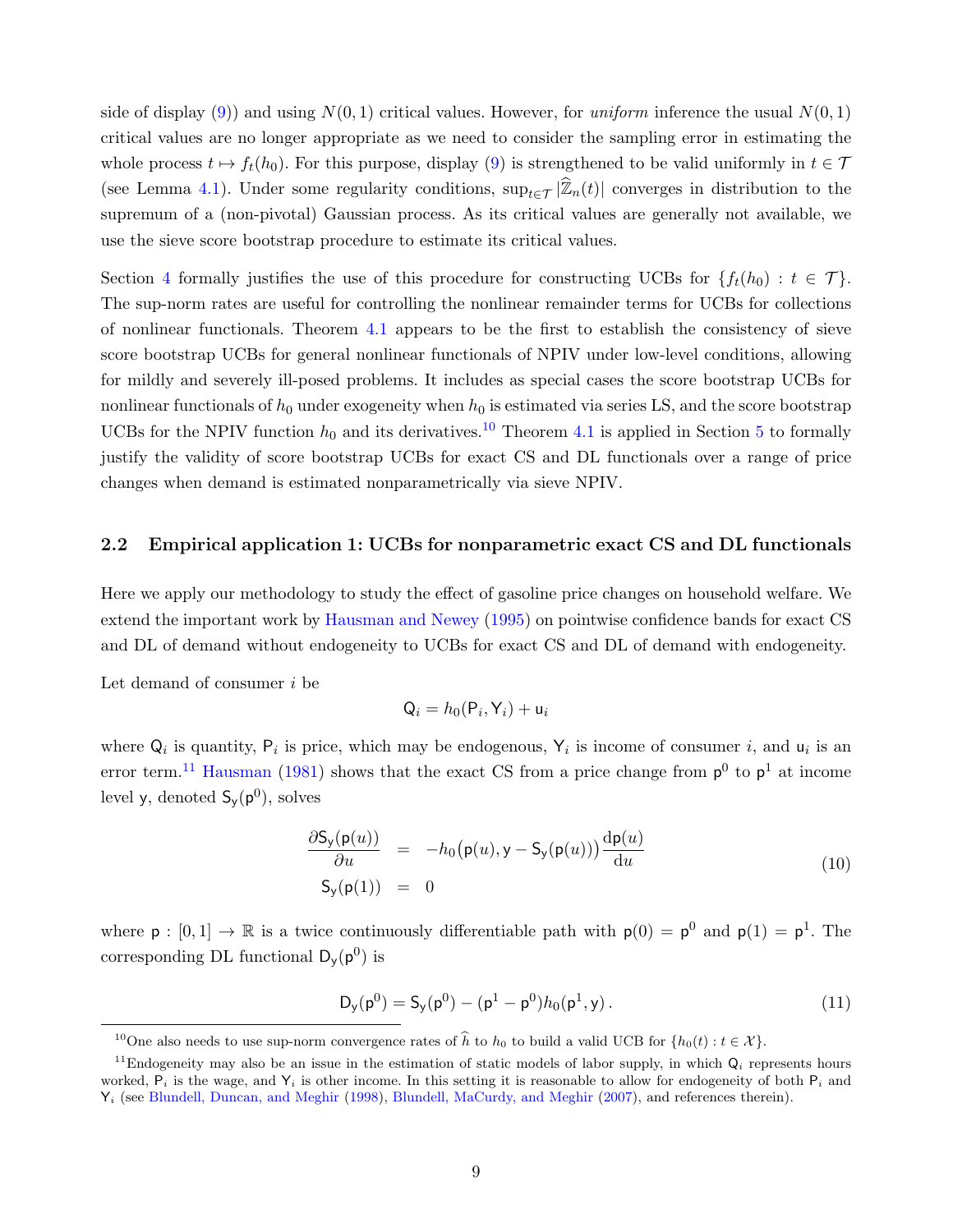<span id="page-10-2"></span>

|         | Quantity (gal) | Price $(\frac{6}{\text{gal}})$ | Income $(\$)$ |
|---------|----------------|--------------------------------|---------------|
| mean    | 1455           | 1.33                           | 58307         |
| 25th%   | 871            | 1.28                           | 42500         |
| median  | 1269           | 1.32                           | 57500         |
| 75th%   | 1813           | 1.40                           | 72500         |
| std dev | 894            | 0.07                           | 19584         |

Table 1: Summary statistics for gasoline demand data.

As is evident from  $(10)$  and  $(11)$ , exact CS and DL are (typically nonlinear) functionals of  $h_0$ . An exception is when demand is independent of income, in which case exact CS and DL are linear functionals of  $h_0$ . Let  $t = (p^0, p^1, y)$  index the initial price, final price, and income level and let  $\mathcal{T} \subseteq [\mathsf{p}^0, \overline{\mathsf{p}}^0] \times [\mathsf{p}^1, \overline{\mathsf{p}}^1] \times [\mathsf{y}, \overline{\mathsf{y}}]$  denote a range of price changes and/or incomes over which inference is to be performed. To denote dependence on  $h_0$ , we use the notation

<span id="page-10-3"></span>
$$
f_{CS,t}(h) = \text{ solution to (10) with } h \text{ in place of } h_0 \tag{12}
$$

$$
f_{DL,t}(h) = f_{CS,t}(h) - (\mathbf{p}^1 - \mathbf{p}^0)h(\mathbf{p}^1, \mathbf{y})
$$
\n(13)

so  $S_y(p^0) = f_{CS,t}(h_0)$  and  $D_y(p^0) = f_{DL,t}(h_0)$ .

We estimate exact CS and DL using the plug-in estimators  $f_{CS,t}(\widehat{h})$  and  $f_{DL,t}(\widehat{h})$ . The sieve variance estimators  $\hat{\sigma}^2(f_{CS,t})$  and  $\hat{\sigma}^2(f_{DL,t})$  are as described in [\(7\)](#page-8-3) with the delta-method correction terms

<span id="page-10-4"></span>
$$
Df_{CS,t}(\widehat{h})[\psi^J] = \int_0^1 \psi^J(\mathsf{p}(u), \mathsf{y} - \widehat{\mathsf{S}}_{\mathsf{y}}(\mathsf{p}(u))) e^{-\int_0^u \partial_2 \widehat{h}(\mathsf{p}(v), \mathsf{y} - \widehat{\mathsf{S}}_{\mathsf{y}}(\mathsf{p}(v))) \mathsf{p}'(v) dv} \mathsf{p}'(u) du \qquad (14)
$$

$$
Df_{DL,t}(\widehat{h})[\psi^J] = Df_{CS,t}(\widehat{h})[\psi^J] - (\mathsf{p}^1 - \mathsf{p}^0)\psi^J(\mathsf{p}^1, \mathsf{y})
$$
\n(15)

where  $p'(u) = \frac{dp(u)}{du}$ ,  $\partial_2 h$  denotes the partial derivative of h with respect to its second argument and  $\mathcal{S}_{\mathsf{v}}(\mathsf{p}(u))$  denotes the solution to [\(10\)](#page-9-2) with h in place of  $h_0$ .

We use the 2001 National Household Travel Survey gasoline demand data from [Blundell et al.](#page-37-8) [\(2012,](#page-37-8)  $2016$ ).<sup>[12](#page-10-0)</sup> The main variables are annual household gasoline consumption (in gallons), average price (in dollars per gallon) in the county in which the household is located, household income, and distance from the Gulf coast to the capital of the state in which the household is located. Due to censoring, we consider the subset of households with incomes less than \$100,000 per year. To keep households somewhat homogeneous, we select household with incomes above \$25,000 per year (the 8th percentile), with at most 6 inhabitants, and [1](#page-10-2) or 2 drivers. The resulting sample has size  $n = 2753^{13}$  $n = 2753^{13}$  $n = 2753^{13}$  Table 1 presents summary statistics.

We estimate the household gasoline demand function in levels via sieve NPIV using distance as instru-

<span id="page-10-0"></span> $12$ We are grateful to Matthias Parey for sharing the dataset with us. We refer the reader to section 3 of [Blundell et al.](#page-37-8) [\(2012\)](#page-37-8) for a detailed description of the data.

<span id="page-10-1"></span><sup>&</sup>lt;sup>13</sup>We also exclude one household that reports 14,635 gallons; the next largest is 8089 gallons. Similar results are obtained using the full set of  $n = 4811$  observations.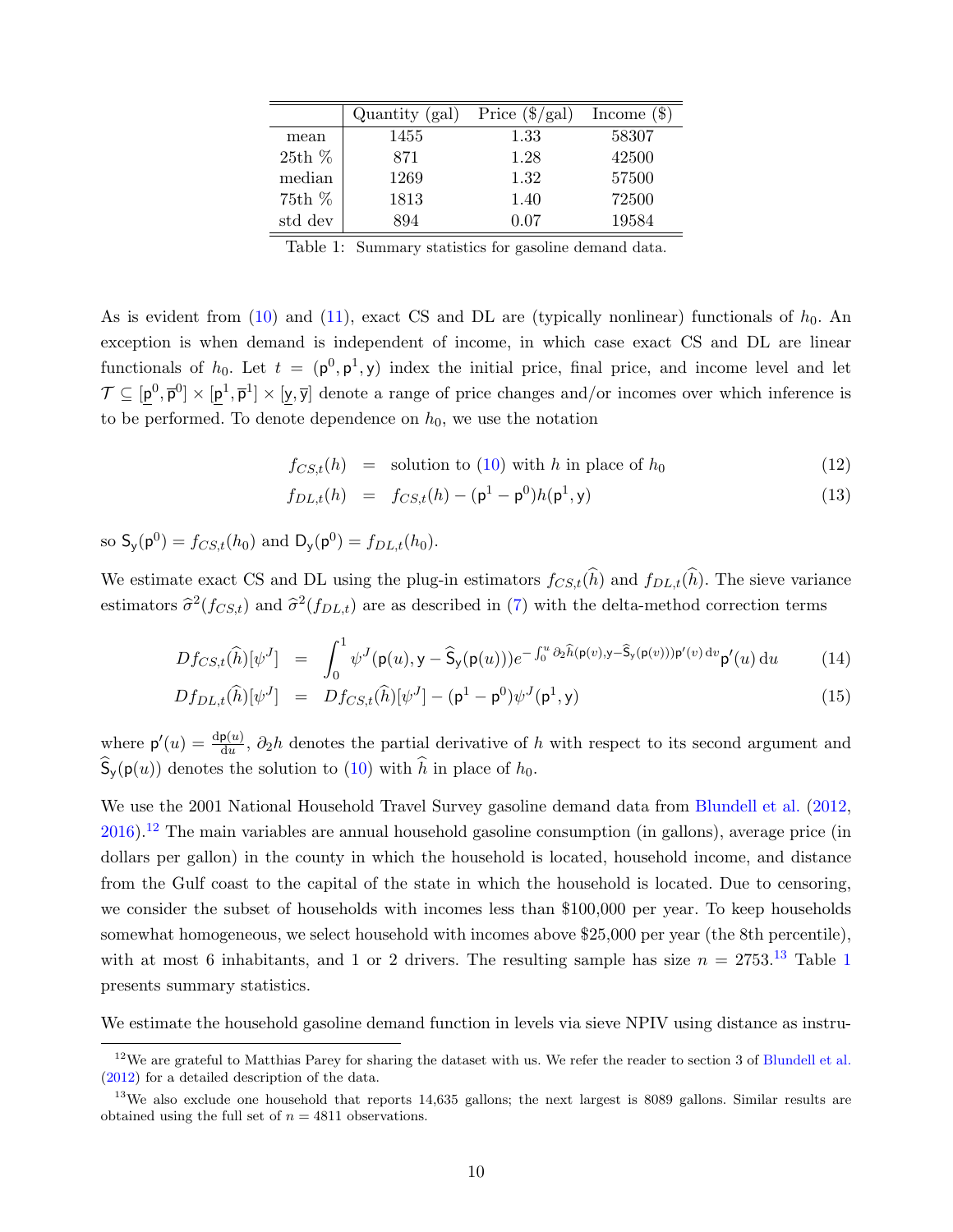ment for price. To implement the estimator, we form  $\Psi_J$  by taking a tensor product of quartic B-spline bases of dimension 5 for both price and income (so  $J = 25$ ) and  $B<sub>K</sub>$  by taking a tensor product of quartic B-spline bases of dimension 8 for distance and 5 for income (so  $K = 40$ ) with interior knots spaced evenly at quantiles.

We consider exact CS and DL resulting from price increases from  $p^0 \in [\$1.20, \$1.40]$  to  $p^1 = \$1.40$ at income levels of  $y = $42,500$  (low) and  $y = $72,500$  (high). We estimate exact CS at each initial price level by solving the ODE [\(10\)](#page-9-2) by backward differences. We construct UCBs for exact CS as described above by setting  $\mathcal{T} = [\$1.20, \$1.40] \times \{\$1.40\} \times \{\$42,500\}$  for the low-income group and  $\mathcal{T} = [\$1.20, \$1.40] \times \{\$1.40\} \times \{\$72,500\}$  for the high-income group,  $f_t(h) = f_{CS,t}(h)$  from display [\(12\)](#page-10-3), and  $Df_t(\hat{h})[\psi^J] = Df_{CS,t}(\hat{h})[\psi^J]$  from display [\(14\)](#page-10-4). The ODE [\(10\)](#page-9-2) is solved numerically by backward differences and the integrals in [\(14\)](#page-10-4) are computed numerically. UCBs for DL are formed similarly,  $f_t(h) = f_{DL,t}(h)$  from display [\(13\)](#page-10-3), and  $Df_t(\hat{h})[\psi^J] = Df_{DL,t}(\hat{h})[\psi^J]$  from display [\(15\)](#page-10-4). We draw the bootstrap innovations  $\varpi_i$  from Mammen's two-point distribution with 1000 bootstrap replications.

The exact CS and DL estimates are presented in Figure [1](#page-12-0) together with their UCBs. It is clear that exact CS is much more precisely estimated than DL. This is to be expected, since exact CS is computed by essentially integrating over one argument of the estimated demand function and is therefore smoother than the DL functional, which depends on  $h_0$  estimated at the point  $(\mathsf{p}^1,\mathsf{y})$ . In fact, even though the sieve NPIV  $\hat{h}$  itself converges slowly, the UCBs for exact CS are still quite informative. At their widest point (with initial price \$1.20), the 95% UCBs for exact CS for lowincome households are [\$259, \$314]. In terms of comparison across high- and low-income households, the exact CS estimates are higher for the high-income households whereas DL estimates are higher for the low-income households.

Figure [2](#page-12-1) displays estimates obtained when we treat price as exogenous and estimate demand  $(h_0)$  by series LS regression. This is a special case of the preceding analysis with  $X_i = W_i = (P_i, Y_i)'$ ,  $K = J$ and  $\psi^J = b^K$ . These estimates display several notable features. First, the exact CS estimates are very similar whether demand is estimated via series LS or via sieve NPIV. Second, the UCBs for exact CS estimates are of a similar width to those obtained when demand was estimated via sieve NPIV, even though NPIV is an ill-posed inverse problem whereas nonparametric LS regression is not. Third, the UCBs for DL are noticeably narrower when demand is estimated via series LS than when demand is estimated via sieve NPIV. Fourth, the DL estimates for LS and sieve NPIV are similar for high income households but quite different for low income households. This is consistent with [Blundell et al.](#page-37-9) [\(2016\)](#page-37-9), who find some evidence of endogeneity in gasoline prices for low income groups.

#### 2.3 Empirical application 2: UCBs for Engel curves and their derivatives

Engel curves describe the household budget share for expenditure categories as a function of total household expenditure. Following [Blundell et al.](#page-37-3) [\(2007\)](#page-37-3), we use sieve NPIV to estimate Engel curves, taking log total household income as an instrument for log total household expenditure. We use data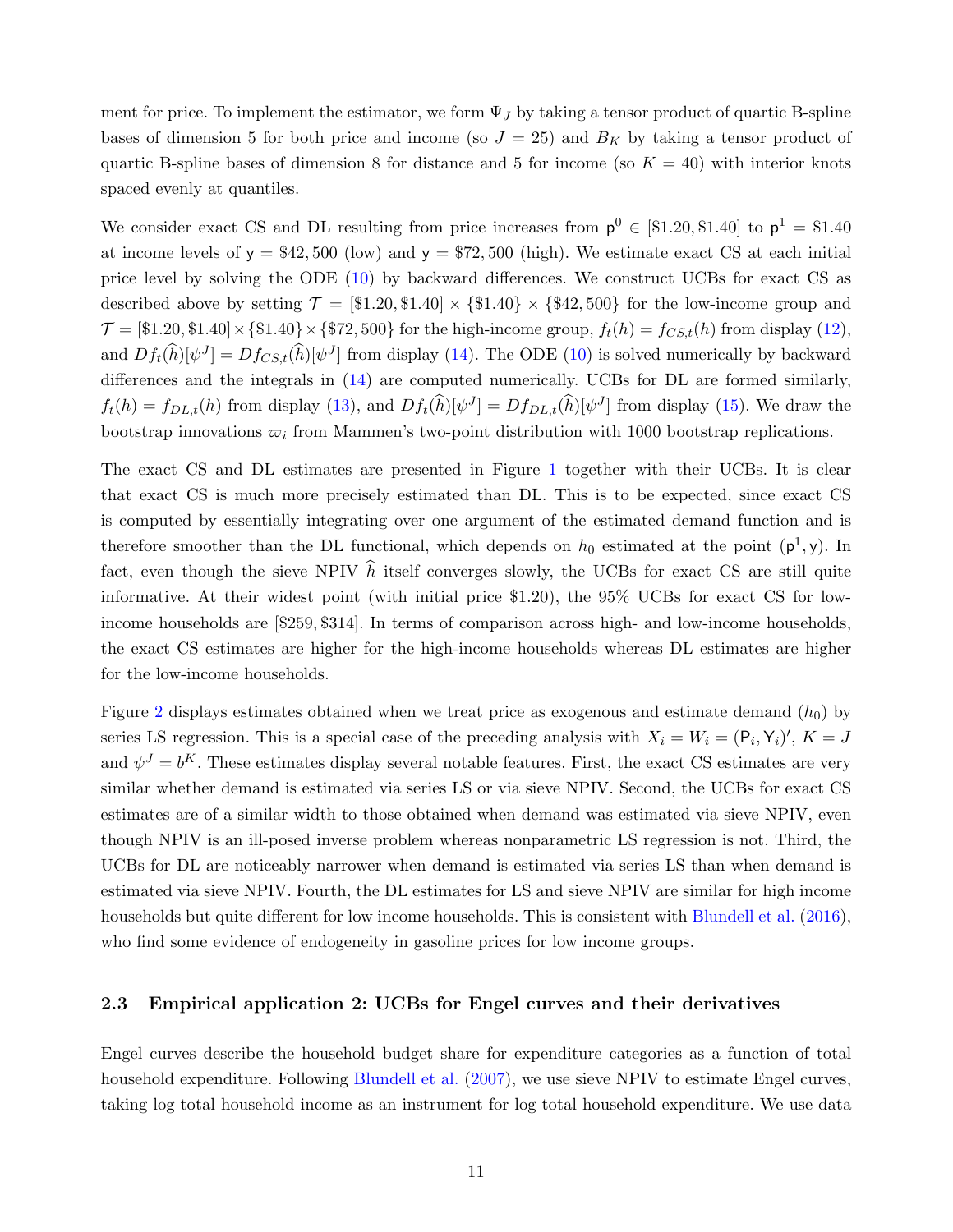<span id="page-12-0"></span>

Figure 1: Estimated CS and DL from a price increase to \$1.40/gal (solid black line) and their bootstrap UCBs (dashed black lines are 90%, dashed grey lines are 95%) when demand is estimated via sieve NPIV. Left panels are for household income of \$72,500; right panels are for household income of \$42,500.

<span id="page-12-1"></span>

Figure 2: Estimated CS and DL from a price increase to \$1.40/gal (solid black lines) and their bootstrap UCBs (dashed black lines are 90%, dashed grey lines are 95%) when demand is estimated via series LS. CS and DL when demand is estimated via NPIV are also shown (black dash-dot lines). Left panels are for household income of \$72,500; right panels are for household income of \$42,500.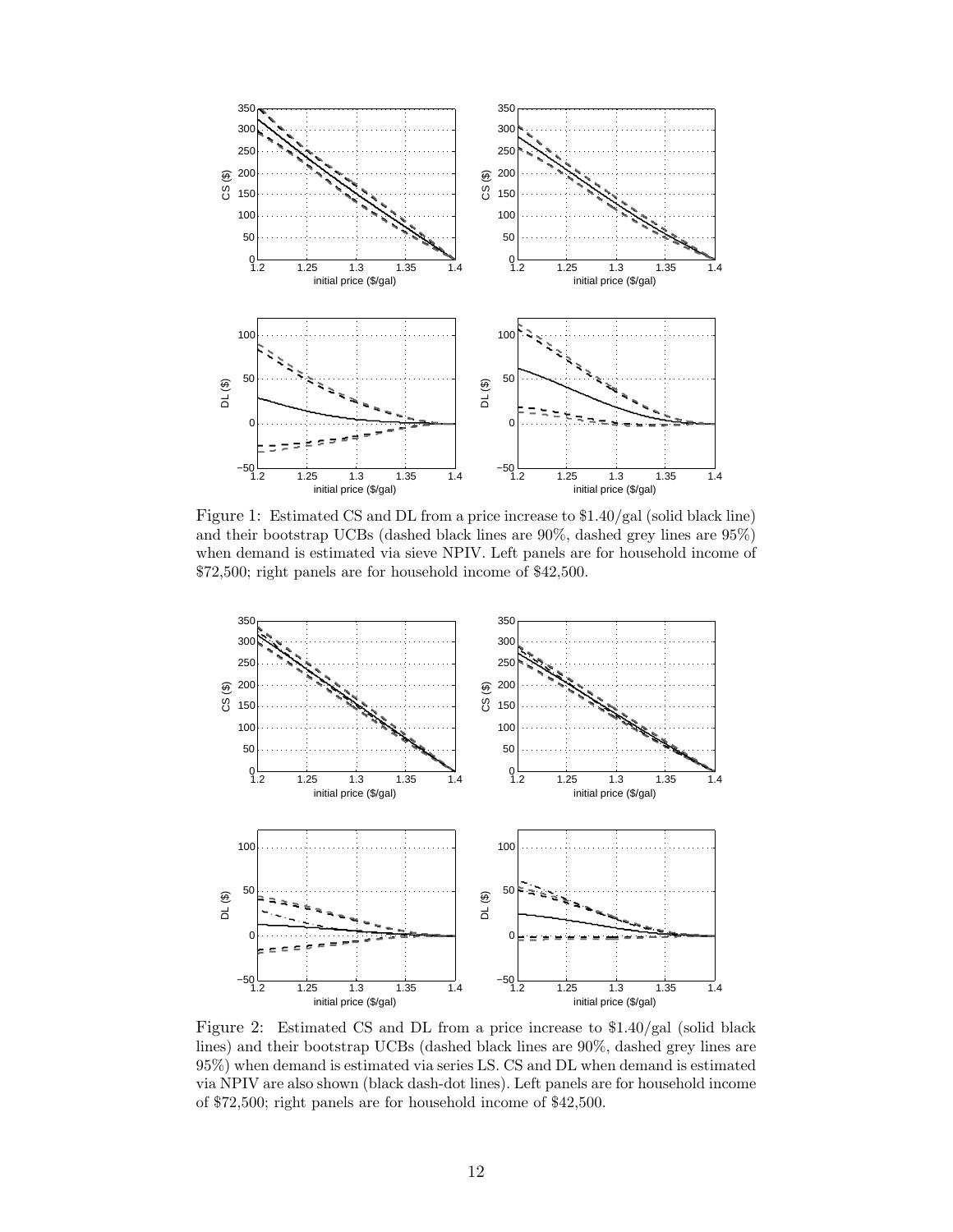from the 1995 British Family Expenditure Survey, focusing on the subset of married or cohabitating couples with one or two children, with the head of household aged between 20 and 55 and in work. This leaves a sample of size  $n = 1027$ . We consider six categories of nondurables and services expenditure: food in, food out, alcohol, fuel, travel, and leisure.

We construct UCBs for Engel curves as described above by setting  $\mathcal{T} = [4.75, 6.25]$  (approximately the 5th to 95th percentile of log expenditure),  $f_t(h) = h(t)$ , and  $Df_t(\hat{h})[\psi^J] = \psi^J(t)$ . We also construct UCBs for derivatives of the Engel curves by setting  $\mathcal{T} = [4.75, 6.25], f_t(h)$  to be the derivative of h evaluated at t, and  $Df_t(\hat{h})[\psi^J]$  to be the vector formed by taking derivatives of  $\psi_{J1}, \ldots, \psi_{JJ}$  evaluated at t. For both constructions, we use a quartic B-spline basis of dimension  $J = 5$  for  $\Psi_J$  and a quartic B-spline basis of dimension  $K = 9$  for  $B_K$ , with interior knots evenly spaced at quantiles (an important feature of sieve estimators is that the same sieve dimension can be used for optimal estimation of the function and its derivatives; this is not the case for kernel-based estimators). We draw the bootstrap innovations  $\varpi_i$  from Mammen's two-point distribution with 1000 bootstrap replications.

The Engel curves presented in Figure [3](#page-14-0) and their derivatives presented in Figure [4](#page-14-1) exhibit several interesting features. The curves for food-in and fuel (necessary goods) are both downward sloping, with the curve for fuel exhibiting a pronounced downward slope at lower income levels. The derivative of the curve for fuel is negative, though the UCBs are positive at the extremities. In contrast, the curve for leisure expenditure (luxury good) is strongly upwards sloping and its derivative is positive except at low income levels. Remaining curves for food-out, alcohol and travel appear to be non-monotonic.

## <span id="page-13-0"></span>3 Optimal sup-norm convergence rates

This section presents several results on sup-norm convergence rates. Subsection [3.1](#page-15-0) presents upper bounds on sup-norm convergence rates of NPIV estimators of  $h_0$  and its derivatives. Subsection [3.2](#page-19-0) presents (minimax) lower bounds. Subsection [3.3](#page-20-0) considers NPIV models with endogenous and exogenous regressors that are useful in empirical studies.

**Notation:** We work on a probability space  $(\Omega, \mathcal{F}, \mathbb{P})$ . A<sup>c</sup> denotes the complement of an event  $\mathcal{A} \in \mathcal{F}$ . We abbreviate "with probability approaching one" to "wpa1", and say that a sequence of events  $\{\mathcal{A}_n\} \subset \mathcal{F}$  holds wpa1 if  $\mathbb{P}(\mathcal{A}_n^c) = o(1)$ . For a random variable X we define the space  $L^q(X)$  as the equivalence class of all measurable functions of X with finite qth moment if  $1 \le q < \infty$ ; when  $q = \infty$ we denote  $L^{\infty}(X)$  as the set of all bounded measurable functions  $g: \mathcal{X} \to \mathbb{R}$  endowed with the sup norm  $||g||_{\infty} = \sup_x |g(x)|$ . Let  $\langle \cdot, \cdot \rangle_X$  denote the inner product on  $L^2(X)$ . For matrix and vector norms,  $\|\cdot\|_{\ell^q}$  denotes the vector  $\ell^q$  norm when applied to vectors and the operator norm induced by the vector  $\ell^q$  norm when applied to matrices. If a and b are scalars we let  $a \vee b := \max\{a, b\}$  and  $a \wedge b := \min\{a, b\}.$ Minimum and maximum eigenvalues are denoted by  $\lambda_{\min}$  and  $\lambda_{\max}$ . If  $\{a_n\}$  and  $\{b_n\}$  are sequences of positive numbers, we say that  $a_n \lesssim b_n$  if  $\limsup_{n\to\infty} a_n/b_n < \infty$  and we say that  $a_n \lesssim b_n$  if  $a_n \lesssim b_n$ and  $b_n \lesssim a_n$ .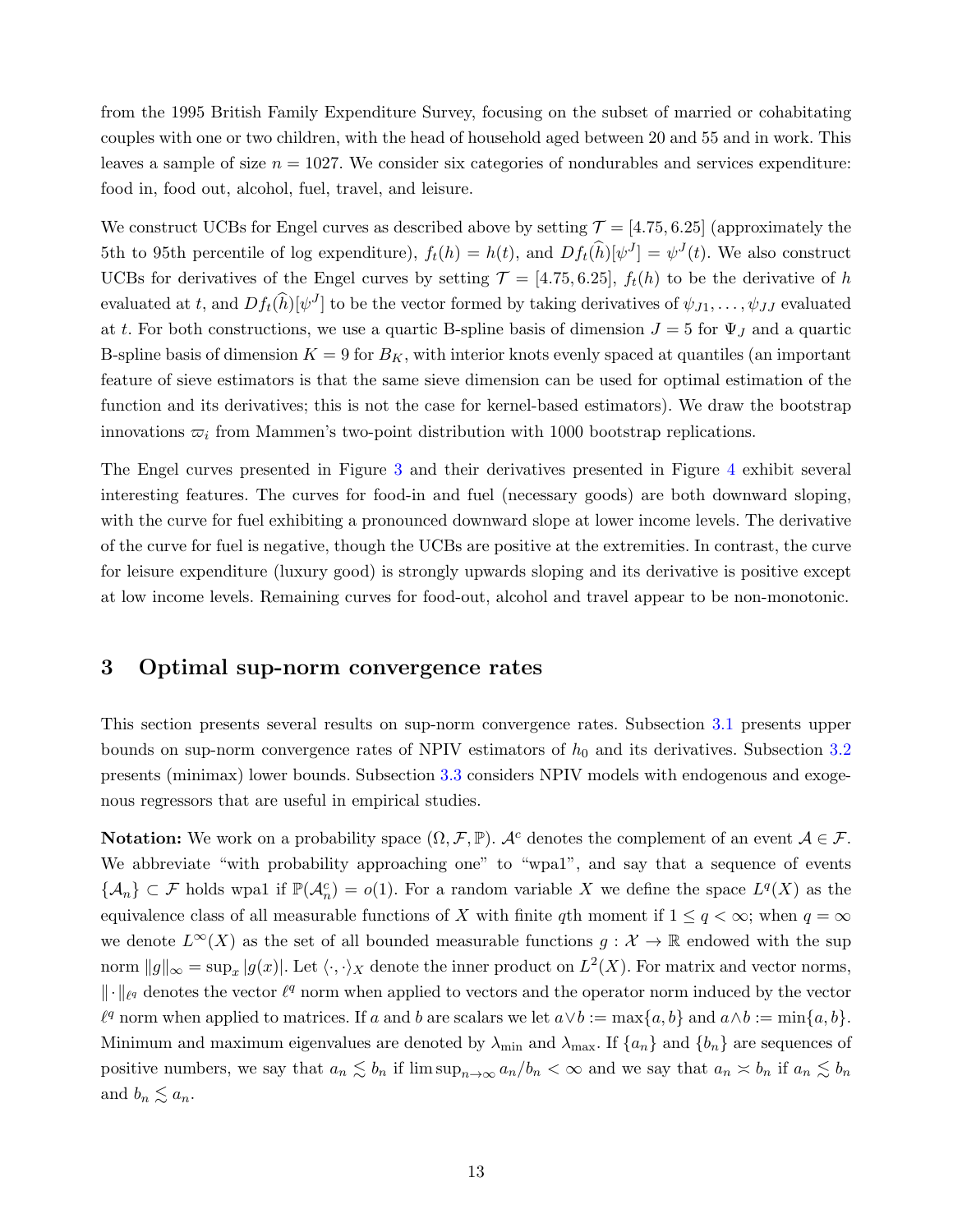<span id="page-14-0"></span>

Figure 3: Estimated Engel curves (black line) with bootstrap uniform confidence bands (dashed black lines are  $90\%$ , dashed grey lines are  $95\%$ ). The x-axis is log total household expenditure, the y-axis is household budget share.

<span id="page-14-1"></span>

Figure 4: Estimated Engel curve derivatives (black line) with bootstrap uniform confidence bands (dashed black lines are 90%, dashed grey lines are 95%).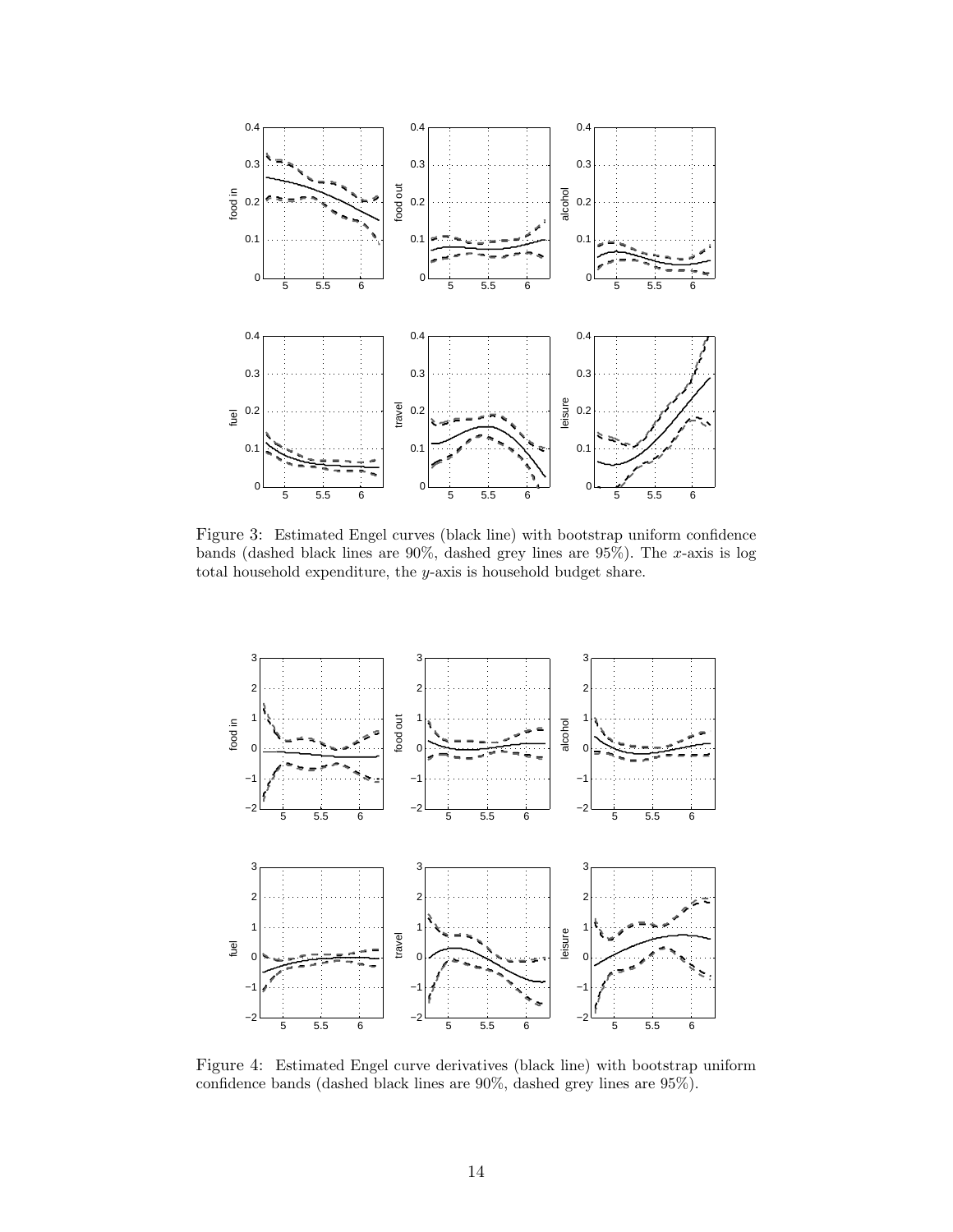Sieve measure of ill-posedness. For a NPIV model [\(1\)](#page-2-0), an important quantity is the *measure of ill*posedness which, roughly speaking, measures how much the conditional expectation  $h \mapsto E[h(X_i)|W_i =$ w smoothes out h. Let  $T: L^2(X) \to L^2(W)$  denote the conditional expectation operator given by

$$
Th(w) = E[h(X_i)|W_i = w].
$$

Let  $\Psi_J = clsp\{\psi_{J1}, \ldots, \psi_{JJ}\} \subset L^2(X)$  and  $B_K = clsp\{b_{K1}, \ldots, b_{KK}\} \subset L^2(W)$  denote the sieve spaces for the endogenous variables and instrumental variables, respectively. Let  $\Psi_{J,1} = \{h \in \Psi_J :$  $||h||_{L^2(X)} = 1$ . The sieve  $L^2$  measure of ill-posedness is

$$
\tau_J = \sup_{h \in \Psi_J: h \neq 0} \frac{\|h\|_{L^2(X)}}{\|Th\|_{L^2(W)}} = \frac{1}{\inf_{h \in \Psi_{J,1}} \|Th\|_{L^2(W)}}.
$$

Following [Blundell et al.](#page-37-3) [\(2007\)](#page-37-3), we call a NPIV model [\(1\)](#page-2-0) with  $X_i$  being a d-dimensional random vector:

- (i) mildly ill-posed if  $\tau_J = O(J^{\varsigma/d})$  for some  $\varsigma > 0$ ; and
- (ii) severely ill-posed if  $\tau_J = O(\exp(\frac{1}{2}J^{\varsigma/d}))$  for some  $\varsigma > 0$ .

See our second version [\(Chen and Christensen,](#page-37-0) [2015a\)](#page-37-0) for simple consistent estimation of the sieve measure of ill-posedness  $\tau_J$ .

#### <span id="page-15-0"></span>3.1 Sup-norm convergence rates

We first introduce some basic conditions on the basic NPIV model [\(1\)](#page-2-0) and the sieve spaces.

<span id="page-15-1"></span>**Assumption 1.** (i)  $X_i$  has compact rectangular support  $\mathcal{X} \subset \mathbb{R}^d$  with nonempty interior and the density of  $X_i$  is uniformly bounded away from 0 and  $\infty$  on  $\mathcal{X}$ ; (ii)  $W_i$  has compact rectangular support  $\mathcal{W} \subset \mathbb{R}^{d_w}$  and the density of  $W_i$  is uniformly bounded away from 0 and  $\infty$  on  $\mathcal{W}$ ; (iii)  $T: L^2(X) \to$  $L^2(W)$  is injective; and (iv)  $h_0 \in \mathcal{H} \subset L^{\infty}(X)$ , and  $\cup_J \Psi_J$  is dense in  $(\mathcal{H}, \|\cdot\|_{L^{\infty}(X)})$ .

<span id="page-15-2"></span>Assumption 2. (i)  $\sup_{w \in \mathcal{W}} E[u_i^2 | W_i = w] \leq \overline{\sigma}^2 < \infty$ ; and (ii)  $E[|u_i|^{2+\delta}] < \infty$  for some  $\delta > 0$ .

The following assumptions concern the basis functions. Define

$$
G_{\psi} = G_{\psi, J} = E[\psi^{J}(X_{i})\psi^{J}(X_{i})'] = E[\Psi'\Psi/n]
$$
  
\n
$$
G_{b} = G_{b,K} = E[b^{K}(W_{i})b^{K}(W_{i})'] = E[B'B/n]
$$
  
\n
$$
S = S_{KJ} = E[b^{K}(W_{i})\psi^{J}(X_{i})'] = E[B'\Psi/n].
$$

We assume throughout that the basis functions are not linearly dependent, i.e. S has full column rank J and  $G_{\psi,J}$  and  $G_{b,K}$  are positive definite for each J and K, i.e.  $e_J = \lambda_{\min}(G_{\psi,J}) > 0$  and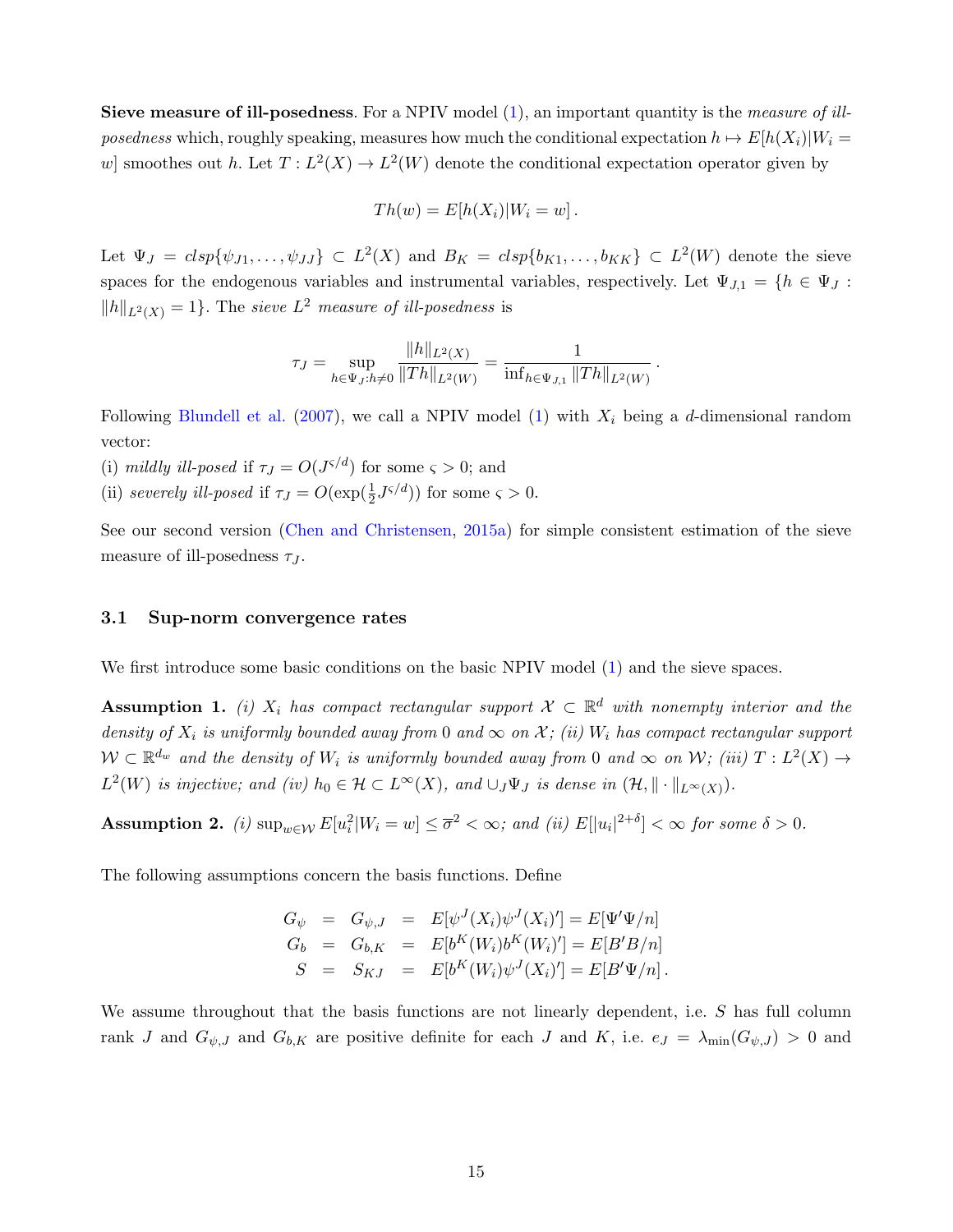$e_{b,K} = \lambda_{\min}(G_{b,K}) > 0$ , although  $e_J$  and  $e_{b,K}$  could go to zero as  $K \geq J$  goes to infinity. Let

$$
\zeta_{\psi} = \zeta_{\psi,J} = \sup_{x} ||G_{\psi}^{-1/2} \psi^{J}(x)||_{\ell^{2}}
$$
  

$$
\zeta_{b} = \zeta_{b,K} = \sup_{w} ||G_{b}^{-1/2} b^{K}(w)||_{\ell^{2}}
$$
  

$$
\zeta_{\psi} = \xi_{\psi,J} = \sup_{x} ||\psi^{J}(x)||_{\ell^{1}}
$$

for each J and K and define  $\zeta = \zeta_J = \zeta_{b,K} \vee \zeta_{\psi,J}$ . Note that  $\zeta_{\psi,J}$  has some useful properties:  $||h||_{\infty} \leq \zeta_{\psi,J} ||h||_{L^2(X)}$  for all  $h \in \Psi_J$ , and  $\sqrt{J} = (E[||G_{\psi}^{-1/2} \psi^J(X)||_{\ell^2}^2])^{1/2} \leq \zeta_{\psi,J} \leq \xi_{\psi,J}/\sqrt{e_J}$ ; clearly  $\zeta_{b,K}$  has similar properties.

We say that the sieve basis for  $\Psi_J$  is Hölder continuous if there exist finite constants  $\omega \geq 0, \omega' > 0$ such that  $||G_{\psi,J}^{-1/2}\{\psi^J(x) - \psi^J(x')\}||_{\ell^2} \lesssim J^{\omega} ||x - x'||_{\ell^2}^{\omega'}$  $_{\ell^2}^{\omega'}$  for all  $x, x' \in \mathcal{X}$ .

<span id="page-16-0"></span>**Assumption 3.** (i) the basis spanning  $\Psi_J$  is Hölder continuous; (ii)  $\tau_J \zeta^2/\sqrt{n} = O(1)$ ; and (iii)  $\zeta^{(2+\delta)/\delta}\sqrt{(\log n)/n} = o(1).$ 

Let  $\Pi_J: L^2(X) \to \Psi_J$  denote the  $L^2(X)$  orthogonal (i.e. least squares) projection onto  $\Psi_J$ , namely  $\Pi_J h_0 = \arg \min_{h \in \Psi_J} ||h_0 - h||_{L^2(X)}$  and let  $\Pi_K : L^2(W) \to B_K$  denote the  $L^2(W)$  orthogonal (i.e. least-squares) projection onto  $B_K$ . Let  $Q_J h_0 = \arg \min_{h \in \Psi_J} ||\Pi_K T(h_0 - h)||_{L^2(W)}$  denote the sieve 2SLS projection of  $h_0$  onto  $\Psi_J$ . We may write  $Q_J h_0 = \psi^J(\cdot)' c_{0,J}$  where

$$
c_{0,J} = [S'G_b^{-1}S]^{-1}S'G_b^{-1}E[b^K(W_i)h_0(X_i)]\,.
$$

<span id="page-16-1"></span>**Assumption 4.** (i)  $\sup_{h \in \Psi_{J,1}} ||(\Pi_K T - T)h||_{L^2(W)} = o(\tau_J^{-1})$  $J_J^{-1}$ ); (ii)  $\tau_J \times ||T(h_0 - \Pi_J h_0)||_{L^2(W)} \le \text{const} \times$  $||h_0 - \Pi_J h_0||_{L^2(X)}$ ; and (iii)  $||Q_J (h_0 - \Pi_J h_0)||_{\infty} \leq O(1) \times ||h_0 - \Pi_J h_0||_{\infty}$ .

Discussion of Assumptions. Assumption [1](#page-15-1) is standard. Assumption  $1(iii)$  $1(iii)$  is stronger than needed for convergence rates in sup-norm only. We impose it as a common sufficient condition for convergence rates in both sup-norm and  $L^2$ -norm (Appendix [B\)](#page-41-0). For sup-norm convergence rate only, Assumption  $1(iii)$  $1(iii)$  could be replaced by the following weaker identification condition:

**Assumption [1](#page-15-1)** (iii-sup)  $h_0 \in \mathcal{H} \subset L^{\infty}(X)$ , and  $T[h-h_0] = 0 \in L^2(W)$  for any  $h \in \mathcal{H}$  implies that  $||h - h_0||_{\infty} = 0.$ 

This in turn is implied by the injectivity of  $T : L^{\infty}(X) \to L^2(W)$  (or the bounded completeness), which is weaker than the injectivity of  $T : L^2(X) \to L^2(W)$  (i.e., the L<sup>2</sup>-completeness). Bounded completeness or  $L^2$ -completeness condition is often assumed in models with endogeneity (e.g. [Newey](#page-39-0) [and Powell](#page-39-0) [\(2003\)](#page-39-0); [Carrasco et al.](#page-37-4) [\(2007\)](#page-37-4); [Blundell et al.](#page-37-3) [\(2007\)](#page-37-3); [Andrews](#page-37-12) [\(2011\)](#page-37-12); [Chen, Chernozhukov,](#page-37-13) [Lee, and Newey](#page-37-13) [\(2014\)](#page-37-13)) and is generically satisfied according to [Andrews](#page-37-12) [\(2011\)](#page-37-12). The parameter space H for  $h_0$  is typically taken to be a Hölder or Sobolev class of smooth functions. Assumption [1\(](#page-15-1)i) could be relaxed to unbounded support, and the proofs need to be modified slightly using wavelet basis and weighted compact embedding results, see, e.g., [Blundell et al.](#page-37-3) [\(2007\)](#page-37-3); [Chen and Pouzo](#page-38-4) [\(2012\)](#page-38-4); [Triebel](#page-39-9) [\(2006\)](#page-39-9) and references therein. To present the sup-norm rate results in a clean way we stick to the simplest Assumption [1.](#page-15-1) Assumption [2](#page-15-2) is also imposed for sup-norm convergence rates for series LS regression under exogeneity (e.g., [Chen and Christensen](#page-37-7) [\(2015b\)](#page-37-7)). Assumption [3\(](#page-16-0)i) is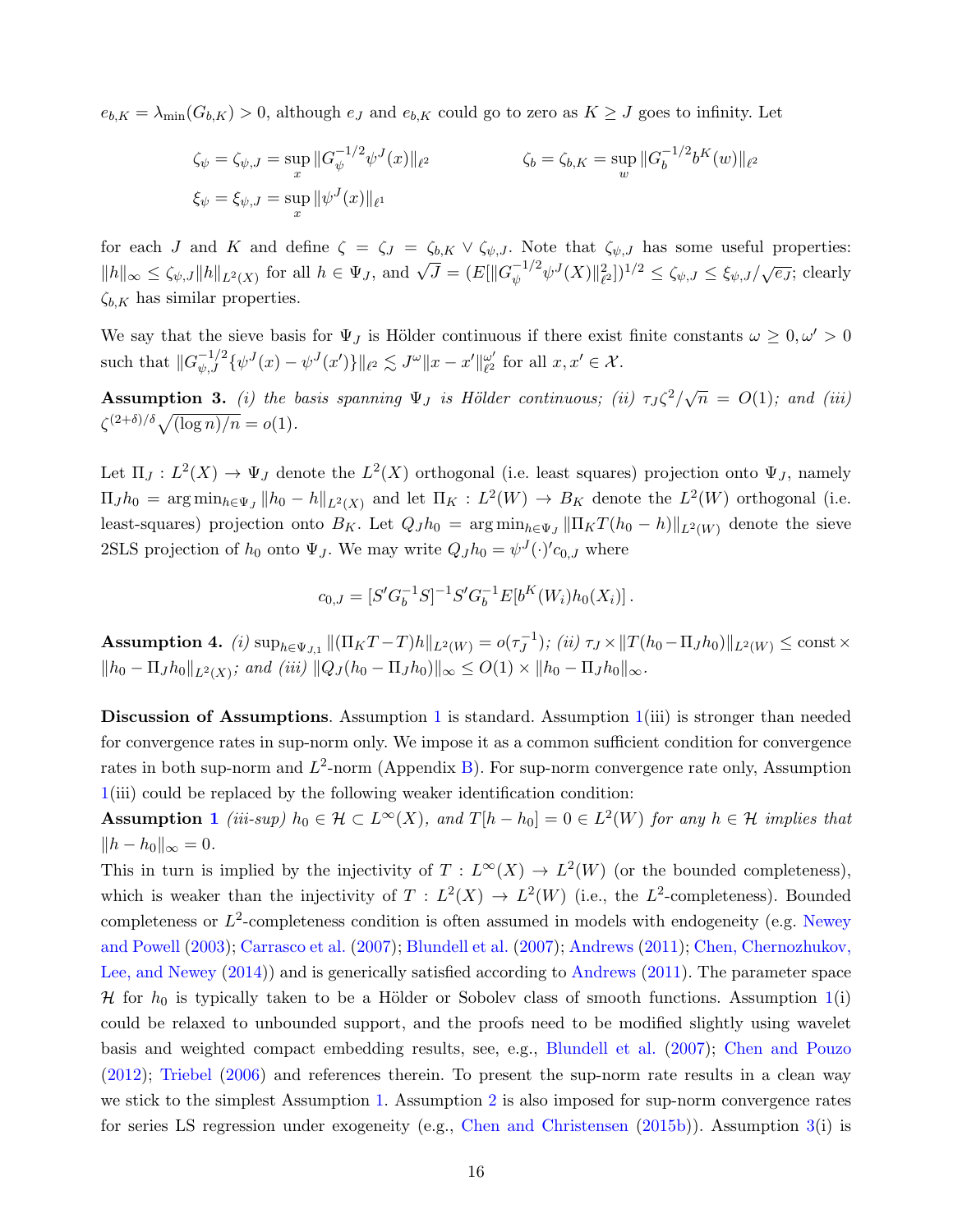satisfied by many commonly used sieve bases, such as splines, wavelets, and cosine bases. Assumption [3\(](#page-16-0)ii)(iii) restrict the rate at which J can grow with n. Upper bounds for  $\zeta_{\psi,J}$  and  $\zeta_{b,K}$  are known for commonly used bases. For instance, under Assumption [1\(](#page-15-1)i)(ii),  $\zeta_{b,K} = O(\sqrt{K})$  and  $\zeta_{\psi,J} = O(\sqrt{J})$  for (tensor-product) polynomial spline, wavelet and cosine bases, and  $\zeta_{b,K} = O(K)$  and  $\zeta_{\psi,J} = O(J)$  for (tensor-product) orthogonal polynomial bases; see, e.g., [Newey](#page-39-4) [\(1997\)](#page-39-4), [Huang](#page-39-7) [\(1998\)](#page-39-7) and main online Appendix [E.](#page--1-1) Assumption  $4(i)$  $4(i)$  is a mild condition on the approximation properties of the basis used for the instrument space and is similar to the first part of Assumption  $5(iv)$  of [Horowitz](#page-39-10) [\(2014\)](#page-39-10). In fact,  $\|(\Pi_K T - T)h\|_{L^2(W)} = 0$  for all  $h \in \Psi_J$  when the basis functions for  $B_K$  and  $\Psi_J$  form either a Riesz basis or eigenfunction basis for the conditional expectation operator. Assumption [4\(](#page-16-1)ii) is the usual  $L^2$ "stability condition" imposed in the NPIV literature (cf. Assumption 6 in [Blundell et al.](#page-37-3) [\(2007\)](#page-37-3) and Assumption 5.2(ii) in [Chen and Pouzo](#page-38-4) [\(2012\)](#page-38-4)). Assumption [4\(](#page-16-1)iii) is a new  $L^{\infty}$  "stability condition" to control the sup-norm bias. It turns out that Assumption  $4(ii)$  $4(ii)$  and  $4(iii)$  are also automatically satisfied by Riesz bases; see Appendix [A](#page-40-0) for further discussions and sufficient conditions.

To derive the sup-norm (uniform) convergence rate we split  $\|\hat{h} - h_0\|_{\infty}$  into so-called "bias" and "standard deviation" terms and derive sup-norm convergence rates for the two terms. Specifically, let

$$
\widetilde{h}(x) = \psi^{J}(x)'\widetilde{c} \quad \text{with} \quad \widetilde{c} = [\Psi^{'}B(B'B)^{-}B'\Psi]^{-}\Psi^{'}B(B'B)^{-}B'H_{0}
$$

where  $H_0 = (h_0(X_1), \ldots, h_0(X_n))'$ . We refer loosely to  $\|\tilde{h} - h_0\|_{\infty}$  as the "bias" term and  $\|\hat{h} - \tilde{h}\|_{\infty}$  as the "standard deviation" (or sometimes "variance") term. Both are random quantities. We first bound the sup-norm "standard deviation" term in the following lemma.

<span id="page-17-0"></span>**Lemma 3.1.** Let Assumptions  $1(i)(iii)$  $1(i)(iii)$ ,  $2(i)(ii)$  $2(i)(ii)$ ,  $3(ii)(iii)$  $3(ii)(iii)$ , and  $4(i)$  $4(i)$  hold. Then: (1)  $\|\hat{h} - \tilde{h}\|_{\infty} = O_p(\tau_J \xi_{\psi, J} \sqrt{(\log J)/(ne_J)})$ . (2) If Assumption [3\(](#page-16-0)i) also holds, then:  $\|\widehat{h} - \widetilde{h}\|_{\infty} = O_p(\tau_J \zeta_{\psi, J} \sqrt{\log n / n})$ .

Recall that  $\sqrt{J} \leq \zeta_{\psi,J} \leq \zeta_{\psi,J}/\sqrt{e_J}$ . Result (2) of Lemma [3.1](#page-17-0) provides a slightly tighter upper bound on the variance term than Result (1) does, while Result (1) allows for slightly more general basis to approximate  $h_0$ . For splines and wavelets, we show in Appendix [E](#page--1-1) that  $\xi_{\psi,J}/\sqrt{e_J} \lesssim \sqrt{J}$ , so Results (1) and (2) produce the same tight upper bound  $\|\hat{h} - \tilde{h}\|_{\infty} = O_p(\tau_J \sqrt{(J \log n)/n})$  when  $J \approx n^r$  for some constant  $r > 0$ .

Before we present an upper bound on the "bias" term in Theorem [3.1](#page-18-0) part (1) below, we mention one more property of the sieve space  $\Psi_J$  that is crucial for sharp bounds on the sup-norm bias term. Let  $h_{0,J} \in \Psi_J$  denote the best approximation to  $h_0$  in sup-norm, i.e.  $h_{0,J}$  solves  $\inf_{h \in \Psi_J} ||h_0 - h||_{\infty}$ . Then by Lebesgue's Lemma [\(DeVore and Lorentz,](#page-38-13) [1993,](#page-38-13) p. 30):

$$
||h_0 - \Pi_J h_0||_{\infty} \le (1 + ||\Pi_J||_{\infty}) \times ||h_0 - h_{0,J}||_{\infty}
$$

where  $\|\Pi_J\|_{\infty}$  is the Lebesgue constant for the sieve  $\Psi_J$ . Recently it has been established that  $\|\Pi_J\|_{\infty} \lesssim$ 1 when  $\Psi_J$  is spanned by a tensor product B-spline basis [\(Huang](#page-39-11) [\(2003\)](#page-39-11)) or a tensor product Cohen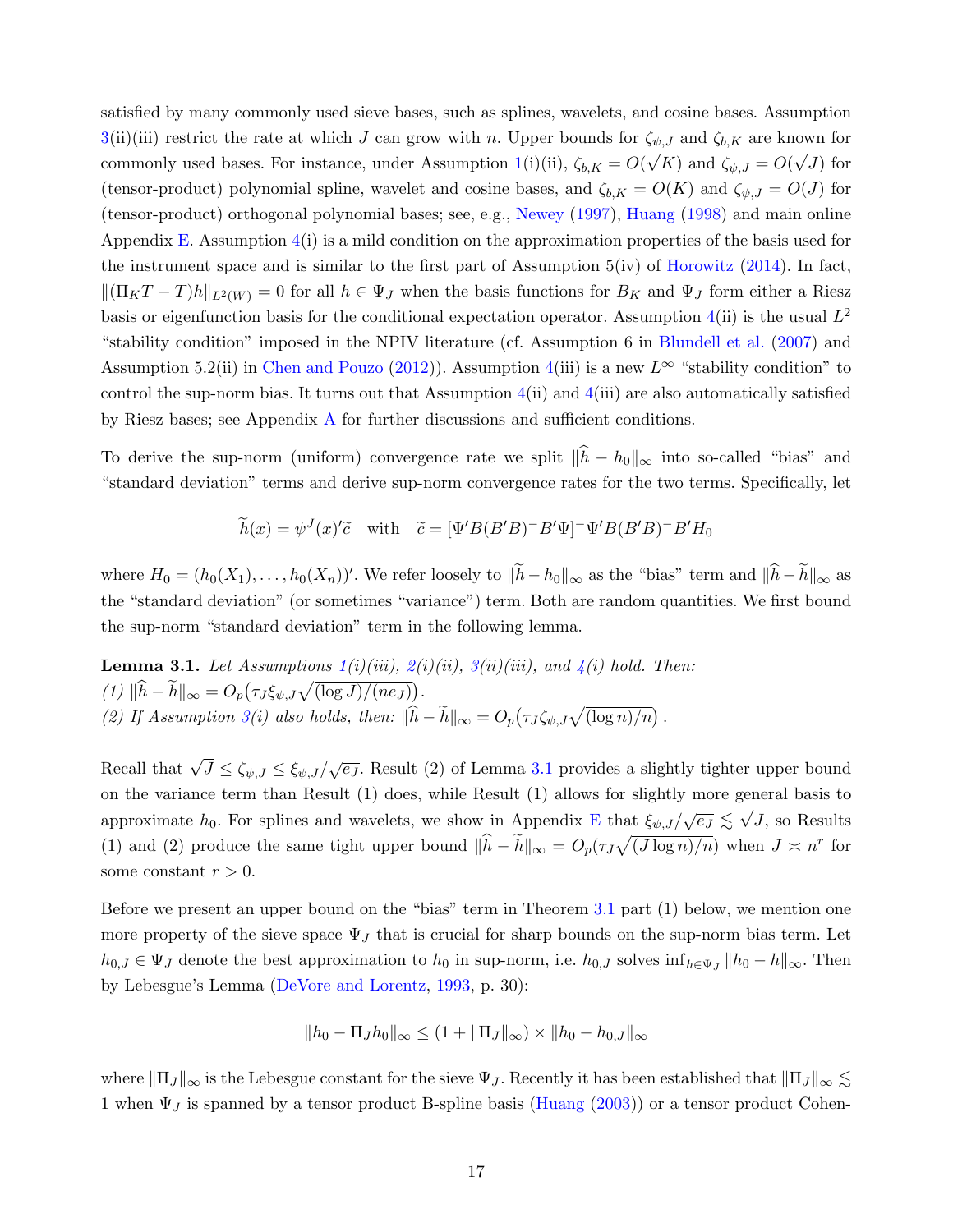Daubechies-Vial (CDV) wavelet basis [\(Chen and Christensen](#page-37-7) [\(2015b\)](#page-37-7)).<sup>[14](#page-18-1)</sup> Boundedness of the Lebesgue constant is crucial for attaining optimal sup-norm rates.

<span id="page-18-0"></span>**Theorem 3.1.** (1) Let Assumptions  $1(iii)$  $1(iii)$ ,  $3(ii)$  $3(ii)$  and  $4$  hold. Then:

$$
\|\tilde{h} - h_0\|_{\infty} = O_p (\|h_0 - \Pi_J h_0\|_{\infty}) .
$$

(2) Let Assumptions  $1(i)(iii)(iv), 2(i)(ii), 3(ii)(iii),$  $1(i)(iii)(iv), 2(i)(ii), 3(ii)(iii),$  $1(i)(iii)(iv), 2(i)(ii), 3(ii)(iii),$  $1(i)(iii)(iv), 2(i)(ii), 3(ii)(iii),$  $1(i)(iii)(iv), 2(i)(ii), 3(ii)(iii),$  $1(i)(iii)(iv), 2(i)(ii), 3(ii)(iii),$  and [4](#page-16-1) hold. Then:

$$
\|\widehat{h}-h_0\|_{\infty}=O_p\left(\|h_0-\Pi_J h_0\|_{\infty}+\tau_J \xi_{\psi,J}\sqrt{(\log J)/(ne_J)}\right).
$$

(3) Further, if the linear sieve  $\Psi_J$  satisfies  $\|\Pi_J\|_{\infty} \lesssim 1$  and  $\xi_{\psi,J}/\sqrt{e_J} \lesssim \sqrt{2}$ J, then

$$
\|\widehat{h} - h_0\|_{\infty} = O_p\left(\|h_0 - h_{0,J}\|_{\infty} + \tau_J\sqrt{(J\log J)/n}\right).
$$

Theorem  $3.1(2)(3)$  $3.1(2)(3)$  follows directly from part (1) (for bias) and Lemma  $3.1(1)$  (for standard deviation). See Appendix [A](#page-40-0) for additional details about bound on sup-norm bias.

The following corollary provides concrete sup-norm convergence rates of  $\hat{h}$  and its derivatives. To introduce the result, let  $B^p_{\infty,\infty}$  denote the Hölder space of smoothness  $p > 0$  and  $\|\cdot\|_{B^p_{\infty,\infty}}$  denote its norm (see Section 1.11.10 of [Triebel](#page-39-9) [\(2006\)](#page-39-9)). Let  $B_{\infty}(p, L) = \{h \in B_{\infty,\infty}^p : ||h||_{B_{\infty,\infty}^p} \leq L\}$  denote a Hölder ball of smoothness  $p > 0$  and radius  $L \in (0, \infty)$ . Let  $\alpha_1, \ldots, \alpha_d$  be non-negative integers, let  $|\alpha| = \alpha_1 + \ldots + \alpha_d$ , and define

$$
\partial^{\alpha}h(x) := \frac{\partial^{|\alpha|}h}{\partial^{\alpha_1}x_1\cdots\partial^{\alpha_d}x_d}h(x) .
$$

Of course, if  $|\alpha| = 0$  then  $\partial^{\alpha} h = h^{15}$  $\partial^{\alpha} h = h^{15}$  $\partial^{\alpha} h = h^{15}$ .

<span id="page-18-3"></span>**Corollary 3.1.** Let Assumptions  $1(i)(ii)(iii)$  $1(i)(ii)(iii)$  and [4](#page-16-1) hold. Let  $h_0 \in B_\infty(p, L)$ ,  $\Psi_J$  be spanned by a B-spline basis of order  $\gamma > p$  or a CDV wavelet basis of regularity  $\gamma > p$ , B<sub>K</sub> be spanned by a cosine, spline or wavelet basis.

(1) If Assumption  $3(ii)$  $3(ii)$  holds, then

$$
\|\partial^{\alpha}\widetilde{h} - \partial^{\alpha}h_0\|_{\infty} = O_p\Big(J^{-(p-|\alpha|)/d}\Big) \quad \text{for all} \quad 0 \leq |\alpha| < p\,.
$$

(2) If Assumptions  $2(i)(ii)$  $2(i)(ii)$  and  $3(ii)(iii)$  $3(ii)(iii)$  hold, then

$$
\|\partial^{\alpha}\widehat{h} - \partial^{\alpha}h_0\|_{\infty} = O_p\Big(J^{-(p-|\alpha|)/d} + \tau_J J^{|\alpha|/d}\sqrt{(J\log J)/n}\Big) \quad \text{for all} \quad 0 \le |\alpha| < p\,.
$$

(2.a) Mildly ill-posed case: with  $p \ge d/2$  and  $\delta \ge d/(p+\varsigma)$ , choosing  $J \asymp (n/\log n)^{d/(2(p+\varsigma)+d)}$  implies

<span id="page-18-1"></span> $14$ See [DeVore and Lorentz](#page-38-13) [\(1993\)](#page-38-13) and [Belloni et al.](#page-37-6) [\(2015\)](#page-37-6) for examples of other bases with bounded Lebesgue constant or with Lebesgue constant diverging slowly with the sieve dimension.

<span id="page-18-2"></span><sup>&</sup>lt;sup>15</sup>If  $|\alpha| > 0$  then we assume h and its derivatives can be continuously extended to an open set containing X.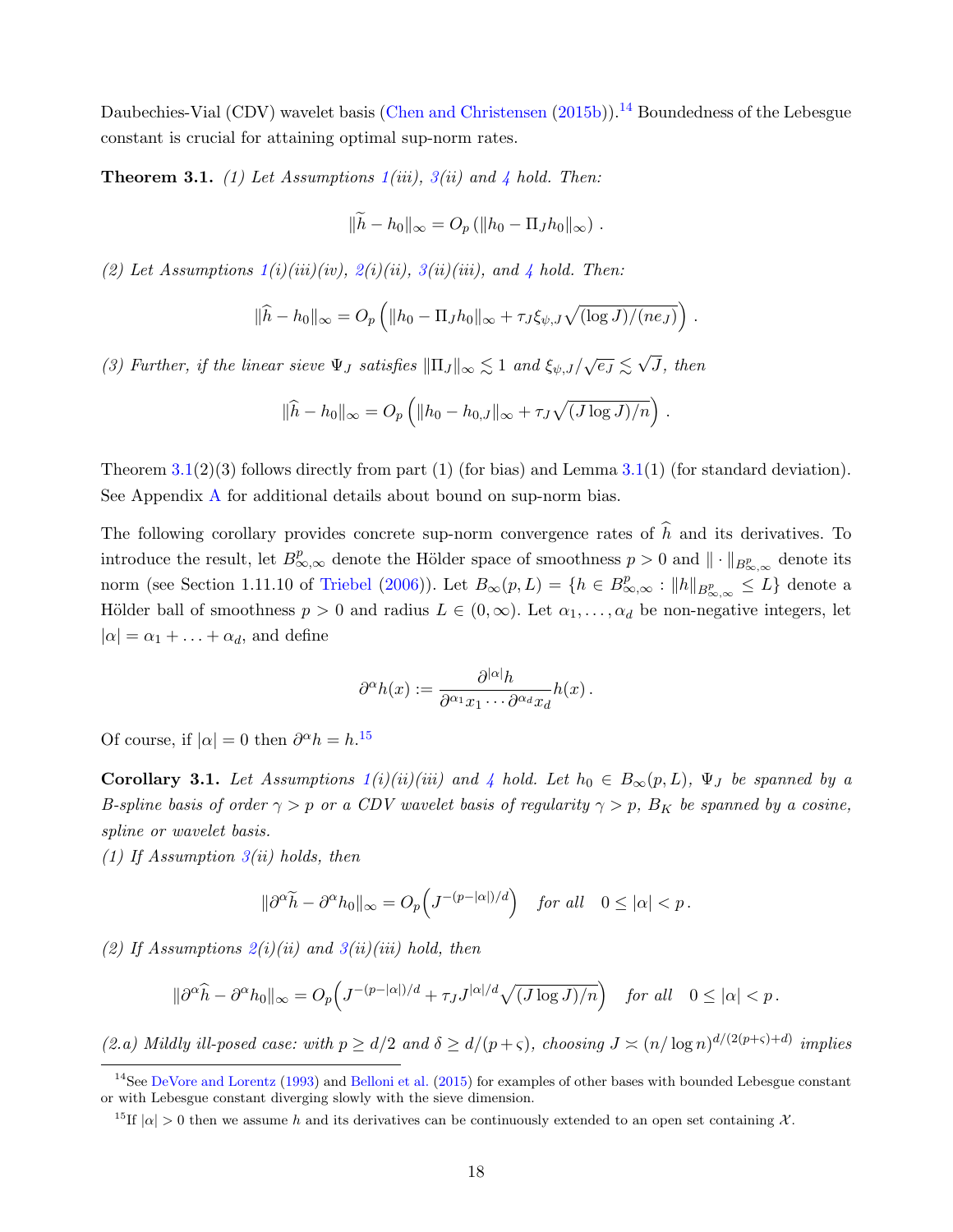that Assumption  $3(ii)(iii)$  $3(ii)(iii)$  holds and

$$
\|\partial^{\alpha}\widehat{h} - \partial^{\alpha}h_0\|_{\infty} = O_p((n/\log n)^{-(p-|\alpha|)/(2(p+\varsigma)+d)}).
$$

(2.b) Severely ill-posed case: choosing  $J = (c_0 \log n)^{d/\varsigma}$  with  $c_0 \in (0,1)$  implies that Assumption  $3(ii)(iii)$  $3(ii)(iii)$  holds and

$$
\|\partial^{\alpha}\widehat{h} - \partial^{\alpha}h_0\|_{\infty} = O_p((\log n)^{-(p-|\alpha|)/\varsigma}).
$$

Corollary [3.1](#page-18-3) shows that, for sieve NPIV estimators, taking derivatives has the same impact on the bias and standard deviation terms in terms of the order of convergence, and that the same choice of sieve dimension  $J$  can lead to optimal sup-norm convergence rates for estimating  $h_0$  and its derivatives simultaneously (since they match the lower bounds in Theorem [3.2](#page-20-1) below). When specializing to series LS regression (without endogeneity, i.e.,  $\tau_J = 1$ ), Corollary [3.1\(](#page-18-3)2.a) with  $\zeta = 0$  automatically implies that spline and wavelet series LS estimators will also achieve the optimal sup-norm rates of [Stone](#page-39-2) [\(1982\)](#page-39-2) for estimating the derivatives of a nonparametric LS regression function. This strengthens the recent results in [Belloni et al.](#page-37-6) [\(2015\)](#page-37-6) and [Chen and Christensen](#page-37-7) [\(2015b\)](#page-37-7) for sup-norm rate optimality of spline and wavelet LS estimators of the regression function  $h_0$  itself. This is in contrast to kernel based LS regression estimators where different choices of bandwidth are needed for the optimal rates of estimating  $h_0$  and its derivatives.

Corollary [3.1](#page-18-3) is useful for estimating functions with certain shape properties. For instance, if  $h_0$ :  $[a, b] \rightarrow \mathbb{R}$  is strictly monotone and/or strictly concave/convex, then knowing that  $\partial \hat{h}(x)$  and/or  $\partial^2 \hat{h}(x)$  converge uniformly to  $\partial h_0(x)$  and/or  $\partial^2 h_0(x)$  implies that  $\hat{h}$  will also be strictly monotone and/or strictly concave/convex wpa1. In this paper, we shall illustrate the usefulness of Corollary [3.1](#page-18-3) in controlling the nonlinear remainder terms for pointwise and uniform inferences on highly nonlinear (i.e., beyond quadratic) functionals of  $h_0$ ; see Sections [4](#page-22-0) and [5](#page-27-0) for details.

#### <span id="page-19-0"></span>3.2 Lower bounds

We now establish that the sup-norm rates obtained in Corollary [3.1](#page-18-3) are the best possible (i.e. minimax) sup-norm convergence rates for estimating  $h_0$  and its derivatives.

To establish a lower bound, we require a *link condition* that relates smoothness of  $T$  to the parameter space for  $h_0$ . Let  $\widetilde{\psi}_{j,k,G}$  denote a tensor-product CDV wavelet basis for  $[0,1]^d$  of regularity  $\gamma > p$ . Appendix  $E$  provides details on the construction and properties of this basis.

**Condition LB** (i) Assumption  $1(i)$  $1(i)$ –(iii) holds; (ii)  $E[u_i^2|W_i = w] \ge \underline{\sigma}^2 > 0$  uniformly for  $w \in W$ ; and (iii) there is a positive decreasing function  $\nu$  s.t.  $||Th||_{L^2(W)}^2 \lesssim \sum_{j,G,k} [\nu(2^j)]^2 \langle h, \widetilde{\psi}_{j,k,G} \rangle_X^2$  holds for all  $h \in B_{\infty}(p, L)$ .

Condition LB is standard in the optimal rate literature (see [Hall and Horowitz](#page-38-0) [\(2005\)](#page-38-0) and [Chen and](#page-38-1) [Reiss](#page-38-1) [\(2011\)](#page-38-1)). The mildly ill-posed case corresponds to choosing  $\nu(t) = t^{-\varsigma}$ , and says roughly that the conditional expectation operator T makes p-smooth functions of X into  $(\varsigma + p)$ -smooth functions of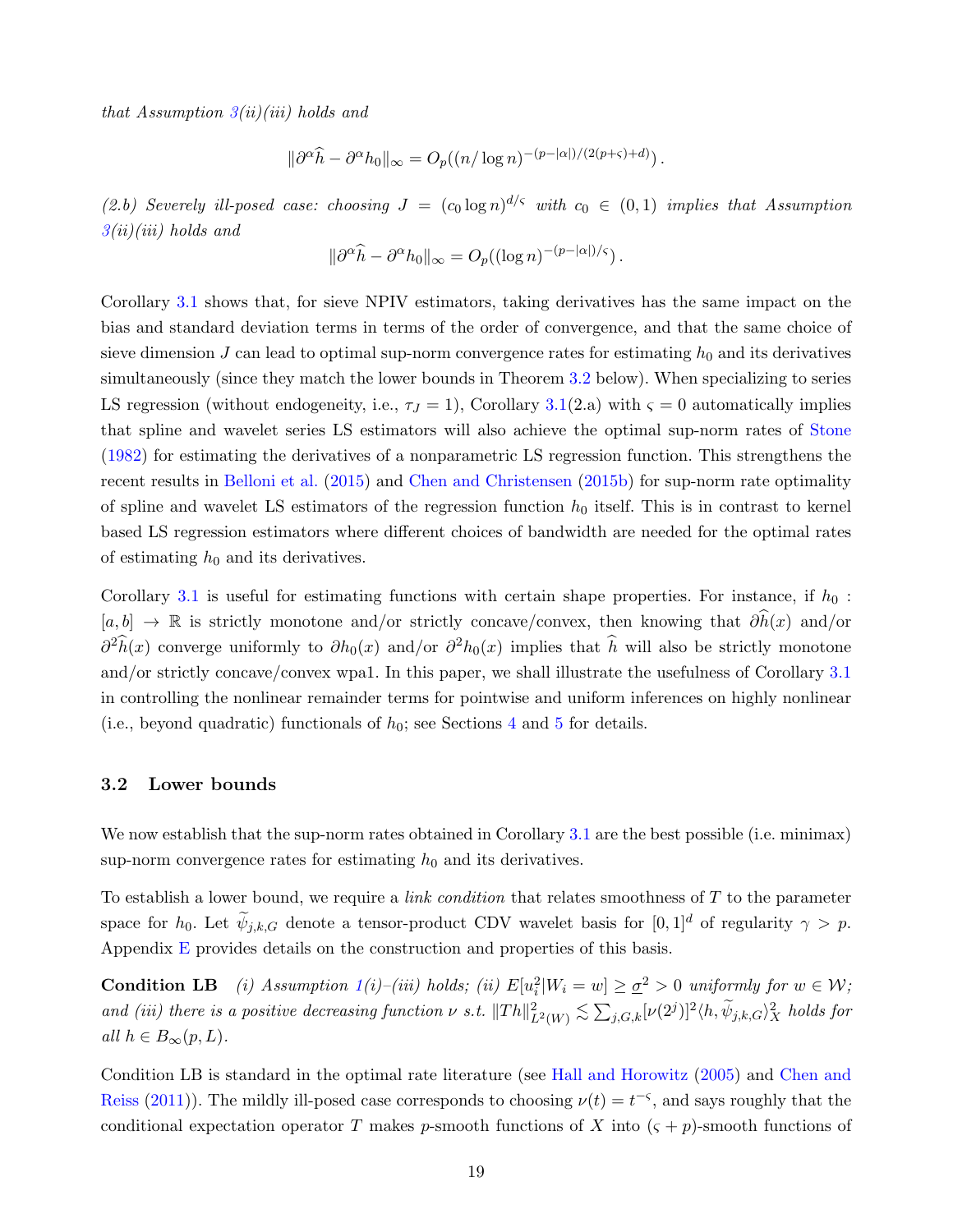W. The severely ill-posed case, which corresponds to choosing  $\nu(t) = \exp(-\frac{1}{2})$  $\frac{1}{2}t^{\varsigma}$ ) and says roughly that T maps smooth functions of X into "supersmooth" functions of  $W$ .

<span id="page-20-1"></span>**Theorem 3.2.** Let Condition LB hold for the NPIV model with a random sample  $\{(X_i, Y_i, W_i)\}_{i=1}^n$ . Then for any  $0 \leq |\alpha| < p$ :

$$
\liminf_{n \to \infty} \inf_{\hat{g}_n} \sup_{h \in B_{\infty}(p,L)} \mathbb{P}_h \left( \| \hat{g}_n - \partial^{\alpha} h \|_{\infty} \geq c r_n \right) \geq c' > 0
$$

where

$$
r_n = \begin{bmatrix} (n/\log n)^{-(p-|\alpha|)/(2(p+\varsigma)+d)} & \text{in the mildly ill-posed case} \\ (\log n)^{-(p-|\alpha|)/\varsigma} & \text{in the severely ill-posed case,} \end{bmatrix}
$$

 $\inf_{\widehat{g}_n}$  denotes the infimum over all estimators of  $\partial^{\alpha}h$  based on the sample of size n,  $\sup_{h \in B_{\infty}(p,L)} \mathbb{P}_h$ denotes the sup over  $h \in B_{\infty}(p, L)$  and distributions of  $(X_i, W_i, u_i)$  that satisfy Condition LB with fixed  $\nu$ , and the finite positive constants c, c' do not depend on n.

According to Theorem [3.2](#page-20-1) and Theorem [B.2](#page-42-1) (in Appendix [B\)](#page-41-0), the minimax lower bounds in sup-norm for estimating  $h_0$  and its derivatives coincide with those in  $L^2$  for severely ill-posed NPIV problems, and are only a factor of  $[\log(n)]^{\epsilon}$  (with  $\epsilon = \frac{p-|\alpha|}{2(p+\varsigma)+d} < \frac{p}{2p+d} < \frac{1}{2}$  $\frac{1}{2}$ ) worse than those in  $L^2$  for mildly ill-posed problems. Our proof of sup-norm lower bound for NPIV models is similar to that of [Chen](#page-38-1) [and Reiss](#page-38-1)  $(2011)$  for  $L^2$ -norm lower bound. Similar sup-norm lower bounds for density deconvolution were recently obtained by [Lounici and Nickl](#page-39-12) [\(2011\)](#page-39-12).

#### <span id="page-20-0"></span>3.3 Models with endogenous and exogenous regressors

In many empirical studies, some regressors might be endogenous while others are exogenous. Consider the model

<span id="page-20-3"></span>
$$
Y_i = h_0(X_{1i}, Z_i) + u_i \tag{16}
$$

where  $X_{1i}$  is a vector of endogenous regressors and  $Z_i$  is a vector of exogenous regressors. Let  $X_i =$  $(X'_{1i}, Z'_i)'$ . Here the vector of instrumental variables  $W_i$  is of the form  $W_i = (W'_{1i}, Z'_i)'$  where  $W_{1i}$  are instruments for  $X_{1i}$ . We refer to this as the "partially endogenous case". The sieve NPIV estimator is implemented in exactly the same way as the "fully endogenous" setting in which  $X_i$  consists only of endogenous variables, just like 2SLS with endogeneous and exogenous regressors.<sup>[16](#page-20-2)</sup> Our convergence rates presented in Section [3.1](#page-15-0) and Appendix [B](#page-41-0) apply equally to the partially endogenous model [\(16\)](#page-20-3) under the stated regularity conditions: all that differs between the two cases is the interpretation of the sieve measure of ill-posedness.

Consider first the fully endogenous case where  $T : L^2(X) \to L^2(W)$  is compact under mild conditions on the conditional density of  $X$  given  $W$  (see, e.g., [Newey and Powell](#page-39-0) [\(2003\)](#page-39-0); [Blundell et al.](#page-37-3)

<span id="page-20-2"></span><sup>&</sup>lt;sup>16</sup> All that changes here is that J may grow more quickly as the degree of ill-posedness will be smaller. In contrast, other NPIV estimators based on estimating the conditional densities of the regressors and instrumental variables must be implemented separately for each value of z [\(Hall and Horowitz,](#page-38-0) [2005;](#page-38-0) [Horowitz,](#page-38-3) [2011;](#page-38-3) [Gagliardini and Scaillet,](#page-38-5) [2012\)](#page-38-5).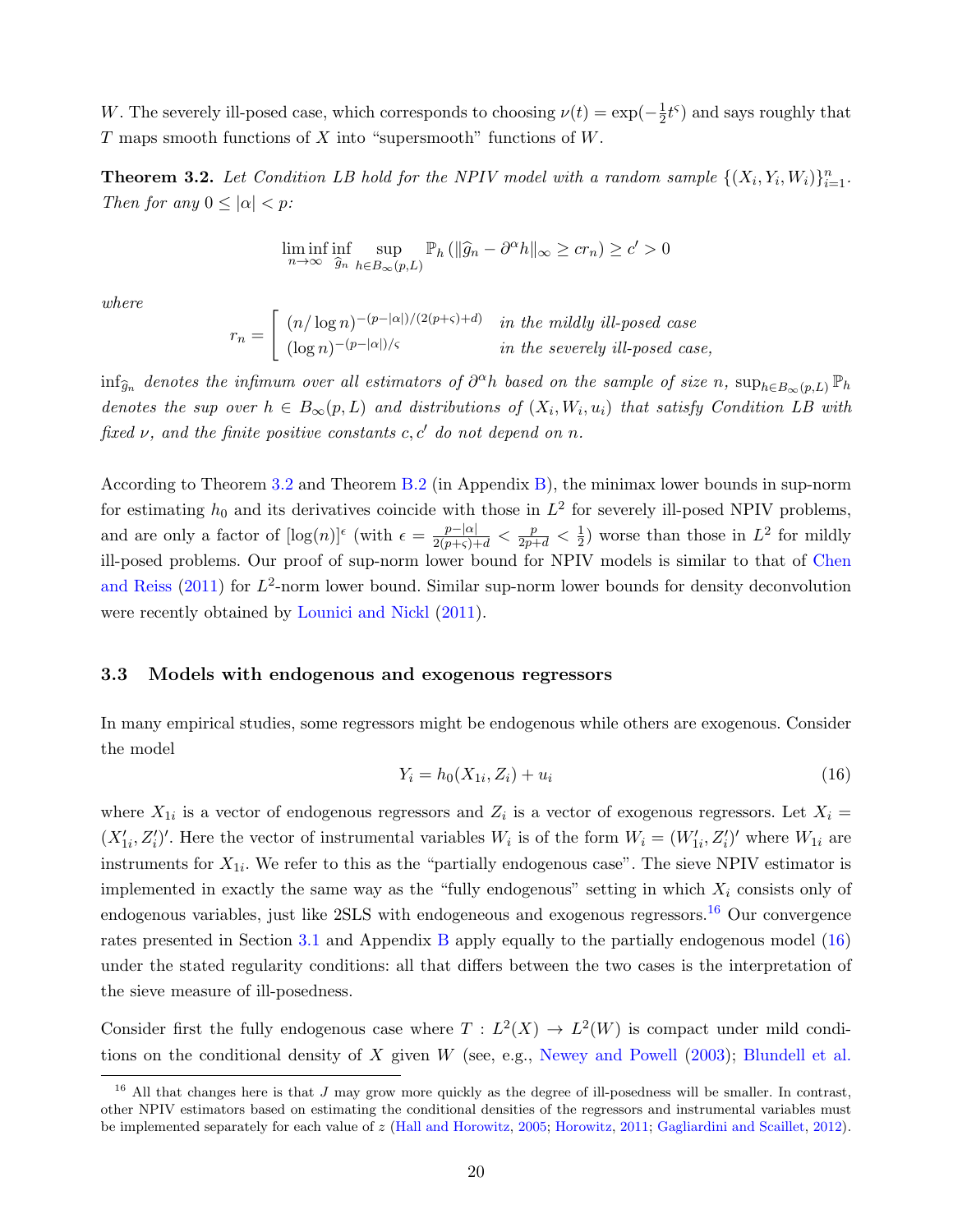[\(2007\)](#page-37-3); [Darolles et al.](#page-38-2) [\(2011\)](#page-38-2); [Andrews](#page-37-12) [\(2011\)](#page-37-12)). Then T admits a singular value decomposition (SVD)  $\{\phi_{0j}, \phi_{1j}, \mu_j\}_{j=1}^{\infty}$  where  $(T^*T)^{1/2}\phi_{0j} = \mu_j\phi_{0j}, \mu_j \geq \mu_{j+1}$  for each j and  $\{\phi_{0j}\}_{j=1}^{\infty}$  and  $\{\phi_{1j}\}_{j=1}^{\infty}$  are orthonormal bases for  $L^2(X)$  and  $L^2(W)$ , respectively. Suppose that  $\Psi_J$  spans  $\phi_{0j}, \ldots, \phi_{0J}$ . Then the sieve measure of ill-posedness is  $\tau_J = \mu_J^{-1}$  $\overline{J}^1$ .

Now consider the partially endogenous case. Similar to [Horowitz](#page-38-3) [\(2011\)](#page-38-3), we suppose that for each value of z the conditional expectation operator  $T_z: L^2(X_1|Z=z) \to L^2(W_1|Z=z)$  given by  $(T_zh)(w_1) =$  $E[h(X_1)|W_{1i} = w_1, Z_i = z]$  is compact. Then each  $T_z$  admits a SVD  $\{\phi_{0j,z}, \phi_{1j,z}, \mu_{j,z}\}_{j=1}^{\infty}$  where  $T_z\phi_{0j,z} = \mu_{j,z}\phi_{1j,z}, (T_z^*T_z)^{1/2}\phi_{0j,z} = \mu_{j,z}\phi_{0j,z}, (T_z^*T_z^*)^{1/2}\phi_{1j,z} = \mu_{j,z}\phi_{1j,z}, \mu_{j,z} \ge \mu_{j+1,z}$  for each j and z, and  $\{\phi_{0j,z}\}_{j=1}^{\infty}$  and  $\{\phi_{1j,z}\}_{j=1}^{\infty}$  are orthonormal bases for  $L^2(X_1|Z=z)$  and  $L^2(W_1|Z=z)$ , respectively, for each z. The following result adapts Lemma 1 of [Blundell et al.](#page-37-3) [\(2007\)](#page-37-3) to the partially endogenous setting.

**Lemma 3.2.** Let  $T_z$  be compact with SVD  $\{\phi_{0j,z}, \phi_{1j,z}, \mu_{j,z}\}_{j=1}^{\infty}$  for each z. Let  $\mu_j^2 = E[\mu_{j,Z_i}^2]$  and  $\phi_{0j}(\cdot,z) = \phi_{0j,z}(\cdot)$  for each z and j. Then: (1)  $\tau_J \ge \mu_J^{-1}$  $J^1$ . (2) If, in addition,  $\phi_{01}, \ldots, \phi_{0J} \in \Psi_J$ , then:  $\tau_J \leq \mu_J^{-1}$  $J^1$ .

Consider the following partially-endogenous stylized example from [Hoderlein and Holzmann](#page-38-14) [\(2011\)](#page-38-14). Let  $X_{1i}$ ,  $W_{1i}$  and  $Z_i$  be scalar random variables with

$$
\left(\begin{array}{c} X_{1i} \\ W_{1i} \\ Z_i \end{array}\right) \sim N\left(\left(\begin{array}{c} 0 \\ 0 \\ 0 \end{array}\right), \left(\begin{array}{ccc} 1 & \rho_{xw} & \rho_{xz} \\ \rho_{xw} & 1 & \rho_{wz} \\ \rho_{xz} & \rho_{wz} & 1 \end{array}\right)\right).
$$

Then

$$
\begin{pmatrix} \frac{X_{1i} - \rho_{xz}z}{\sqrt{1 - \rho_{xz}^2}} \\ \frac{W_{1i} - \rho_{wz}z}{\sqrt{1 - \rho_{wz}^2}} \end{pmatrix} Z_i = z \qquad \sim N \left( \begin{pmatrix} 0 \\ 0 \end{pmatrix}, \begin{pmatrix} 1 & \rho_{xw|z} \\ \rho_{xw|z} & 1 \end{pmatrix} \right)
$$
 (17)

where

$$
\rho_{xw|z} = \frac{\rho_{xw} - \rho_{xz}\rho_{wz}}{\sqrt{(1 - \rho_{xz}^2)(1 - \rho_{wz}^2)}}
$$

is the partial correlation between  $X_{1i}$  and  $W_{1i}$  given  $Z_i$ . For each  $j \geq 1$  let  $H_j$  denote the jth Hermite polynomial (the Hermite polynomials form an orthonormal basis with respect to Gaussian density). Since  $T_z: L^2(X_1|Z=z) \to L^2(W_1|Z=z)$  is compact for each z, it follows from Mehler's formula that  $T_z$  has a SVD  $\{\phi_{0j,z}, \phi_{1j,z}, \mu_{j,z}\}_{j=1}^{\infty}$  with

$$
\phi_{0j,z}(x_1) = H_{j-1}\left(\frac{x_1 - \rho_{xz}z}{\sqrt{1 - \rho_{xz}^2}}\right), \quad \phi_{1j,z}(w_1) = H_{j-1}\left(\frac{w_1 - \rho_{wz}z}{\sqrt{1 - \rho_{wz}^2}}\right), \quad \mu_{j,z} = |\rho_{xw|Z}|^{j-1}
$$

for each z. Since  $\mu_{J,z} = |\rho_{xw|z}|^{J-1}$  for each z, we have  $\mu_J = |\rho_{xw|z}|^{J-1} \approx |\rho_{xw|z}|^J$ . If  $X_{1i}$  and  $W_{1i}$  are uncorrelated with  $Z_i$ , then  $\mu_J = |\rho|^{J-1}$  where  $\rho = \rho_{xw}$ .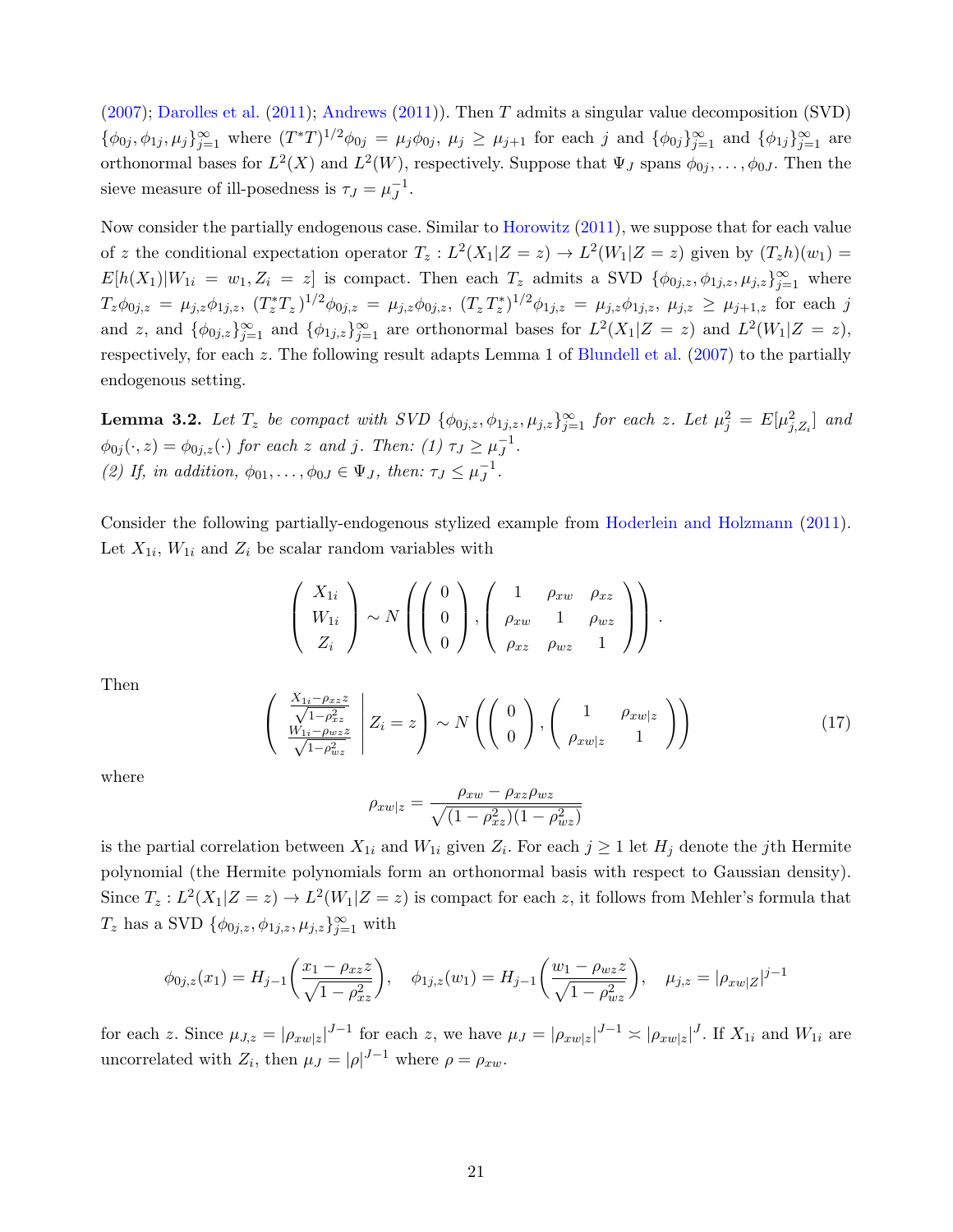In contrast, consider the following fully-endogenous model in which  $X_i$  and  $W_i$  are bivariate with

$$
\left(\begin{array}{c} X_{1i} \\ X_{2i} \\ W_{1i} \\ W_{2i} \end{array}\right) \sim N \left(\left(\begin{array}{c} 0 \\ 0 \\ 0 \\ 0 \end{array}\right), \left(\begin{array}{cccc} 1 & 0 & \rho_1 & 0 \\ 0 & 1 & 0 & \rho_2 \\ \rho_1 & 0 & 1 & 0 \\ 0 & \rho_2 & 0 & 1 \end{array}\right)\right)
$$

where  $\rho_1$  and  $\rho_2$  are such that the covariance matrix is invertible. It is straightforward to verify that T has singular value decomposition with

$$
\phi_{0j}(x) = H_{j-1}(x_1)H_{j-1}(x_2) \quad \phi_{1j}(w) = H_{j-1}(w_1)H_{j-2}(w_2), \quad \mu_j = |\rho_1 \rho_2|^{j-1},
$$

and  $\mu_J = \rho^{2(J-1)}$  if  $\rho_1 = \rho_2 = \rho$ . Thus, the measure of ill-posedness diverges faster in the fullyendogenous case  $(\mu_J = \rho^{2(J-1)})$  than that in the partially endogenous case  $(\mu_J = |\rho|^{J-1})$ .

### <span id="page-22-0"></span>4 Uniform inference on collections of nonlinear functionals

In this section we apply our sup-norm rate results and tight bounds on random matrices (in main online Appendix [F\)](#page--1-2) to establish uniform Gaussian process strong approximation and the consistency of the score bootstrap UCBs defined in [\(5\)](#page-7-2) for collections of (possibly) nonlinear functionals  $\{f_t(\cdot): t \in \mathcal{T}\}\$ of a NPIV function  $h_0$ . See Section [6](#page-34-0) for discussions of other applications.

We consider functionals  $f_t: \mathcal{H} \subset L^{\infty}(X) \to \mathbb{R}$  for each  $t \in \mathcal{T}$  for which  $Df_t(h)[v] = \lim_{\delta \to 0^+} [\delta^{-1}f_t(h +$ δv)] exists for all v ∈ H − {h<sub>0</sub>} for all h in a small neighborhood of h<sub>0</sub> (where the neighborhood is independent of t). This is trivially true for, say,  $f_t(h) = h(t)$  with  $\mathcal{T} \subseteq \mathcal{X}$  for UCBs for  $h_0$ . Let  $\Omega = E[u_i^2 b^K(W_i) b^K(W_i)']$ . Then the "2SLS covariance matrix" for  $\hat{c}$  (given in [\(2\)](#page-7-1)) is

$$
\mho = [S' G_b^{-1} S]^{-1} S' G_b^{-1} \Omega G_b^{-1} S [S' G_b^{-1} S]^{-1} \ ,
$$

and the sieve variance for  $f_t(\widehat{h})$  is

$$
[\sigma_n(f_t)]^2 = (Df_t(h_0)[\psi^J])' \Im(Df_t(h_0)[\psi^J]) .
$$

**Assumption 2** (continued). (iii)  $E[u_i^2|W_i = w] \geq \underline{\sigma}^2 > 0$  uniformly for all  $w \in W$ ; and (iv)  $\sup_w E[|u_i|^3|W_i=w] < \infty.$ 

Assumptions [2\(](#page-15-2)iii)(iv) are reasonably mild conditions used to derive the uniform limit theory. Define

$$
v_n(f_t)(x) = \psi^J(x)'[S'G_b^{-1}S]^{-1}Df_t(h_0)[\psi^J], \qquad \widehat{v}_n(f_t)(x) = \psi^J(x)'[S'G_b^{-1}S]^{-1}Df_t(\widehat{h})[\psi^J],
$$

where, for each fixed t,  $v_n(f_t)$  could be viewed as a "sieve 2SLS Riesz representer". Note that  $v_n(f_t)$  =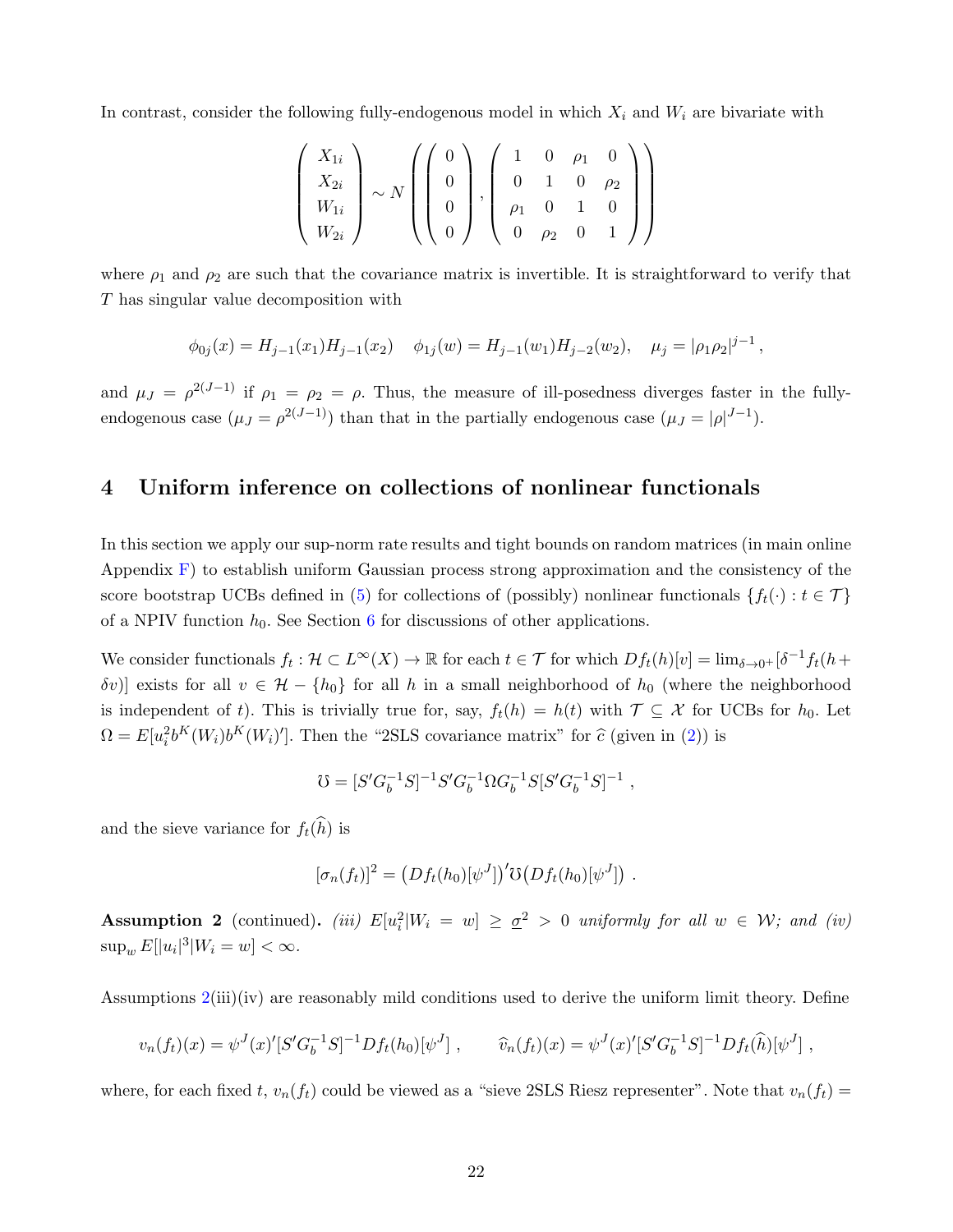$\widehat{v}_n(f_t)$  whenever  $f_t$  is linear. Under Assumption [2\(](#page-15-2)i)(iii) we have that

$$
[\sigma_n(f_t)]^2 \asymp Df_t(h_0)[\psi^J]'[S'G_b^{-1}S]^{-1}Df_t(h_0)[\psi^J] = ||\Pi_K T v_n(f_t)||^2_{L^2(W)}
$$
 uniformly in t.

Following [Chen and Pouzo](#page-38-7) [\(2015\)](#page-38-7), we call  $f_t(\cdot)$  an irregular functional of  $h_0$  (i.e., slower than  $\sqrt{n}$ estimable) if  $\sigma_n(f_t) \nearrow +\infty$  as  $n \to \infty$ . This includes the evaluation functionals  $h_0(t)$  and  $\partial^{\alpha}h_0(t)$  as well as  $f_{CS,t}(h_0)$  and  $f_{DL,t}(h_0)$ . In this paper we shall focus on applications of sup-norm rate results to inference on irregular functionals.

<span id="page-23-0"></span>**Assumption 5.** Let  $\eta_n$  and  $\eta'_n$  be sequences of nonnegative numbers such that  $\eta_n = o(1)$  and  $\eta'_n = o(1)$ . Let  $\sigma_n(f_t) \nearrow +\infty$  as  $n \to \infty$  for each  $t \in \mathcal{T}$ . Either (a) or (b) of the following holds:

- (a)  $f_t$  is a linear functional for each  $t \in \mathcal{T}$  and  $\sup_{t \in \mathcal{T}} \sqrt{n} (\sigma_n(f_t))^{-1} |f_t(\tilde{h}) f_t(h_0)| = O_p(\eta_n)$ ; or
- (b) (i)  $v \mapsto Df_t(h_0)[v]$  is a linear functional for each  $t \in \mathcal{T}$ ; (ii)

$$
\sup_{t \in \mathcal{T}} \left| \sqrt{n} \frac{f_t(\widehat{h}) - f(h_0)}{\sigma_n(f_t)} - \sqrt{n} \frac{Df_t(h_0)[\widehat{h} - \widetilde{h}]}{\sigma_n(f_t)} \right| = O_p(\eta_n) ;
$$
  
and (iii) 
$$
\sup_{t \in \mathcal{T}} \frac{\|\Pi_K T(\widehat{v}_n(f_t) - v_n(f_t))\|_{L^2(W)}}{\sigma_n(f_t)} = O_p(\eta'_n).
$$

Assumption  $5(a)(b)(i)(ii)$  $5(a)(b)(i)(ii)$  are similar to uniform-in-t versions of Assumption 3.5 of [Chen and Pouzo](#page-38-7) [\(2015\)](#page-38-7). Assumption [5\(](#page-23-0)b)(iii) controls any additional error arising in the estimation of  $\sigma_n(f_t)$  by  $\hat{\sigma}(f_t)$ (given in equation [\(7\)](#page-8-3)) due to nonlinearity of  $f_t(\cdot)$ , and is automatically satisfied with  $\eta'_n = 0$  when  $f_t(\cdot)$  is a linear functional.

The next remark presents a set of sufficient conditions for Assumption [5](#page-23-0) when  $\{f_t: t \in \mathcal{T}\}\$ are irregular functionals of  $h_0$ . Since the functionals are irregular, the quantity  $\sigma_n := \inf_{t \in \mathcal{T}} \sigma_n(f_t)$  will typically satisfy  $\underline{\sigma}_n \nearrow +\infty$  as  $n \to \infty$ . Our sup-norm rates for h and h, together with divergence of  $\underline{\sigma}_n$ , helps to control the nonlinearity bias terms.

<span id="page-23-1"></span>**Remark 4.1.** Let  $\mathcal{H}_n \subseteq \mathcal{H}$  be a sequence of neighborhoods of  $h_0$  with  $\hat{h}, \tilde{h} \in \mathcal{H}_n$  wpa1 and assume  $\underline{\sigma}_n := \inf_{t \in \mathcal{T}} \sigma_n(f_t) > 0$  for each n. Then: Assumption [5\(](#page-23-0)a) is implied by (a'), and Assumption 5(b) is implied by  $(b')$ , where

- (a') (i)  $f_t$  is a linear functional for each  $t \in \mathcal{T}$  and there exists  $\alpha$  with  $|\alpha| \geq 0$  s.t.  $\sup_t |f_t(h-h_0)| \lesssim$  $\|\partial^{\alpha}h - \partial^{\alpha}h_0\|_{\infty}$  for all  $h \in \mathcal{H}_n$ ; and (ii)  $n^{1/2}\underline{\sigma}_n^{-1} \|\partial^{\alpha}\tilde{h} - \partial^{\alpha}h_0\|_{\infty} = O_p(\eta_n)$ ; or
- (b') (i)  $v \mapsto Df_t(h_0)[v]$  is a linear functional for each  $t \in \mathcal{T}$  and there exists  $\alpha$  with  $|\alpha| \geq 0$  s.t.  $\sup_t |Df_t(h_0)[h-h_0]| \lesssim ||\partial^{\alpha}h - \partial^{\alpha}h_0||_{\infty}$  for all  $h \in \mathcal{H}_n$ ; (ii) there are  $\alpha_1$ ,  $\alpha_2$  with  $|\alpha_1|, |\alpha_2| \geq 0$  s.t.

$$
(ii.1) \sup_{t} \left| f_{t}(\hat{h}) - f_{t}(h_{0}) - D f_{t}(h_{0})[\hat{h} - h_{0}] \right| \lesssim ||\partial^{\alpha_{1}}\hat{h} - \partial^{\alpha_{1}}h_{0}||_{\infty} ||\partial^{\alpha_{2}}\hat{h} - \partial^{\alpha_{2}}h_{0}||_{\infty} \quad and
$$
  

$$
(ii.2) \; n^{1/2} \underline{\sigma}_{n}^{-1} (||\partial^{\alpha_{1}}\hat{h} - \partial^{\alpha_{1}}h_{0}||_{\infty} ||\partial^{\alpha_{2}}\hat{h} - \partial^{\alpha_{2}}h_{0}||_{\infty} + ||\partial^{\alpha}\tilde{h} - \partial^{\alpha}h_{0}||_{\infty}) = O_{p}(\eta_{n}) ;
$$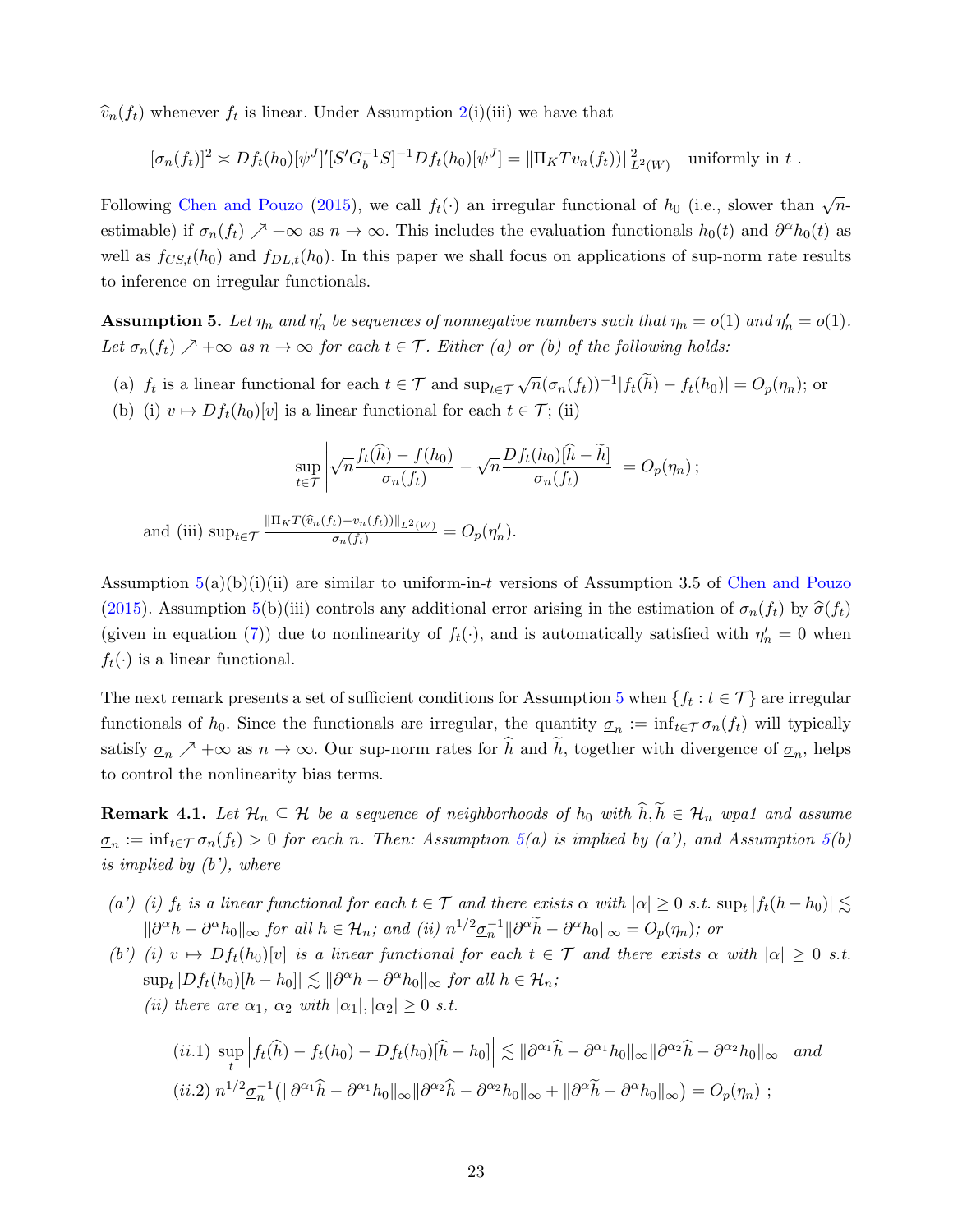$$
and (iii) \ \sup_{t \in \mathcal{T}} \frac{(\tau_J)\sqrt{\sum_{j=1}^J \left(Df_t(\widehat{h})[(G_{\psi}^{-1/2}\psi^J)_j] - Df_t(h_0)[(G_{\psi}^{-1/2}\psi^J)_j] \right)^2}}{\sigma_n(f_t)} = O_p(\eta'_n).
$$

Condition (a')(i) is automatically satisfied by functionals of the form  $f_t(h) = \partial^{\alpha}h(t)$  with  $\mathcal{T} \subseteq \mathcal{X}$ and  $\mathcal{H}_n = \mathcal{H}$ . Conditions (a')(i) and (b')(i)(ii) are sufficient conditions that are formulated to take advantage of the sup-norm rate results in Section [3.](#page-13-0) For example, condition  $(b)(i)(ii.1)$  is easily satisfied by exact CS and DL functionals (lemma A.1 of [Hausman and Newey](#page-38-8) [\(1995\)](#page-38-8)). Condition (b')(ii.2) is simply satisfied by applying our sup-norm rate results. Condition (b')(iii) is a sufficient condition for Assumption [5\(](#page-23-0)b)(iii), and is needed for uniform-in-t consistent estimation of  $\sigma_n(f_t)$  by  $\hat{\sigma}(f_t)$  only, and is automatically satisfied with  $\eta'_n = 0$  when  $f_t(\cdot)$  is a linear functional.

The next assumption concerns the set of normalized sieve 2SLS Riesz representers, given by

$$
u_n(f_t)(x) = v_n(f_t)(x) / \sigma_n(f_t).
$$

Let  $d_n$  denote the semi-metric on T given by  $d_n(t_1,t_2)^2 = E[(u_n(f_{t_1})(X_i) - u_n(f_{t_2})(X_i))^2]$  and  $N(\mathcal{T}, d_n, \epsilon)$  be the  $\epsilon$ -covering number of  $\mathcal T$  with respect to  $d_n$ . Let  $\eta_n$  and  $\eta'_n$  be from Assumption [5,](#page-23-0) and  $\delta_{h,n}$  be a sequence of positive constants such that  $||h - h_0||_{\infty} = O_p(\delta_{h,n}) = o_p(1)$ . Denote  $\delta_{V,n} \equiv \bigl[ \zeta_{b,K}^{(2+\delta)/\delta} \bigr]$  $\int_{b,K}^{(2+\delta)/\delta} \sqrt{(\log K)/n} \right)^{\delta/(1+\delta)} + \tau_J \zeta \sqrt{(\log J)/n} + \delta_{h,n}.$ 

<span id="page-24-0"></span>**Assumption 6.** (i) there is a sequence of finite constants  $c_n \geq 1$  that could grow to infinity such that

$$
1 + \int_0^\infty \sqrt{\log N(\mathcal{T}, d_n, \epsilon)} \, \mathrm{d}\epsilon = O(c_n) \, ;
$$

and (ii) there is a sequence of constants  $r_n > 0$  decreasing to zero slowly such that (ii.1)  $r_n c_n \lesssim 1$  and  $\frac{\zeta_{b,K} J^2}{r^3 \sqrt{n}}$  $\frac{b}{r_n^3\sqrt{n}}=o(1)$ ; and (ii.2)  $\tau_J \zeta \sqrt{(J \log J)/n} + \eta_n + (\delta_{V,n} + \eta'_n) \times c_n = o(r_n)$ , with  $\eta'_n \equiv 0$  when  $f_t(\cdot)$  is linear.

Assumption [6\(](#page-24-0)i) is a mild regularity condition requiring that the class  $\{u_n(f_t): t \in \mathcal{T}\}\)$  not be too complex; see Remark [4.2](#page-25-3) below for sufficient conditions to bound  $c_n$ . Assumption [6\(](#page-24-0)ii) strengthens conditions on the growth rate of J. Condition  $\frac{\zeta_{b,K}J^2}{\pi^3\sqrt{n}}$  $\frac{\partial h_i K^j}{\partial n_i \sqrt{n}} = o(1)$  of Assumption [6\(](#page-24-0)ii.1) is used to apply Yurinskii's coupling [\(Chernozhukov et al.,](#page-38-12) [2013;](#page-38-12) [Pollard,](#page-39-13) [2002,](#page-39-13) Theorem 10, p. 244) to derive uniform Gaussian process strong approximation to the linearized sieve process  $\{\widehat{\mathbb{Z}}_n(t) : t \in \mathcal{T}\}\$  (defined in equation [\(18\)](#page-25-0)). This condition could be improved if other types of strong approximation probability tools are used. Assumption  $6(ii.2)$  $6(ii.2)$  ensures that both the *nonlinear* remainder terms and the error in estimating  $\sigma_n(f_t)$  by  $\hat{\sigma}(f_t)$  vanish sufficiently fast. While the consistency of  $\hat{\sigma}(f)$  is enough for the pointwise asymptotic normality of the plug-in sieve t-statistic for  $f(h_0)$  (see Theorem [D.1](#page--1-4) in the main online Appendix  $D$ ), we need the following rate of convergence for uniform inference

$$
\sup_{t \in \mathcal{T}} \left| \frac{\sigma_n(f_t)}{\widehat{\sigma}(f_t)} - 1 \right| = O_p(\delta_{V,n} + \eta'_n) ,
$$

which is established using our results on sup-norm convergence rates of sieve NPIV; see Lemma [G.4](#page--1-5) in the secondary online Appendix [G.](#page--1-3)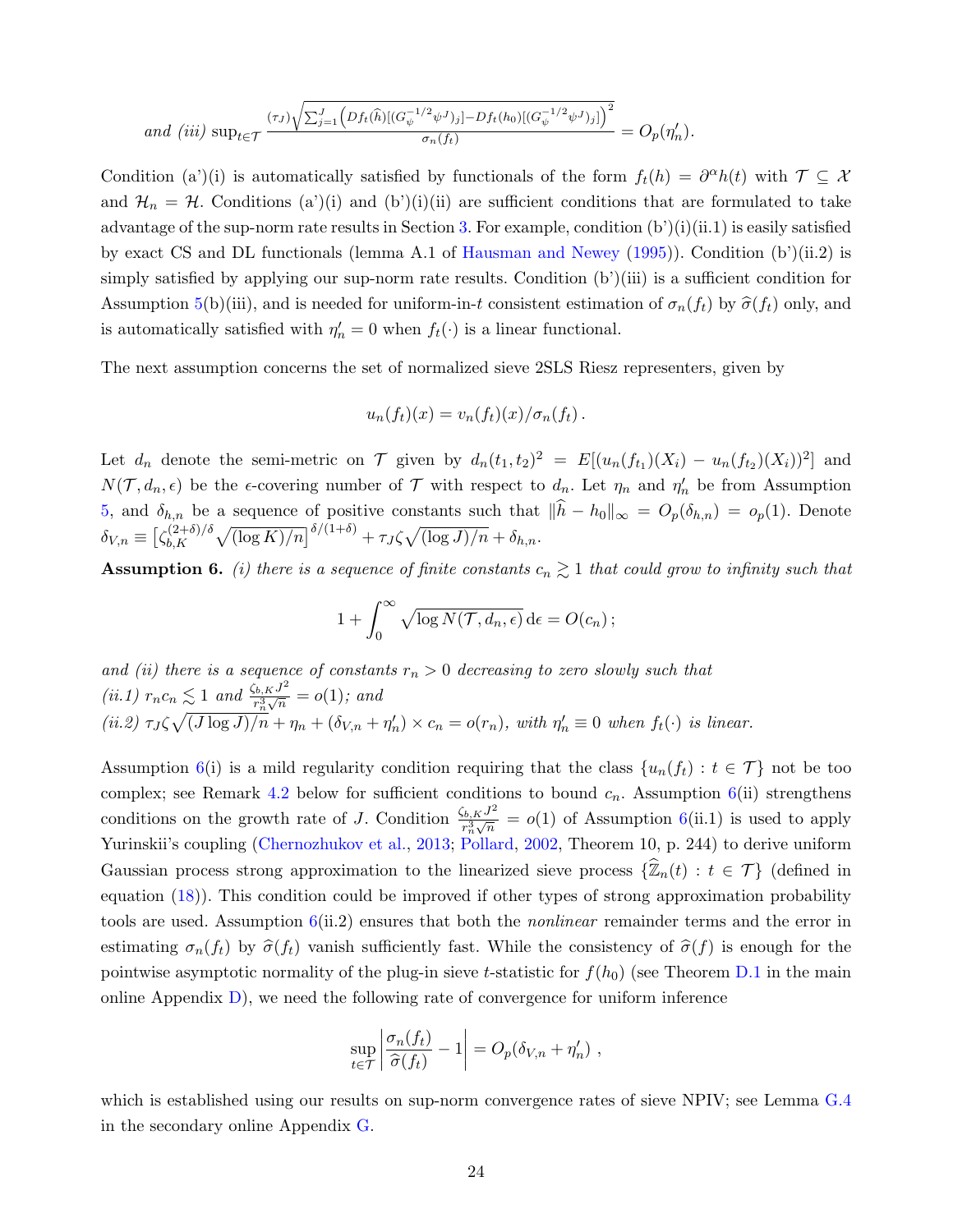<span id="page-25-3"></span>**Remark 4.2.** Let Assumptions  $1(iii)$  $1(iii)$  and  $4(i)$  $4(i)$  hold. Let  $\mathcal T$  be a compact subset in  $\mathbb R^{d_T}$ , and there exist positive sequences  $\Gamma_n$  and  $\gamma_n$  such that for any  $t_1, t_2 \in \mathcal{T}$ ,

<span id="page-25-0"></span>
$$
\sup_{h \in \Psi_J: ||h||_{L^2(X)}=1} |(Df_{t_1}(h_0)[h]-Df_{t_2}(h_0)[h])| \leq \Gamma_n ||t_1-t_2||_{\ell^2}^{\gamma_n}.
$$

Then: Assumption  $6(i)$  $6(i)$  holds with  $c_n = 1 + \int_0^\infty \sqrt{\{(d_T/\gamma_n) \log(\Gamma_n \tau_J/(\epsilon \underline{\sigma}_n))\} \vee 0} d\epsilon$ .

The next lemma is about uniform Bahadur representation and uniform Gaussian process strong approximation for the sieve t-statistic process for (possibly) nonlinear functionals of NPIV. Define

$$
\widehat{\mathbb{Z}}_n(t) = \frac{(Df_t(h_0)[\psi^J])'[S'G_b^{-1}S]^{-1}S'G_b^{-1/2}}{\sigma_n(f_t)} \left(\frac{1}{\sqrt{n}} \sum_{i=1}^n G_b^{-1/2}b^K(W_i)u_i\right) ,\tag{18}
$$
\n
$$
\mathbb{Z}_n(t) = \frac{(Df_t(h_0)[\psi^J])'[S'G_b^{-1}S]^{-1}S'G_b^{-1/2}}{\sigma_n(f_t)} \mathbb{Z}_n
$$

<span id="page-25-1"></span>with  $\mathcal{Z}_n \sim N(0, G_b^{-1/2} \Omega G_b^{-1/2})$  $b<sup>-1/2</sup>$ ). Note that  $\mathbb{Z}_n(t)$  is a Gaussian process indexed by  $t \in \mathcal{T}$ . **Lemma 4.1.** Let Assumptions  $1(iii)$  $1(iii)$ ,  $2$ ,  $3(ii)(iii)$  $3(ii)(iii)$ ,  $4(i)$  $4(i)$ ,  $5$  and  $6$  hold. Then:

<span id="page-25-4"></span>
$$
\sup_{t \in \mathcal{T}} \left| \frac{\sqrt{n}(f_t(\widehat{h}) - f_t(h_0))}{\widehat{\sigma}(f_t)} - \mathbb{Z}_n(t) \right| = \sup_{t \in \mathcal{T}} \left| \frac{\sqrt{n}(f_t(\widehat{h}) - f_t(h_0))}{\widehat{\sigma}(f_t)} - \widehat{\mathbb{Z}}_n(t) \right| + o_p(r_n) = o_p(r_n). \tag{19}
$$

Lemma [4.1](#page-25-1) is used in this paper to establish the consistency of the sieve score bootstrap for estimating the critical values of the uniform sieve t-statistic process,  $\sup_{t \in \mathcal{T}}$  $\frac{\sqrt{n}(f_t(\hat{h})-f_t(h_0))}{\hat{\gamma}(f_t(\hat{h}))}$  $\widehat{\sigma}(f_t)$  $\vert$ , for a NPIV model. The strong approximation result, however, is also useful for various applications to testing equality and/or inequality (such as shape) constraints on  $f_t(h_0)$ , and is therefore of independent interest.

In what follows,  $\mathbb{P}^*(\cdot)$  denotes a probability measure conditional on the data  $Z^n := \{(X_i, Y_i, W_i)\}_{i=1}^n$ . Recall that  $\mathbb{Z}_n^*(t)$  is defined in equation [\(8\)](#page-8-4).

<span id="page-25-2"></span>**Theorem [4.1](#page-25-1).** Let conditions of Lemma 4.1 hold. Let  $\eta'_n$ √  $J = o(r_n)$  for nonlinear  $f_t()$ . Let the bootstrap weights  $\{\varpi_i\}_{i=1}^n$  be IID with zero mean, unit variance and finite 3rd moment, and independent of the data. Then:

<span id="page-25-5"></span>
$$
\sup_{s \in \mathbb{R}} \left| \mathbb{P}\left(\sup_{t \in \mathcal{T}} \left| \frac{\sqrt{n}(f_t(\widehat{h}) - f_t(h_0))}{\widehat{\sigma}(f_t)} \right| \le s \right) - \mathbb{P}^*\left(\sup_{t \in \mathcal{T}} |\mathbb{Z}_n^*(t)| \le s \right) \right| = o_p(1).
$$
 (20)

Theorem [4.1](#page-25-2) appears to be the first to establish consistency of a sieve score bootstrap for uniform inference on general nonlinear functionals of NPIV under low-level conditions. When specializing to collections of linear functionals, Lemma [4.1,](#page-25-1) Theorem [4.1](#page-25-2) and Corollary [3.1](#page-18-3) immediately imply the following result.

<span id="page-25-6"></span>Corollary 4.1. Consider a collection of linear functionals  $\{f_t(h_0) = \partial^\alpha h_0(t) : t \in \mathcal{T}\}\$  of the NPIV function h<sub>0</sub>, with  $\mathcal T$  a compact convex subset of  $\mathcal X$ . Let Assumptions  $1(i)(ii)(iii)$  $1(i)(ii)(iii)$  and [2](#page-15-2) (with  $\delta \geq 1$ )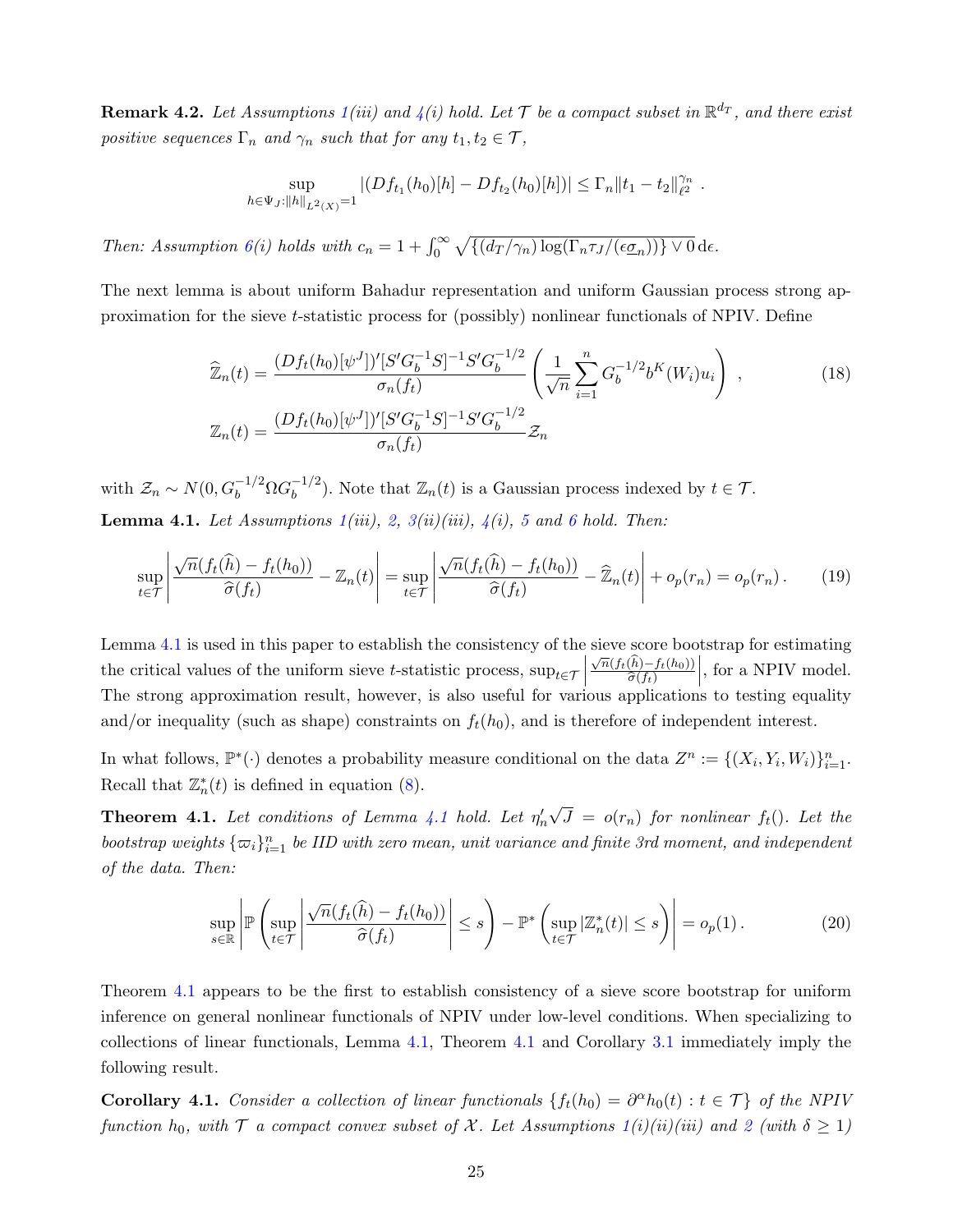hold,  $h_0 \in B_\infty(p, L)$ ,  $\Psi_J$  be formed from a B-spline basis of regularity  $\gamma > (p \vee 2 + |\alpha|)$ ,  $B_K$  be a Bspline, wavelet or cosine basis, and  $\sigma_n(f_t) \asymp \tau_J J^a$  uniformly in t with  $a = \frac{1}{2} + \frac{|\alpha|}{d}$  $\frac{\alpha_1}{d}$ . For  $\kappa \in [1/2, 1]$  we set  $J^5(\log n)^{6\kappa}/n = o(1), \tau_J J(\log J)^{\kappa+0.5}/\sqrt{n} = o(1)$  and  $J^{-p/d} = o([\log J]^{-\kappa} \tau_J \sqrt{J/n}).$  Then: Results [\(19\)](#page-25-4) (with  $r_n = (\log J)^{-\kappa}$ ) and [\(20\)](#page-25-5) hold for  $f_t(h_0) = \partial^{\alpha}h_0(t)$ .

Recently [Horowitz and Lee](#page-39-5) [\(2012\)](#page-39-5) developed a notion of UCBs for a NPIV function  $h_0$  of a scalar endogenous regressor  $X_i \in [0, 1]$  based on interpolation over a growing number of uniformly generated random grid points on  $[0, 1]$ , with  $h_0$  estimated via the modified orthogonal series NPIV estimator of [Horowitz](#page-38-3)  $(2011).^{17}$  $(2011).^{17}$  $(2011).^{17}$  $(2011).^{17}$  When specializing Corollary [4.1](#page-25-6) to a NPIV function of a scalar regressor (i.e.,  $d = 1$  and  $|\alpha| = 0$ , our sufficient conditions are comparable to theirs (see their theorem 4.1). Our score bootstrap UCBs would be computationally much simpler for a NPIV function of a multivariate endogenous regressor  $X_i$ , however.

When  $X_i$  is exogenous, the sieve NPIV estimator h reduces to the series LS estimator of a nonparametric regression  $h_0(x) = E[Y_i|W_i = x]$  with  $X_i = W_i$ ,  $K = J$  and  $b^K = \psi^J$  with  $\tau_J = 1$ . Lemma [4.1](#page-25-1) and Theorem [4.1](#page-25-2) immediately imply the validity of Gaussian strong approximation and sieve score bootstrap UCBs for collections of general nonlinear functionals of a nonparametric LS regression. We note that the regularity conditions in Lemma [4.1](#page-25-2) and Theorem 4.1 are much weaker for models with exogenous regressors. For instance, when specializing Corollary [4.1](#page-25-6) to a nonparametric LS regression with exogenous regressor  $X_i$ , the conditions on J simplify to  $J^5(\log n)^{6\kappa}/n = o(1)$  and  $J^{-p/d} = o(\log J)^{-\kappa} \sqrt{J/n}$  for  $\kappa \in [1/2, 1]$ , and Results [\(19\)](#page-25-4) (with  $r_n = [\log J]^{-\kappa}$ ) and [\(20\)](#page-25-5) both hold for linear functionals  $\{f_t(h_0) = \partial^{\alpha}h(t_0) : t \in \mathcal{T}\}\$  of  $h_0(\cdot) = E[Y_i|X_i = \cdot]$ . These conditions on J are the same as those in [Chernozhukov et al.](#page-38-12)  $(2013)$  for  $h_0$  (see their theorem 7) and [Belloni et al.](#page-37-6)  $(2015)$ for linear functionals of  $h_0$  (see their theorem 5.5 with  $r_n = [\log J]^{-1/2}$ ) estimated via series LS.

To the best of our knowledge, there is no published work on uniform Gaussian process strong approximation and sieve score bootstrap for general nonlinear functionals of sieve NPIV or series LS regression. The results in this section are thus presented as non-trivial applications of our sup-norm rate results for sieve NPIV, and are not aimed at weakest sufficient conditions.

#### 4.1 Monte Carlo

We now evaluate the finite sample performance of our sieve score bootstrap UCBs for  $h_0$  in NPIV model [\(1\)](#page-2-0). We use the experimental design of [Newey and Powell](#page-39-0) [\(2003\)](#page-39-0), in which IID draws are generated from

$$
\left(\begin{array}{c}u_i\\V_i^*\\W_i^*\end{array}\right)\sim N\left(\left(\begin{array}{c}0\\0\\0\end{array}\right),\left(\begin{array}{ccc}1&0.5&0\\0.5&1&0\\0&0&1\end{array}\right)\right)
$$

<span id="page-26-0"></span><sup>&</sup>lt;sup>17</sup>Remark 4 in [Horowitz and Lee](#page-39-5)  $(2012)$  mentioned that their notion of UCB is different from the standard UCBs. They also proved the consistency of their bootstrap confidence bands over fixed finite number of grid points.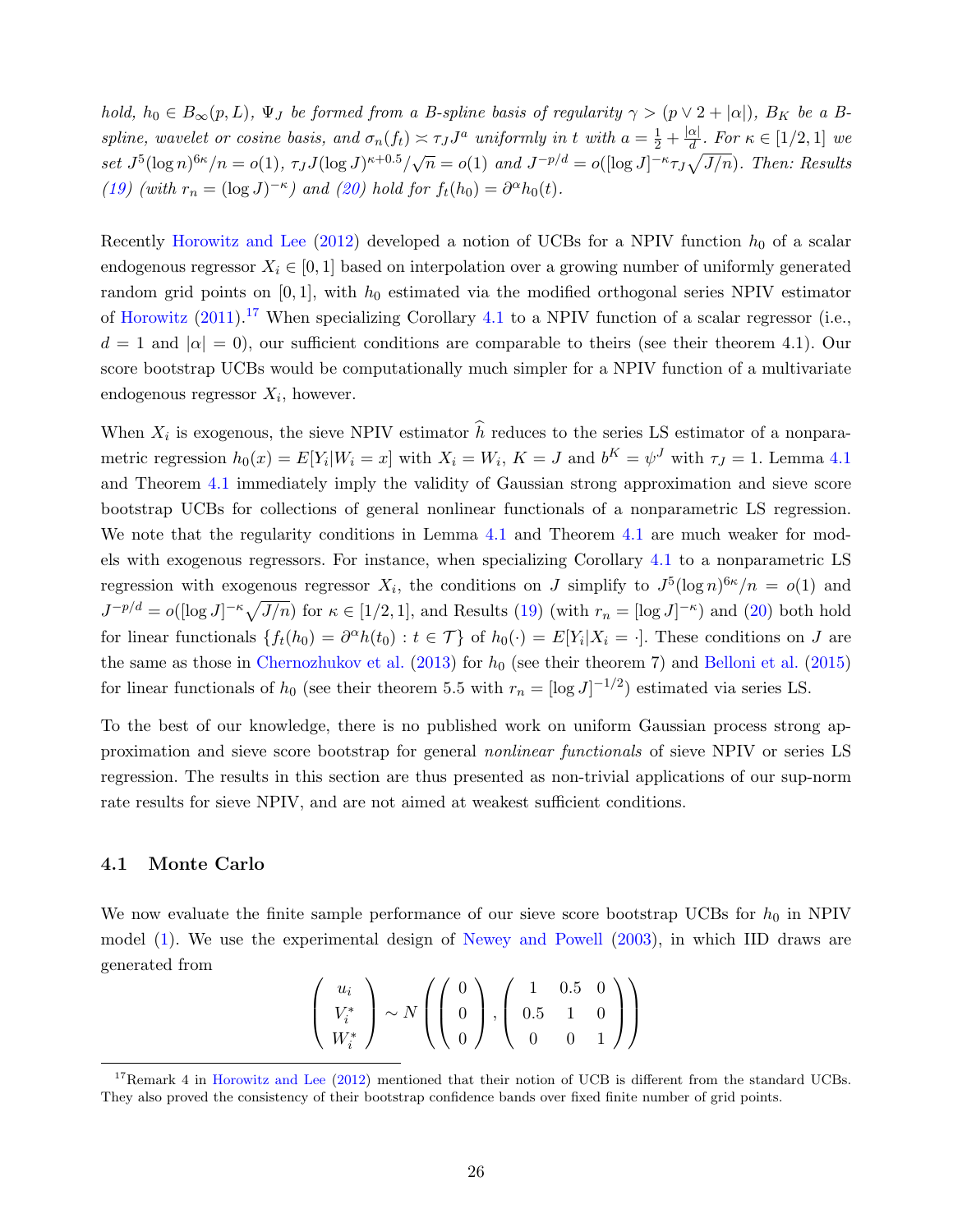from which we then set  $X_i^* = W_i^* + V_i^*$ . To ensure compact support of the regressor and instrument, we rescale  $X_i^*$  and  $W_i^*$  by defining  $X_i = \Phi(X_i^*/\sqrt{2})$  and  $W_i = \Phi(W_i^*)$  where  $\Phi$  is the Gaussian cdf. We use  $h_0(x) = 4x - 2$  for our linear design and  $h_0(x) = \log(|16x - 8| + 1)\text{sgn}(x - \frac{1}{2})$  $(\frac{1}{2})$  for our *nonlinear* design (our nonlinear  $h_0$  is a re-scaled version of the  $h_0$  used in [Newey and Powell](#page-39-0) [\(2003\)](#page-39-0)). Note that p for the nonlinear  $h_0$  is between 1 and 2, so  $h_0$  is not particularly smooth  $(h'_0(x)$  has a kink at  $x = \frac{1}{2}$  $(\frac{1}{2})$ .

We generate 1000 samples of length 1000 and implement our procedure using a B-spline basis for  $B_K$  and  $\Psi_J$ . For each simulation, we calculate the 90%, 95%, and 99% uniform confidence bands for  $h_0$  over the support  $[0.05, 0.95]$  with 1000 bootstrap replications for each simulation. We draw the bootstrap innovations  $\varpi_i$  from the two-point distribution of [Mammen](#page-39-8) [\(1993\)](#page-39-8). We then calculate the MC coverage probabilities of our uniform confidence bands.

Figure [5](#page-28-0) displays the estimated structural function  $\hat{h}$  and confidence bands together with a scatterplot of the sample  $(X_i, Y_i)$  data for the nonlinear design. The true function  $h_0$  is seen to lie inside the UCBs. The results of this MC experiment are presented in Table [2.](#page-28-1) Comparing the MC coverage probabilities with their nominal values, it is clear that the uniform confidence bands for the linear design are slightly too conservative. However, the uniform confidence bands for the nonlinear design using cubic B-splines to approximate  $h_0$  have MC converge much closer to the nominal coverage probabilities.

## <span id="page-27-0"></span>5 Pointwise and uniform inference on nonparametric welfare functionals

We now apply our sup-norm rate results to study pointwise and uniform inference on nonlinear welfare functionals in nonparametric demand estimation with endogeneity. First, we provide mild sufficient conditions under which plug-in sieve t-statistics for exact CS and DL and approximate CS functionals are asymptotically  $N(0, 1)$ , allowing for mildly and severely ill-posed NPIV models (subsections [5.1](#page-29-0)) and [5.2\)](#page-31-0). Second, under stronger sufficient conditions but still allowing for severely ill-posed NPIV models, the validity of uniform Gaussian process strong approximations and sieve score bootstrap UCBs for exact CS and DL over a range of taxes and/or incomes (subsection [5.3\)](#page-32-0) are presented. When specialized to inference on exact CS and DL and approximate CS functionals of nonparametric demand estimation without endogeneity, our pointwise asymptotic normality results are valid under sufficient conditions weaker than those in the existing literature, while our uniform inference results appear to be new (subsection [5.4\)](#page-33-0).

Previously, [Hausman and Newey](#page-38-8) [\(1995\)](#page-38-8) and [Newey](#page-39-4) [\(1997\)](#page-39-4) provided sufficient conditions for pointwise asymptotic normality for plug-in nonparametric LS estimators of exact CS and DL functionals and of approximate CS functionals respectively, when prices and incomes are exogenous. [Vanhems](#page-39-3) [\(2010\)](#page-39-3) studied consistency and convergence rates of kernel-based plug-in estimators of CS functional allowing for mildly ill-posed NPIV models. [Blundell et al.](#page-37-8) [\(2012\)](#page-37-8) and [Hausman and Newey](#page-38-10) [\(2016\)](#page-38-10) estimated CS and DL of nonparametric gasoline demand allowing for prices to be endogenous, but did not provide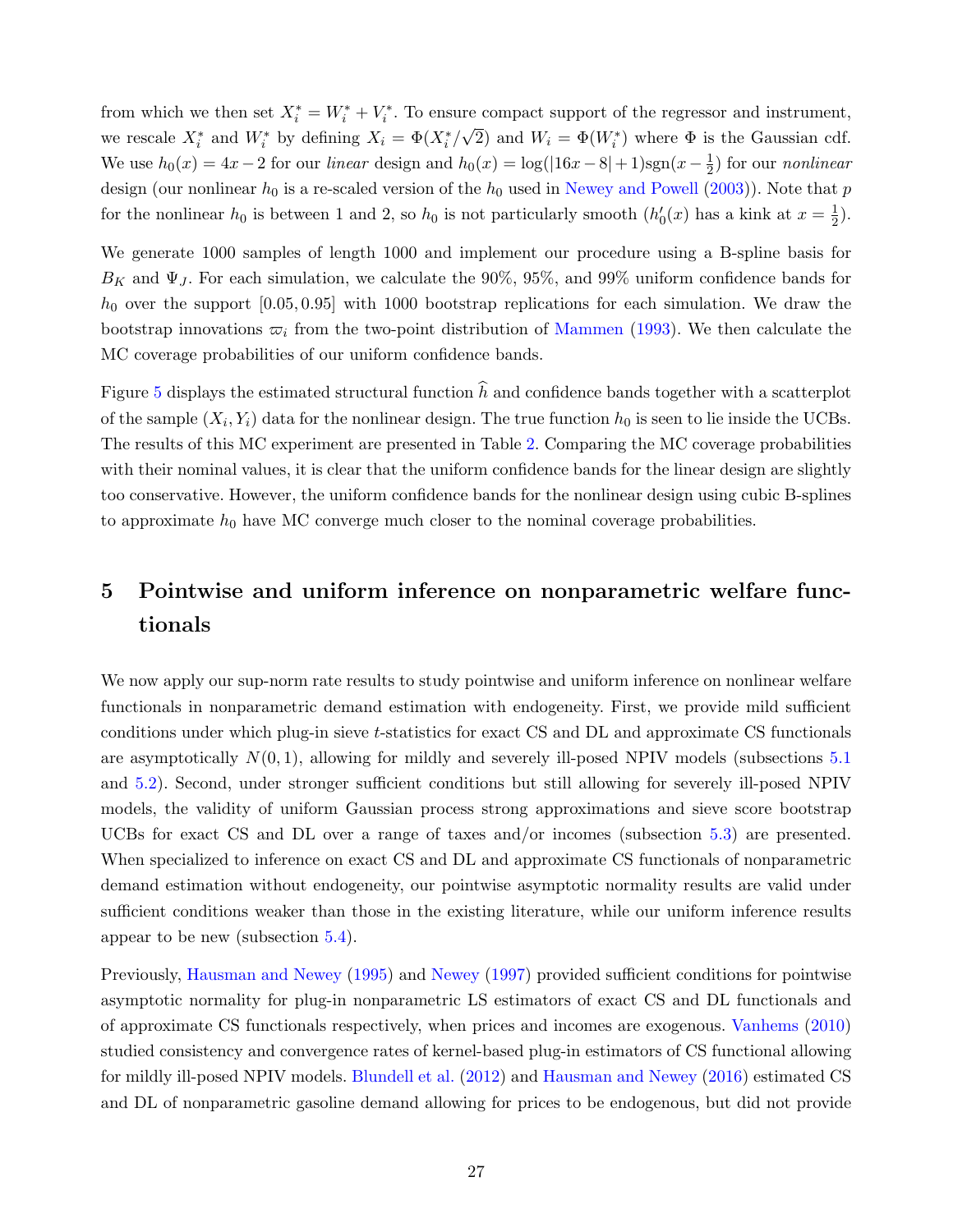<span id="page-28-1"></span>

|               |       |   |                | Design 1: Linear $h_0$ |        |        | Design 2: nonlinear $h_0$ |        |        |
|---------------|-------|---|----------------|------------------------|--------|--------|---------------------------|--------|--------|
| $\Psi_J$      | $B_K$ | J | К              | 90% CI                 | 95% CI | 99% CI | 90% CI                    | 95% CI | 99% CI |
| $\mathcal{C}$ | C     | 5 | $\overline{5}$ | 0.962                  | 0.983  | 0.996  | 0.896                     | 0.942  | 0.987  |
| $\mathcal{C}$ | C     | 5 | 6              | 0.957                  | 0.983  | 0.996  | 0.845                     | 0.924  | 0.981  |
| $\mathcal{C}$ | Q     | 5 | 5              | 0.961                  | 0.982  | 0.996  | 0.884                     | 0.939  | 0.985  |
| $\mathcal{C}$ | Q     | 5 | 6              | 0.958                  | 0.983  | 0.997  | 0.846                     | 0.921  | 0.981  |
| Q             | Q     | 5 | 5              | 0.964                  | 0.984  | 0.997  | 0.913                     | 0.948  | 0.989  |
| Q             | Q     | 5 | 6              | 0.961                  | 0.985  | 0.996  | 0.886                     | 0.937  | 0.983  |

Table 2: MC coverage probabilities of uniform confidence bands for  $h_0$ . Results are presented for cubic (C) and quartic (Q) B-spline bases for  $\Psi_J$  and  $B_K$ .

<span id="page-28-0"></span>

Figure 5:  $90\%$  and  $95\%$  uniform confidence bands for  $h_0$  (dashed lines; innermost are 90%), NPIV estimate  $\widehat{h}$  (solid black line), true structural function  $h_0$  (solid grey line) for the nonlinear design.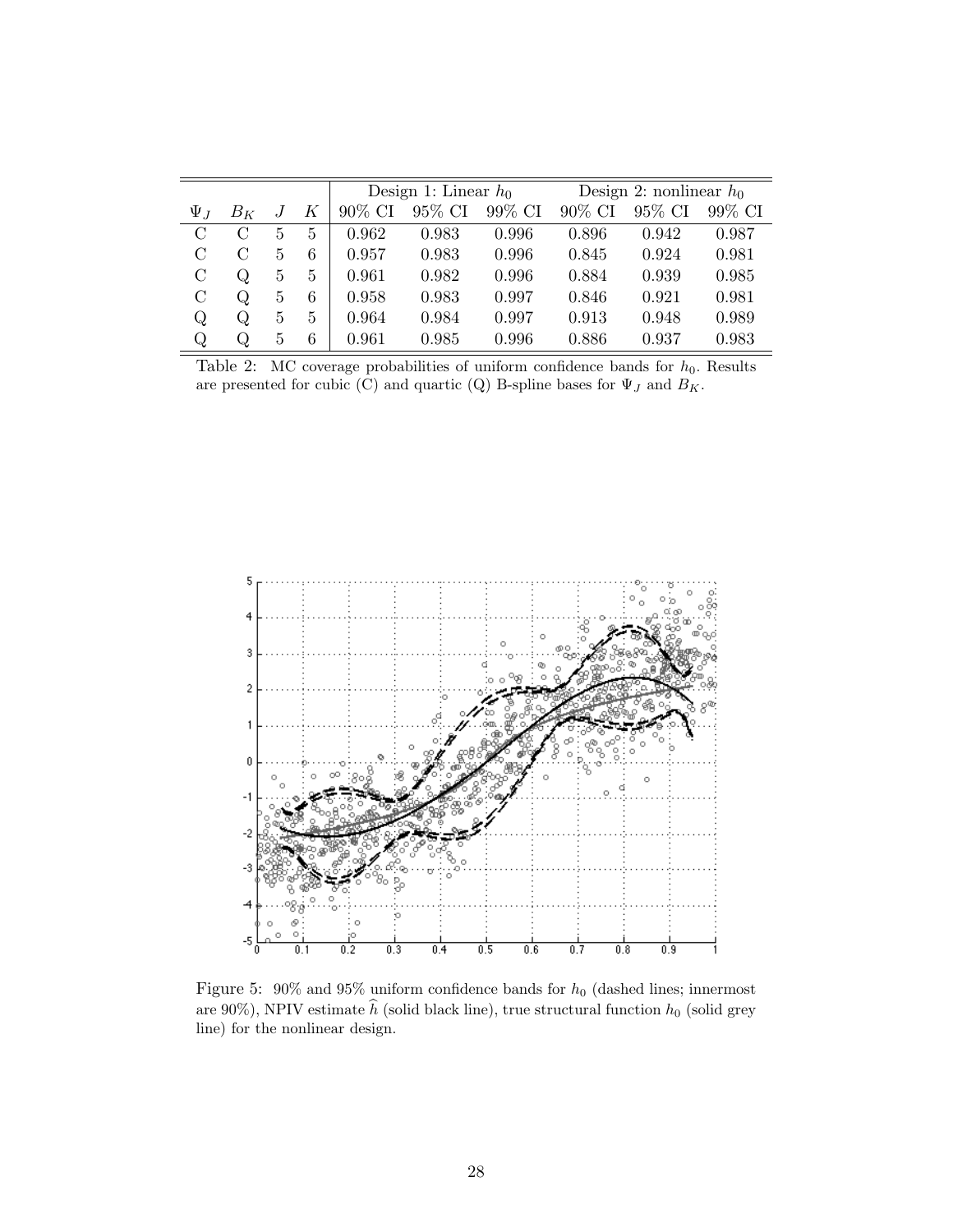theoretical justification for their inference approach under endogeneity. Therefore, although presented as applications of our sup-norm rate results, our inference results contribute nicely to the literature on nonparametric welfare analysis.

#### <span id="page-29-0"></span>5.1 Pointwise inference on exact CS and DL with endogeneity

Here we present primitive regularity conditions for pointwise asymptotic normality of the sieve tstatistics for exact CS and DL. We suppress dependence of the functionals on  $t = (p^0, p^1, y)$ .

Let  $X_i = (P_i, Y_i)$ . We assume in what follows that the support of both  $P_i$  and  $Y_i$  is bounded away from zero. If both  $P_i$  and  $Y_i$  are endogenous, let  $W_i$  be a  $2 \times 1$  vector of instruments. Let  $T: L^2(\mathsf{X}) \to L^2(\mathsf{W})$ be compact and injective with singular value decomposition (SVD)  $\{\phi_{0j}, \phi_{1j}, \mu_j\}_{j=1}^{\infty}$  where

$$
T\phi_{0j} = \mu_j \phi_{1j}, \quad (T^*T)^{1/2}\phi_{0j} = \mu_j \phi_{0j}, \quad (TT^*)^{1/2}\phi_{1j} = \mu_j \phi_{1j}
$$

and  $\{\phi_{0j}\}_{j=1}^{\infty}$  and  $\{\phi_{0j}\}_{j=1}^{\infty}$  are orthonormal bases for  $L^2(\mathsf{X})$  and  $L^2(\mathsf{W})$ , respectively. If  $\mathsf{P}_i$  is endogenous but  $Y_i$  is exogenous, we take  $W_i = (W_{1i}, Y_i)'$  with  $W_{1i}$  an instrument for  $P_i$ . Let  $T_y : L^2(P|Y =$  $(y) \to L^2(\mathsf{W}_1 | \mathsf{Y} = y)$  be compact and injective with SVD  $\{\phi_{0j,y}, \phi_{1j,y}, \mu_{j,y}\}_{j=1}^{\infty}$  for each y where

$$
T_{\mathsf{y}}\phi_{0j,\mathsf{y}} = \mu_{j,\mathsf{y}}\phi_{1j,\mathsf{y}}, \quad (T_{\mathsf{y}}^*T_{\mathsf{y}})^{1/2}\phi_{0j,\mathsf{y}} = \mu_{j,\mathsf{y}}\phi_{0j,\mathsf{y}}, \quad (T_{\mathsf{y}}T_{\mathsf{y}}^*)^{1/2}\phi_{1j,\mathsf{y}} = \mu_{j,\mathsf{y}}\phi_{1j,\mathsf{y}}
$$

and  $\{\phi_{0j,y}\}_{j=1}^{\infty}$  and  $\{\phi_{0j,y}\}_{j=1}^{\infty}$  are orthonormal bases for  $L^2(\mathsf{P}|\mathsf{Y}=\mathsf{y})$  and  $L^2(\mathsf{W}_1|\mathsf{Y}=\mathsf{y})$ , respectively. In this case, we define  $\phi_{0j}(\mathsf{p}, \mathsf{y}) = \phi_{0j,\mathsf{y}}(\mathsf{p}), \phi_{1j}(\mathsf{w}_1, \mathsf{y}) = \phi_{1j,\mathsf{y}}(\mathsf{w}_1),$  and  $\mu_j^2 = E[\mu_{j,\mathsf{Y}_i}^2]$  (see Section [3.3](#page-20-0) for further details).

In both cases, we follow [Chen and Pouzo](#page-38-7) [\(2015\)](#page-38-7) and assume that  $\Psi_J$  and  $B_K$  are Riesz bases in that they span  $\phi_{01}, \ldots, \phi_{0J}$  and  $\phi_{11}, \ldots, \phi_{1K}$ , respectively. This implies that  $\tau_J \approx \mu_J^{-1}$  $_J^{-1}$ . For fixed  $p^0$ ,  $p^1$ , and y we define

$$
a_j = a_j(\mathbf{p}^0, \mathbf{p}^1, \mathbf{y}) = \int_0^1 \left( \phi_{0j}(\mathbf{p}(u), \mathbf{y} - \mathbf{S}_{\mathbf{y}}(\mathbf{p}(u))) e^{-\int_0^u \partial_2 h_0(\mathbf{p}(v), \mathbf{y} - \mathbf{S}_{\mathbf{y}}(\mathbf{p}(v))) \mathbf{p}'(v) dv} \mathbf{p}'(u) \right) du
$$

for the exact CS functional.

**Assumption CS** (i)  $X_i$  and  $W_i$  both have compact rectangular support and densities bounded away from 0 and  $\infty$ ; (ii)  $h_0 \in B_{\infty}(p, L)$  with  $p > 2$  and  $0 < L < \infty$ ; (iii)  $E[\mathsf{u}_i^2 | \mathsf{W}_i = w]$  is uniformly bounded away from 0 and  $\infty$ ,  $E[|u_i|^{2+\delta}]$  is finite for some  $\delta > 0$ , and  $\sup_w E[u_i^2{\{|u_i| > \ell(n)\}}|W_i = w] = o(1)$ for any positive sequence with  $\ell(n) \nearrow \infty$ ; (iv)  $\Psi_J$  is spanned by a (tensor-product) B-spline basis of order  $\gamma > p$  or continuously differentiable wavelet basis of regularity  $\gamma > p$  and  $B_K$  is spanned by a (tensor-product) B-spline, wavelet or cosine basis; (v)  $J^{(2+\delta)/(2\delta)}\sqrt{(\log n)/n} = o(1)$  and

$$
\frac{\sqrt{n}}{\left(\sum_{j=1}^J (a_j/\mu_j)^2\right)^{1/2}} \times \left(J^{-p/2} + \mu_J^{-2} \frac{J^2 \sqrt{\log J}}{n}\right) = o(1).
$$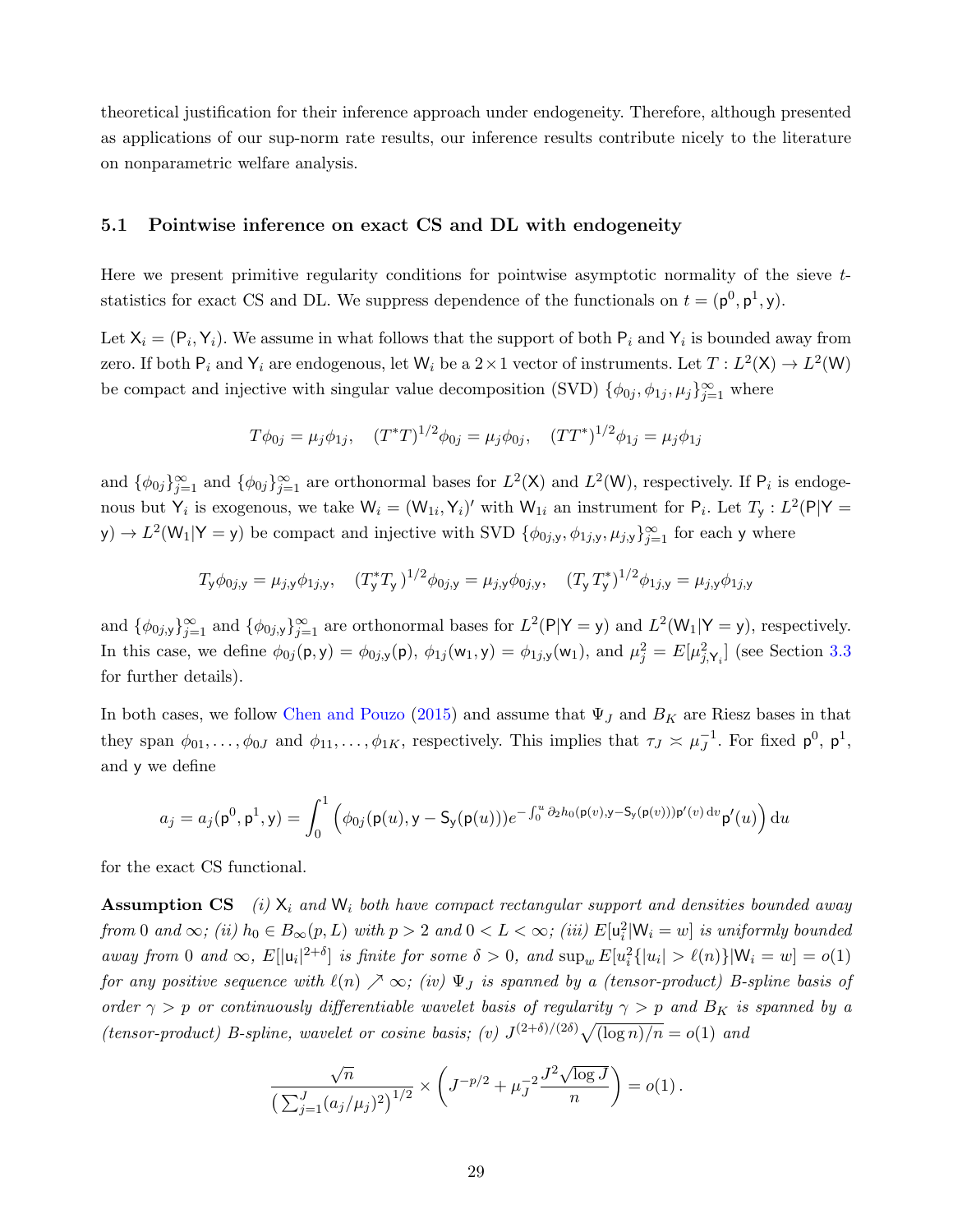Assumption CS(i)–(iv) is standard even for series LS regression without endoegenity. Let  $[\sigma_n(f_{CS})]^2$  =  $(Df_{CS}(h_0)[\psi^J])'$   $\mathfrak{O}(Df_{CS}(h_0)[\psi^J])$  be the sieve variance of the plug-in sieve NPIV estimator  $f_{CS}(\hat{h}_0)$ . Then these assumptions imply that  $[\sigma_n(f_{CS})]^2 \approx \sum_{j=1}^J (a_j/\mu_j)^2 \lesssim J\mu_J^{-2}$ . Assumption CS(v) is sufficient for Remark  $4.1(b)$  $4.1(b)$  for a fixed t.

Our first result is for exact CS functionals, established by applying Theorem [D.1](#page--1-4) in the main online Appendix [D.](#page--1-0) Let

$$
\widehat{\sigma}^2(f_{CS}) = Df_{CS}(\widehat{h})[\psi^J]' \widehat{\mathbf{U}} Df_{CS}(\widehat{h})[\psi^J]
$$

with

$$
Df_{CS}(\widehat{h})[\psi^J] = \int_0^1 \psi^J(\mathsf{p}(u), \mathsf{y} - \widehat{\mathsf{S}}_{\mathsf{y}}(\mathsf{p}(u))) e^{-\int_0^u \partial_2 \widehat{h}(\mathsf{p}(v), \mathsf{y} - \widehat{\mathsf{S}}_{\mathsf{y}}(\mathsf{p}(v))) \mathsf{p}'(v) dv} \mathsf{p}'(u) du.
$$

<span id="page-30-1"></span>**Theorem 5.1.** Let Assumption CS hold. Then: the sieve t-statistic for  $f_{CS}(h_0)$  is asymptotically  $N(0, 1), i.e.,$ 

$$
\sqrt{n}\frac{f_{CS}(h) - f_{CS}(h_0)}{\widehat{\sigma}(f_{CS})} \to_d N(0, 1).
$$

Since  $\mu_j > 0$  decreases as j increases, we could use the following relation

<span id="page-30-2"></span>
$$
\mu_j^{-2} J \gtrsim \mu_j^{-2} \sum_{j=1}^J a_j^2 \ge \sum_{j=1}^J (a_j/\mu_j)^2 \ge \max \left( (\min_{1 \le j \le J} a_j^2) \sum_{j=1}^J \mu_j^{-2}, \max_{1 \le j \le J} (a_j^2 \mu_j^{-2}), \mu_1^{-2} \sum_{j=1}^J a_j^2 \right) \tag{21}
$$

to provide simpler sufficient conditions for Assumption  $CS(v)$  that could be satisfied by both mildly and severely ill-posed NPIV models. Corollary [5.1](#page-30-0) provides one set of concrete sufficient conditions for Assumption  $CS(v)$ .

<span id="page-30-0"></span>**Corollary 5.1.** Let Assumption  $CS(i)$ –(iv) hold and  $a_j^2 \approx j^a$  for  $a \leq 0$ . Then:  $[\sigma_n(f_{CS})]^2 \approx \sum_{j=1}^J (j^a \mu_j^{-2})$ . (1) Mildly ill-posed case: let  $\mu_j \asymp j^{-\varsigma/2}$  for  $\varsigma \geq 0, a+\varsigma > -1$ . Then:

$$
[\sigma_n(f_{CS})]^2 \asymp J^{(a+\varsigma)+1} ;
$$

further, if  $\delta \geq 2/(2+\varsigma-a)$ ,  $nJ^{-(p+a+\varsigma+1)} = o(1)$  and  $J^{3+\varsigma-a}(\log n)/n = o(1)$ , then: Assumption  $CS(v)$  is satisfied, and the sieve t-statistic for  $f_{CS}(h_0)$  is asymptotically  $N(0, 1)$ .

(2) Severely ill-posed case: let  $\mu_j \approx \exp(-\frac{1}{2})$  $(\frac{1}{2}j^{\varsigma/2}), \varsigma > 0 \text{ and } J = (\log(n/(\log n)^{\varrho}))^{2/\varsigma} \text{ for } \varrho > 0. \text{ Then:}$ 

$$
[\sigma_n(f_{CS})]^2 \gtrsim \frac{n}{(\log n)^{\varrho}} \times (\log(n/(\log n)^{\varrho}))^{2a/s} ;
$$

further, if  $\varrho > 0$  is chosen such that  $2p > \varrho \varsigma - 2a$  and  $\varrho \varsigma > 8-2a$ , then: Assumption  $CS(v)$  is satisfied, and the sieve t-statistic for  $f_{CS}(h_0)$  is asymptotically  $N(0, 1)$ .

Note that in Corollary [5.1,](#page-30-0) J may be chosen to satisfy the stated conditions in the mildly ill-posed case whenever  $p > 2 - 2a$ , and in the severely ill-posed case whenever  $p > 4 - 2a$ .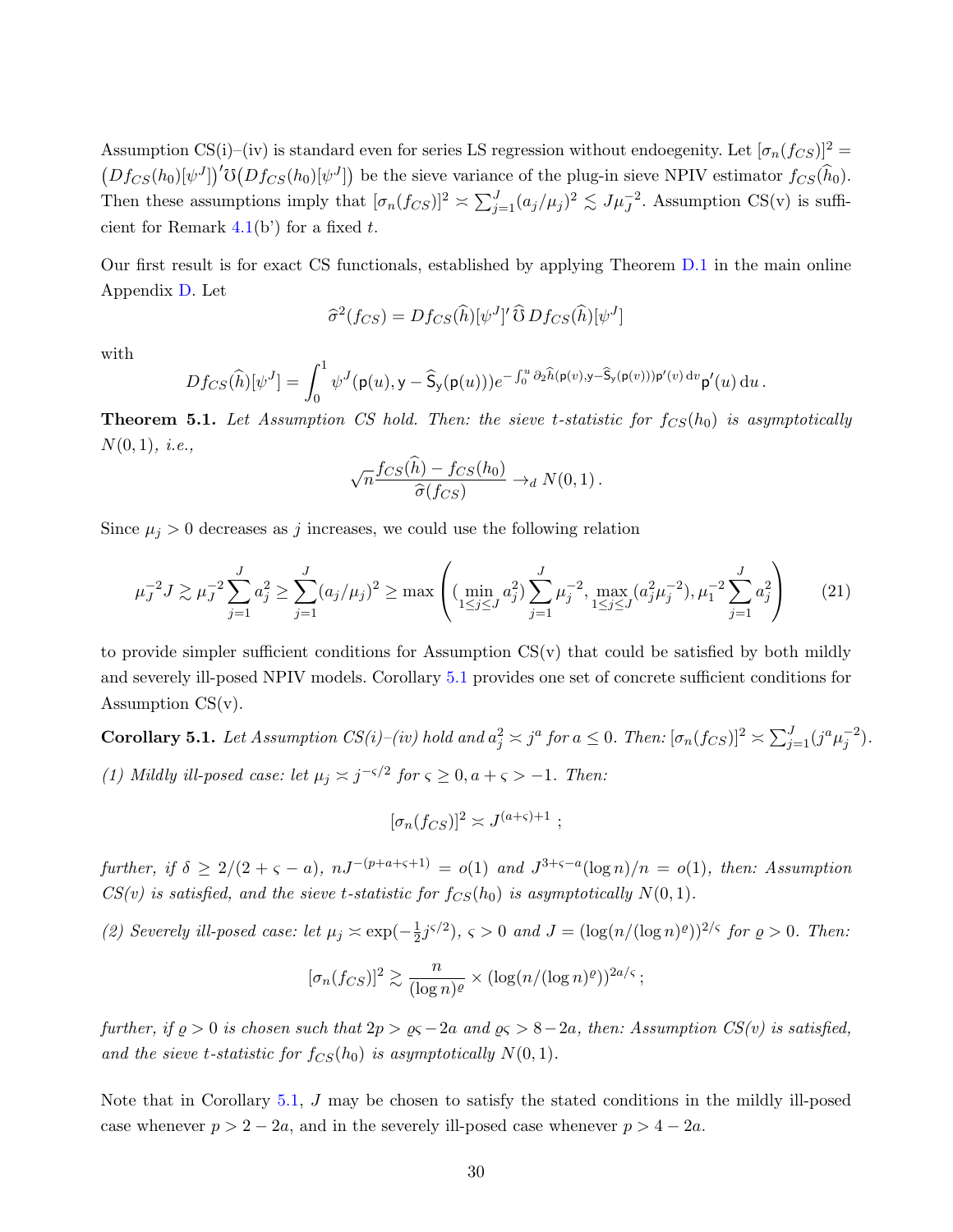Our next result is for DL functionals. Note that DL is the sum of CS and a tax receipts functional, namely  $(\mathsf{p}^1 - \mathsf{p}^0)h_0(\mathsf{p}^1, \mathsf{y})$ . Note that the tax receipts functional is typically less smooth and hence converges slower than that of CS functional. Therefore,  $[\sigma_n(f_{DL})]^2 = (Df_{DL}(h_0)[\psi^J])' \mathfrak{O}(Df_{DL}(h_0)[\psi^J])$ will typically grow at the order of  $(\tau_J\sqrt{J})^2$ , which is the growth order of the sieve variance term for √ estimating the unknown NPIV function  $h_0$  at a fixed point. For this reason we do not derive the joint asymptotic distribution of  $f_{CS}(\hat{h})$  and  $f_{DL}(\hat{h})$ . The next result adapts Theorem [5.1](#page-30-1) to derive asymptotic normality of plug-in sieve t-statistics for DL functionals. Let

$$
\hat{\sigma}^2(f_{DL}) = Df_{DL}(\hat{h})[\psi^J]' \hat{\mathbf{U}} Df_{DL}(\hat{h})[\psi^J]
$$

with

$$
Df_{DL}(\widehat{h})[\psi^J] = Df_{CS}(\widehat{h})[\psi^J] - (\mathsf{p}^1 - \mathsf{p}^0)\psi^J(\mathsf{p}^1, \mathsf{y}).
$$

<span id="page-31-2"></span>**Theorem 5.2.** Let Assumption CS(i)–(iv) hold. Let  $\sigma_n(f_{DL}) \approx \mu_J^{-1}$ J √  $\overline{J}$ ,  $\sqrt{n}\mu_J J^{-(p+1)/2} = o(1)$  and  $(J^{(2+\delta)/(2\delta)}\sqrt{\log n} \vee \mu_I^{-1})$  $\int_J^{-1} J^{3/2} \sqrt{\log J} / \sqrt{n} = o(1)$ . Then:

$$
\sqrt{n} \frac{f_{DL}(\hat{h}) - f_{DL}(h_0)}{\hat{\sigma}(f_{DL})} \rightarrow_d N(0,1).
$$

#### <span id="page-31-0"></span>5.2 Pointwise inference on approximate CS with endogeneity

Suppose instead that demand of consumer  $i$  for some good is estimated in logs, i.e.

<span id="page-31-1"></span>
$$
\log \mathsf{Q}_i = h_0(\log \mathsf{P}_i, \log \mathsf{Y}_i) + u_i. \tag{22}
$$

As  $h_0$  is the log-demand function, any linear functional of demand is a nonlinear functional of  $h_0$ . One such example is the weighted average demand functional of the form

$$
f_A(h) = \int w(\mathsf{p}) e^{h(\log \mathsf{p}, \log y)} d\mathsf{p}
$$

where  $w(\mathsf{p})$  is a non-negative weighting function and y is fixed. With  $w(\mathsf{p}) = \mathbb{1}{\{\mathsf{p} \leq \mathsf{p} \leq \overline{\mathsf{p}}\}}$ , the functional  $f(h)$  may be interpreted as the approximate CS. The functional is defined for fixed y, so it will typically be an irregular functional of  $h_0$ .

The setup is similar to the previous subsection. Let  $X_i = (\log P_i, \log Y_i)$ . If both  $P_i$  and  $Y_i$  are endogenous, we let  $W_i$  be a 2 × 1 vector of instruments and  $T : L^2(\mathsf{X}) \to L^2(\mathsf{W})$  be compact with SVD  $\{\phi_{0j}, \phi_{1j}, \mu_j\}_{j=1}^{\infty}$ . If  $P_i$  is endogenous but  $Y_i$  is exogenous, we let  $W_i = (W_{1i}, \log Y_i)'$  with  $W_{1i}$  an instrument for  $P_i$ , and let  $T_y$ :  $L^2(\log P|\log Y = \log y) \rightarrow L^2(W_1|\log Y = \log y)$  be compact with SVD  $\{\phi_{0j,y}, \phi_{1j,y}, \mu_{j,y}\}_{j=1}^{\infty}$  for each y. In this case, we define  $\phi_{0j}(\log p, \log y) = \phi_{0j,y}(\log p)$ ,  $\phi_{1j}(\mathsf{w}_1, \log \mathsf{y}) = \phi_{1j,\mathsf{y}}(\mathsf{w}_1)$ , and  $\mu_j^2 = E[\mu_{j,\mathsf{Y}_i}^2]$ . We again assume that  $\Psi_J$  and  $B_K$  are Riesz bases. For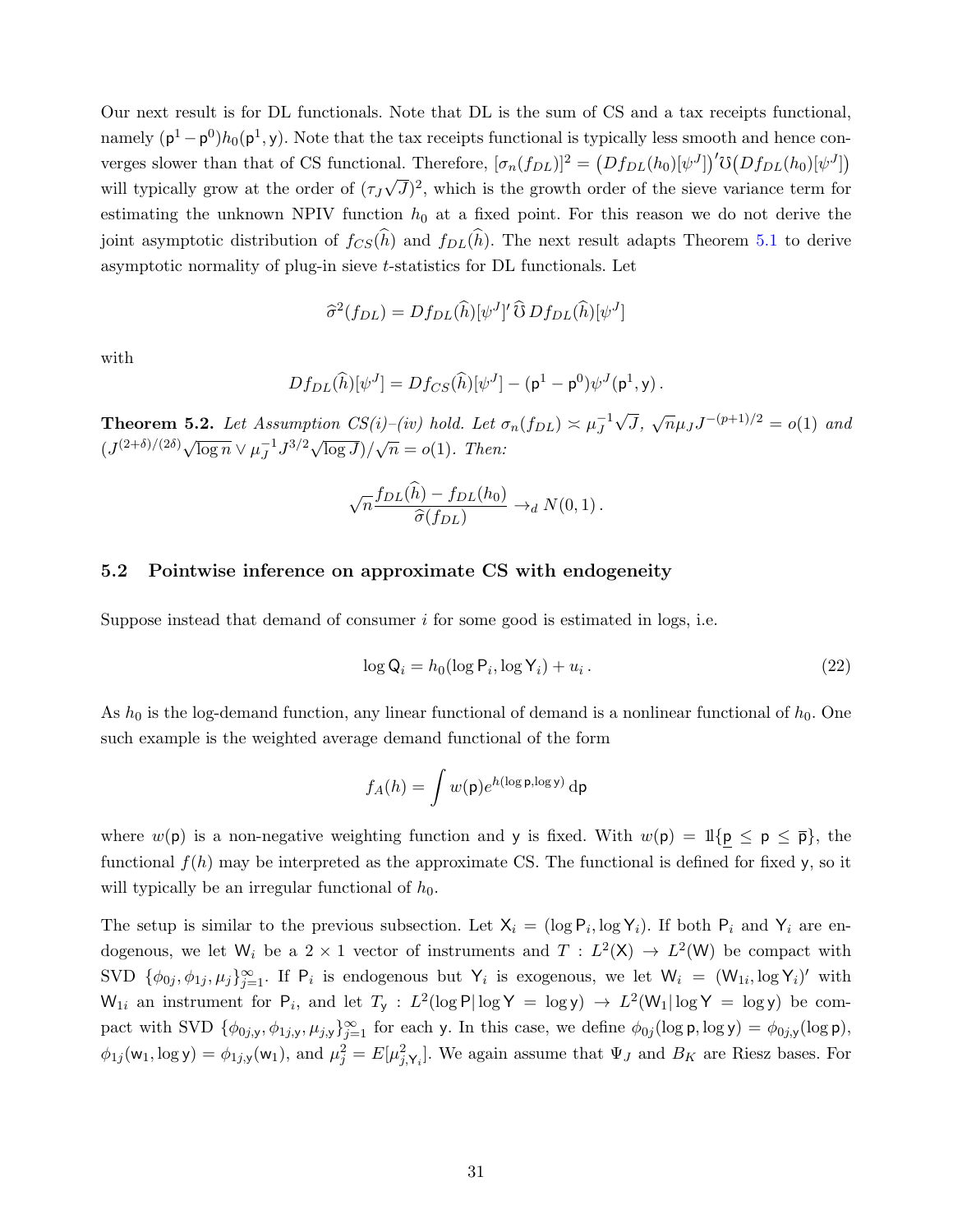each  $j \geq 1$ , define

$$
a_j = a_j(y) = \int w(\mathsf{p}) e^{h_0(\log \mathsf{p}, \log y)} \phi_{0j}(\log \mathsf{p}, \log y) d\mathsf{p}.
$$

The next result follows from Theorem [D.1](#page--1-4) (in the main online Appendix [D\)](#page--1-0). Let

$$
\widehat{\sigma}^2(f_A) = Df_A(\widehat{h})[\psi^J]' \widehat{\mathbb{G}} Df_A(\widehat{h})[\psi^J]
$$

with

$$
Df_A(\widehat{h})[\psi^J] = \int w(\mathsf{p})e^{\widehat{h}(\log \mathsf{p}, \log y)}\psi^J(\log \mathsf{p}, \log y)\,\mathrm{d}\mathsf{p}.
$$

<span id="page-32-1"></span>**Theorem 5.3.** Let Assumption  $CS(i)$ –(iv) hold for the log-demand model [\(22\)](#page-31-1) with  $p > 0$ , and let  $J^{(2+\delta)/(2\delta)}\sqrt{(\log n)/n} = o(1)$  and

$$
\frac{\sqrt{n}}{\left(\sum_{j=1}^J (a_j/\mu_j)^2\right)^{1/2}} \times \left(J^{-p/2} + \mu_J^{-2} \frac{J^{3/2} \sqrt{\log J}}{n}\right) = o(1) .
$$

Then:

$$
\frac{\sqrt{n}(f_A(\widehat{h}) - f_A(h_0))}{\widehat{\sigma}(f_A)} \to_d N(0,1).
$$

## <span id="page-32-0"></span>5.3 Uniform inference on collections of exact CS and DL functionals with endogeneity

Here we apply Lemma [4.1](#page-25-1) and Theorem [4.1](#page-25-2) to present sufficient conditions for uniform Gaussian process strong approximations and bootstrap UCBs for exact CS and DL under endogeneity. We maintain the setup described at the beginning of Subsection [5.1.](#page-29-0) We take  $t = (\rho^0, \rho^1, y) \in \mathcal{T}$  $[p^0, \bar{p}^0] \times [p^1, \bar{p}^1] \times [y, \bar{y}]$ , where the intervals  $[p^0, \bar{p}^0]$  and  $[p^1, \bar{p}^1]$  are in the interior of the support of  $P_i$ and  $[y, \overline{y}]$  is in the interior of the support of  $Y_i$ . For each  $t \in \mathcal{T}$  we let

$$
a_{j,t} = a_{j,t}(\mathbf{p}^0, \mathbf{p}^1, \mathbf{y}) = \int_0^1 \left( \phi_{0j}(\mathbf{p}(u), \mathbf{y} - \mathbf{S}_\mathbf{y}(\mathbf{p}(u))) e^{-\int_0^u \partial_2 h_0(\mathbf{p}(v), \mathbf{y} - \mathbf{S}_\mathbf{y}(\mathbf{p}(v))) \mathbf{p}'(v) dv} \mathbf{p}'(u) \right) du \tag{23}
$$

for each  $j \ge 1$  (where  $p(u)$  is a smooth price path from  $p^0 = p(0)$  to  $p^1 = p(1)$ ). Also define  $q_n =$  $\inf_{t \in \mathcal{T}} ((\sum_{j=1}^J (a_{j,t}/\mu_j)^2)^{1/2}.$ 

**Assumption U-CS** (i)  $E[u_i^2|W_i = w]$  is uniformly bounded away from 0,  $E[|u_i|^{2+\delta}]$  is finite with  $\delta \geq 1$ , and  $\sup_w E[|u_i|^3|W_i=w]$  is finite; (ii) the Hölder condition in Remark [4.2](#page-25-3) holds with  $\gamma_n = \gamma$  and  $\Gamma_n \lesssim J^c$  for some finite positive constants  $\gamma$  and  $c$ ; (iii)  $J^5(\log n)^3/n = o(1), \frac{\sqrt{n(\log J)}}{\sigma}$  $\frac{(\log J)}{g_n} J^{-p/2} = o(1)$ ; (iv) let  $\eta'_n = \frac{J^{3/2} \mu_J^{-1}}{\underline{\sigma}_n}$  $(J^{-p/2} + \mu_J^{-1})$  $\int_J^{-1} \sqrt{J(\log J)/n}$ , either (iv.1)  $\eta'_n(\log J) = o(1)$ , or (iv.2)  $\eta'_n \sqrt{J(\log J)} =$  $o(1)$ .

Assumption U-CS (i) is slightly stronger than Assumption CS(iii) (since  $\delta = 1$  in Assumption U-CS(i)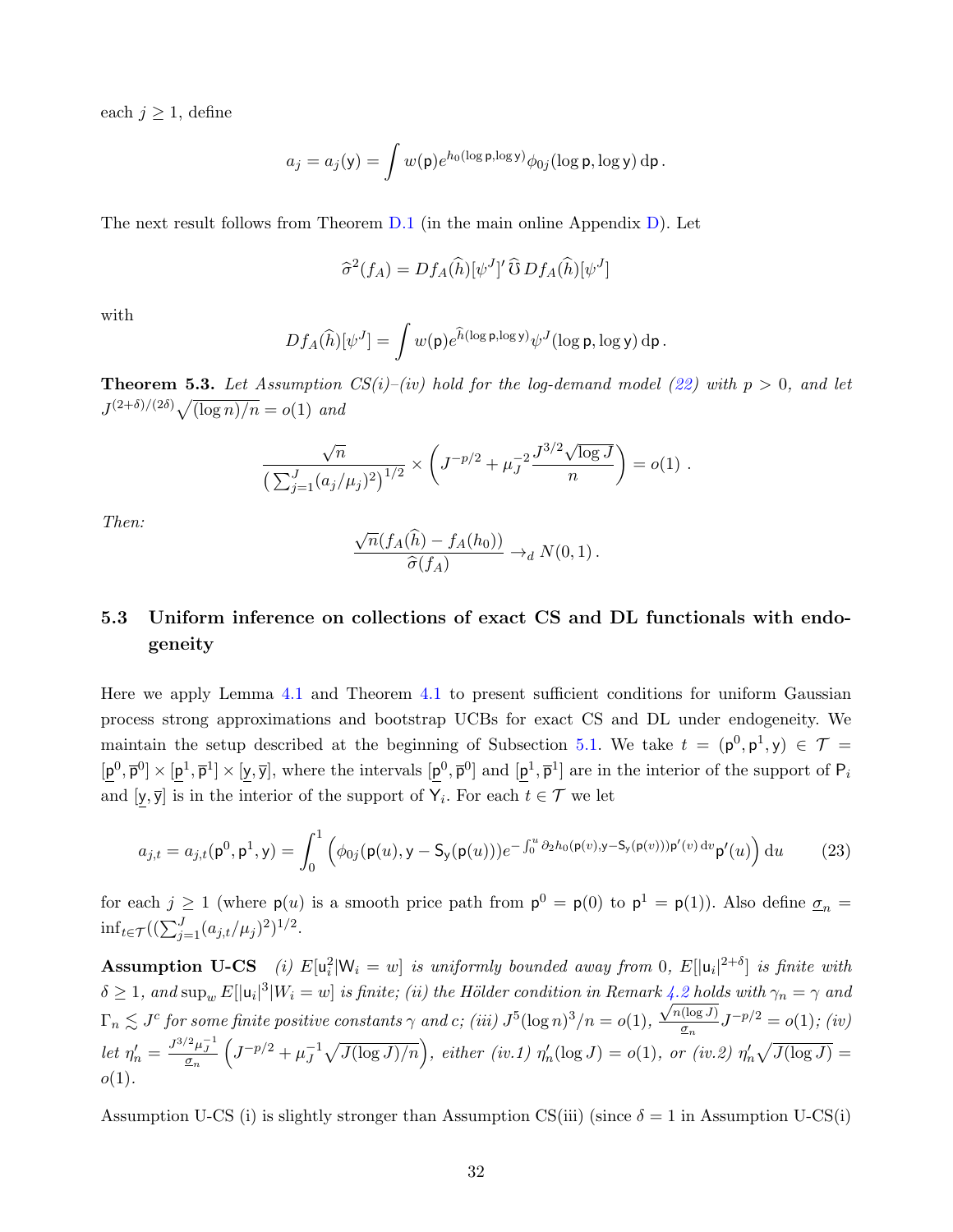is enough). Assumption U-CS(ii) is made for simplicity to verify Assumption  $6(i)$  $6(i)$ ; other sufficient conditions could also be used. Assumption  $U\text{-CS}(iii)(iv.1)$  strengthens Assumption  $CS(v)$  to ensure uniform Gaussian process strong approximation with an error rate of  $r_n = (\log J)^{-1/2}$ . Again, one could use bounds on  $\underline{\sigma}_n$  that is analogous to Relation [\(21\)](#page-30-2) to provide sufficient conditions for Assumption U-CS(iii)(iv) that could be satisfied by mildly and severely ill-posed NPIV models. See Remark [5.1](#page-33-1) below for one concrete set of such sufficient conditions.

<span id="page-33-1"></span>**Remark 5.1.** Let  $\underline{\sigma}_n^2 \gtrsim \sum_{j=1}^J (j^a \mu_j^{-2})$  for  $a \le 0$ .

(1) Mildly ill-posed case: let  $\mu_j \asymp j^{-\varsigma/2}$  for  $\varsigma \geq 0$  and  $a + \varsigma > -1$ . Let  $J^{5\vee(4+\varsigma-a)}(\log n)^3/n = o(1)$ and  $nJ^{-(p+a+\varsigma+1)}(\log J) = o(1)$ . Then Assumption U-CS(iii)(iv) holds.

(2) Severely ill-posed case: let  $\mu_J \approx \exp(-\frac{1}{2})$  $(\frac{1}{2}j^{\varsigma/2}), \varsigma > 0$ . Let  $J = (\log(n/(\log n)^{\varrho}))^{2/\varsigma}$  with  $\varrho > 0$  chosen such that  $2p > \varrho \varsigma - 2a$  and  $\varrho \varsigma > 10 - 2a$ . Then Assumption U-CS(iii)(iv) holds.

The next results are about the uniform Gaussian process strong approximation and validity of score bootstrap UCBs for exact CS and DL functionals.

<span id="page-33-3"></span>**Theorem 5.4.** Let Assumptions  $CS(i)(ii)(iv)$  and U-CS $(i)(iii)(iii)$  hold. Then: (1) If Assumption U-CS(iv.1) holds, then Result [\(19\)](#page-25-4) (with  $r_n = (\log J)^{-1/2}$ ) holds for  $f_t = f_{CS,t}$ ; (2) If Assumption U-CS(iv.2) holds, then Result [\(20\)](#page-25-5) also holds for  $f_t = f_{CS,t}$ .

In the next theorem the condition  $\underline{\sigma}_n \asymp \mu_J^{-1}$ J √  $\overline{J}$  is implied by the assumption that  $\sigma_n(f_{DL,t}) \asymp \mu_J^{-1}$ J √ J uniformly for  $t \in \mathcal{T}$ , which is reasonable for the DL functional.

<span id="page-33-4"></span>**Theorem 5.5.** Let Assumptions  $CS(i)(ii)(iv)$  and U-CS $(i)(iii)(iii)$  hold with  $\underline{\sigma}_n \approx \mu_J^{-1}$ J √ J. Then: (1) If Assumption U-CS(iv.1) holds, then Result [\(19\)](#page-25-4) (with  $r_n = (\log J)^{-1/2}$ ) holds for  $f_t = f_{DL,t}$ ; (2) If Assumption U-CS(iv.2) holds, then Result [\(20\)](#page-25-5) also holds for  $f_t = f_{DL,t}$ .

#### <span id="page-33-0"></span>5.4 Inference on welfare functionals without endogeneity

This subsection specializes the pointwise and uniform inference results for welfare functionals from the preceding subsections to nonparametric demand estimation with exogenous price and income. Precisely, we let  $X_i = W_i$ ,  $J = K$ ,  $b^K = \psi^J$ ,  $\mu_J \approx 1$ ,  $\tau_J \approx 1$  and so the sieve NPIV estimator reduces to the usual series LS estimator of  $h_0(x) = E[Y_i|W_i = x]$ .

The next two corollaries are direct consequences of our Theorems [5.1,](#page-30-1) [5.2](#page-31-2) and [5.3](#page-32-1) for pointwise asymptotic normality of sieve t statistics for exact CS and DL and approximate CS functionals under exogeneity, and hence the proofs are omitted.

<span id="page-33-2"></span>**Corollary 5.2.** Let Assumption  $CS(i)$ –(iv) hold with  $X_i = W_i$ ,  $J = K$ ,  $b^K = \psi^J$  and  $\mu_J \approx 1$  and let  $\sum_{j=1}^{J} a_j^2 \gtrsim J^{a+1}$  with  $0 \ge a \ge -1$ .

(1) Let  $nJ^{-(p+a+1)} = o(1)$ ,  $J^{3-a}(\log J)/n = o(1)$ , and  $\delta \geq 2/(2-a)$ . Then: the sieve t-statistic for  $f_{CS}(h_0)$  is asymptotically  $N(0, 1)$ .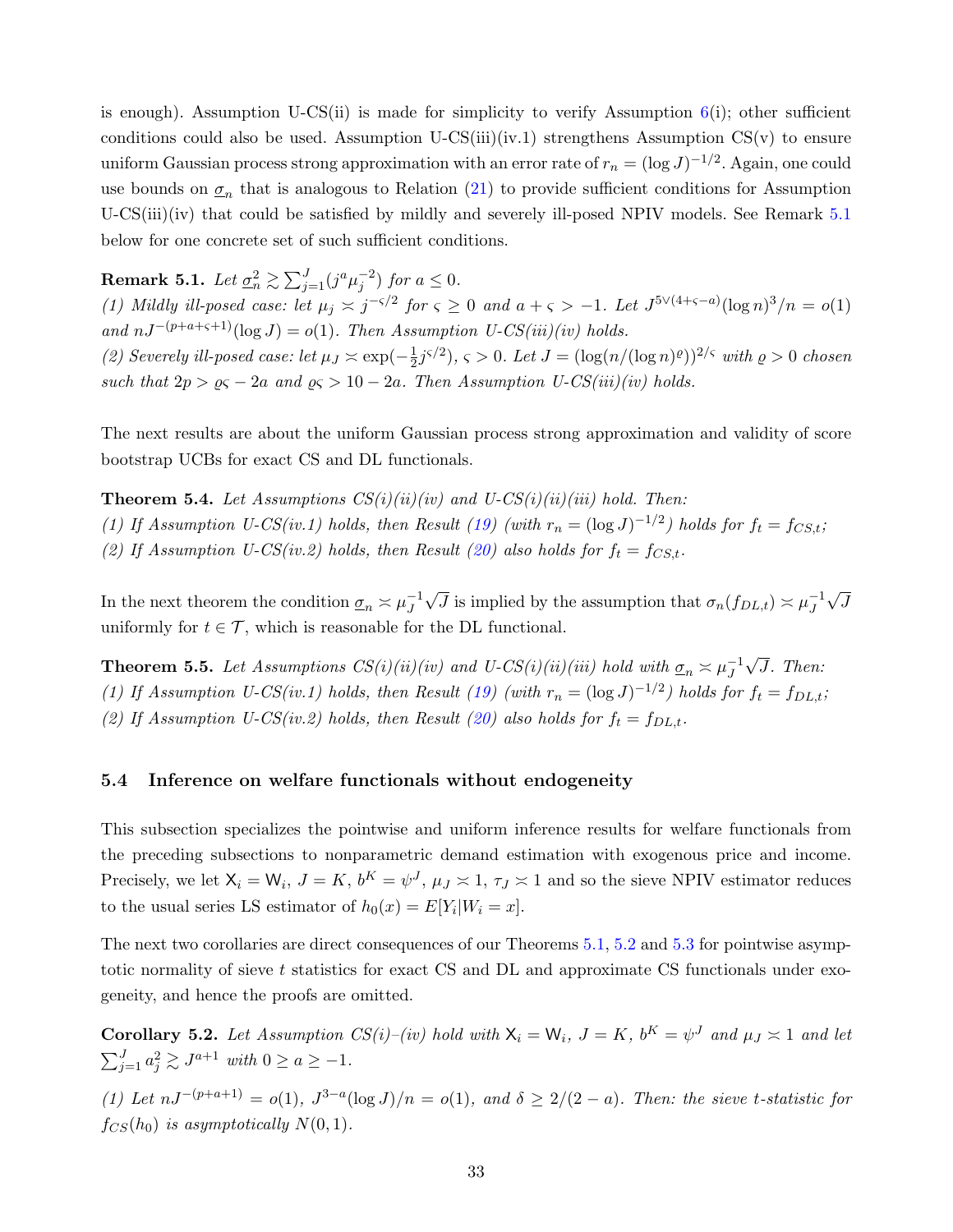(2) Let  $nJ^{-(p+1)} = o(1)$ ,  $J^3(\log J)/n = o(1)$ , and  $a = 0$ ,  $\delta \ge 1$ . Then: the sieve t-statistic for  $f_{DL}(h_0)$ is asymptotically  $N(0, 1)$ .

Previously [Hausman and Newey](#page-38-8) [\(1995\)](#page-38-8) established the pointwise asymptotic normality of t-statistics for exact CS and DL based on plug-in kernel LS estimators of demand without endogeneity. They also established root-n asymptotic normality of t-statistics for *averaged* exact CS and DL (i.e.  $\text{CS}/\text{DL}$ averaged over a range of incomes) based on plug-in power series LS estimator of demand without endogeneity, under some regularity conditions including that  $\sup_x E[|u_i|^4|\mathsf{X}_i=x] < \infty$  (which, in our notation, implies  $\delta = 2$ ,  $p = \infty$  (i.e.,  $h_0$  is infinitely times differentiable) and  $J^{22}/n = o(1)$ . Corollary [5.2](#page-33-2) complements their work by providing conditions for the pointwise asymptotic normality of exact CS and DL functionals based on spline and wavelet LS estimators of demand.

**Corollary 5.3.** Let Assumption  $CS(i)$ –(iv) hold for the log-demand model [\(22\)](#page-31-1) with  $X_i = W_i$ ,  $J = K$ ,  $b^K = \psi^J$ ,  $\mu_J \approx 1$  and  $p > 0$ , let  $\sum_{j=1}^J a_j^2 \gtrsim J^{c+1}$  with  $0 \ge c \ge -1$ . Let  $nJ^{-(p+c+1)} = o(1)$ ,  $J^{2-c}(\log J)/n = o(1)$  and  $\delta \geq 2/(1-c)$ . Then: the sieve t statistic for  $f_A(h_0)$  is asymptotically  $N(0, 1)$ .

Previously [Newey](#page-39-4) [\(1997\)](#page-39-4) established the pointwise asymptotic normality of t-statistics for *approximate* CS functionals based on plug-in series LS estimators of exogenous demand under some regularity conditions including that  $\sup_x E[|u_i|^4 | X_i = x] < \infty$  (which implies  $\delta = 2$ ),  $nJ^{-p} = o(1)$  and either  $J^6/n = o(1)$  for power series or  $J^4/n = o(1)$  for splines.

The final corollary is a direct consequence of our Theorems [5.4](#page-33-3) and [5.5](#page-33-4) and Remark [5.1](#page-33-1) for uniform inferences based on sieve t processes for exact CS and DL nonlinear functionals under exogeneity, and hence its proof is omitted.

<span id="page-34-1"></span>**Corollary 5.4.** Let Assumptions  $CS(i)(ii)(iv)$  and U-CS $(i)(ii)$  hold with  $X_i = W_i$ ,  $J = K$ ,  $b^K = \psi^J$ and  $\mu_J \geq 1$ . Let  $\underline{\sigma}_n^2 \geq J^{a+1}$  with  $0 \geq a \geq -1$ . Let  $J^5(\log n)^3/n = o(1)$  and  $nJ^{-(p+a+1)}(\log J) = o(1)$ . Then: Results [\(19\)](#page-25-4) (with  $r_n = (\log J)^{-1/2}$ ) and [\(20\)](#page-25-5) hold for  $f_t = f_{CS,t}, f_{DL,t}$ .

We note that  $\underline{\sigma}_n^2 \approx J$  (or  $a = 0$ ) for  $f_t = f_{DL,t}$ . Corollary [5.4](#page-34-1) appears to be a new addition to the existing literature. The sufficient conditions for uniform inference for collections of nonlinear exact CS and DL functionals of nonparametric demand estimation under exogeneity are mild and simple.

### <span id="page-34-0"></span>6 Conclusion

This paper makes several important contributions to inference on nonparametric models with endogeneity. We derive the minimax sup-norm convergence rates for estimating the structural NPIV function  $h_0$  and its derivatives. We also provide upper bounds for sup-norm convergence rates of computationally simple sieve NPIV (series 2SLS) estimators using any sieve basis to approximate unknown  $h_0$ , and show that the sieve NPIV estimator using spline or wavelet basis can attain the minimax supnorm rates. These rate results are particularly useful for establishing validity of pointwise and uniform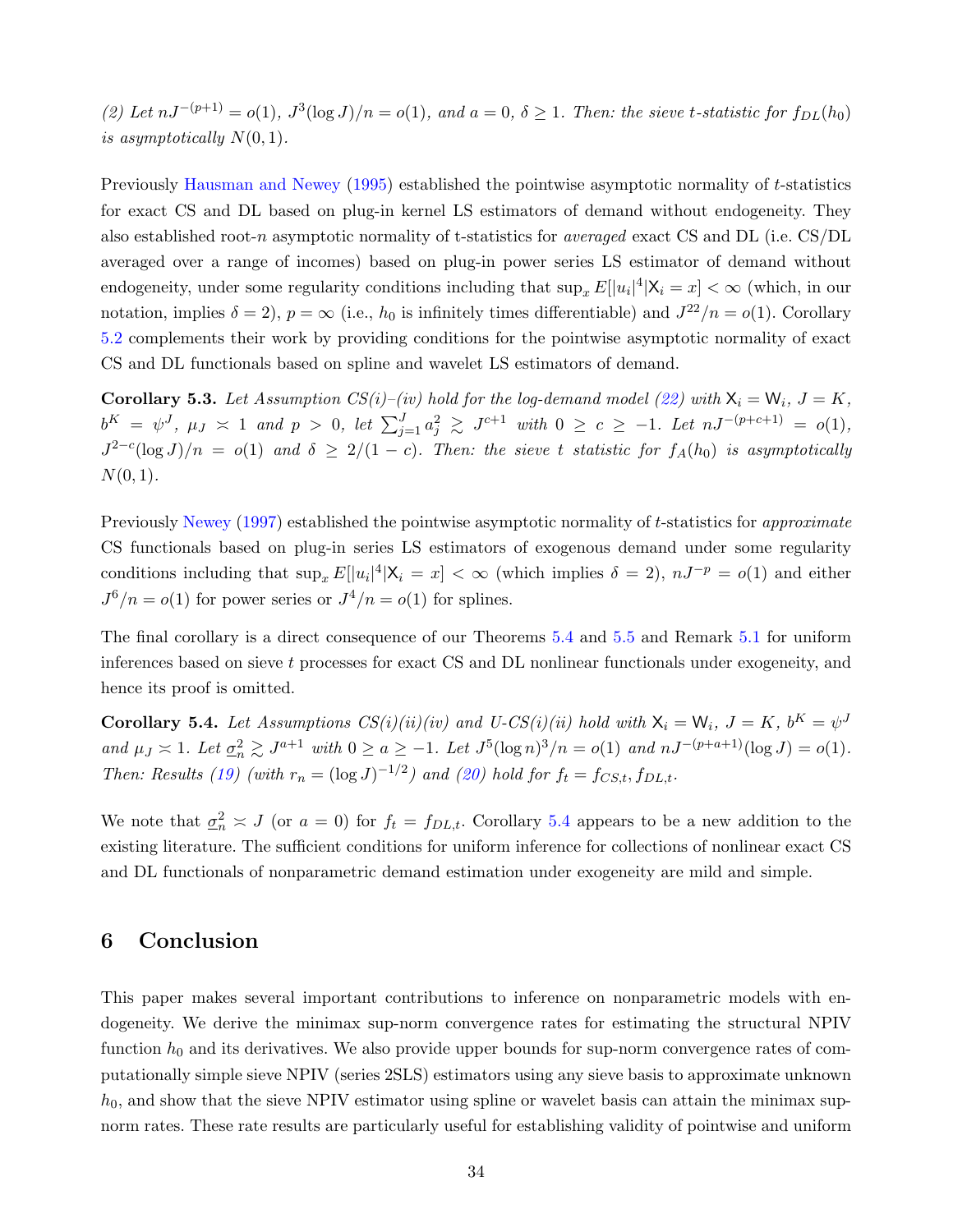inference procedures for nonlinear functionals of  $h_0$ . In particular, we use our sup-norm rates to establish the uniform Gaussian process strong approximation and the validity of score bootstrap-based UCBs for collections of nonlinear functionals of  $h_0$  under primitive conditions, allowing for mildly and severely ill-posed problems. We illustrate the usefulness of our UCBs procedure with two real data applications to nonparametric demand analysis with endogeneity. We establish the pointwise and uniform limit theories for sieve t-statistics for exact (and approximate) CS and DL nonlinear functionals under low-level conditions when the demand function is estimated via sieve NPIV. Our theoretical and empirical results for CS and DL are new additions to the literature on nonparametric welfare analysis.

We conclude the paper by mentioning some further extensions and applications of sup-norm convergence rates of sieve NPIV estimators.

Extensions to semiparametric IV models. Although our rate results are presented for purely nonparametric IV models, the results may be adapted easily to some semiparametric models with nonparametric endogeneity, such as partially linear IV regression [\(Ai and Chen,](#page-37-2) [2003;](#page-37-2) [Florens, Jo](#page-38-15)[hannes, and Van Bellegem,](#page-38-15) [2012\)](#page-38-15), shape-invariant Engel curve IV regression [\(Blundell et al.,](#page-37-3) [2007\)](#page-37-3), and single index IV regression [\(Chen et al.,](#page-37-13) [2014\)](#page-37-13), to list a few. For example, consider the partially linear NPIV model

$$
Y_i = X'_{1i}\beta_0 + h_0(X_{2i}) + u_i \qquad E[u_i|W_{1i}, W_{2i}] = 0
$$

where  $X_{1i}$  and  $X_{2i}$  are of dimensions  $d_1$  and  $d_2$  and do not contain elements in common, and  $W_i =$  $(W_{1i}, W_{2i})$  is the (conditional) IV. See [Florens et al.](#page-38-15) [\(2012\)](#page-38-15); [Chen et al.](#page-37-13) [\(2014\)](#page-37-13) for identification of  $(\beta_0, h_0)$  in this model. We can still estimate  $(\beta_0, h_0)$  via sieve NPIV or series 2SLS as before, replacing  $\Psi$  and B in equations  $(3)-(4)$  $(3)-(4)$  by:

$$
\psi^{J}(x) = (x'_{1}, \psi^{J}_{2}(x_{2})')'
$$
  
\n
$$
\psi^{J}_{2}(x) = (\psi_{J1}(x_{2}), \dots, \psi_{JJ}(x_{2}))'
$$
  
\n
$$
b^{K}(w) = (w'_{1}, b^{K}_{2}(w_{2})')'
$$
  
\n
$$
b^{K}_{2}(w) = (b_{K1}(w_{2}), \dots, b_{KK}(w_{2}))'
$$

where  $x = (x'_1, x'_2)'$ ,  $w = (w'_1, w'_2)'$ ,  $\psi_{J1}, \dots, \psi_{JJ}$  denotes a sieve of dimension J for approximating  $h_0(x_2)$  and  $b_{K1}, \ldots, b_{KK}$  denotes a sieve of dimension K for the instrument space for  $W_2$ . We then partition  $\hat{c}$  in [\(2\)](#page-7-1) into  $\hat{c} = (\hat{\beta}', \hat{c}_2)'$  and set  $\hat{h}(x) = \psi_2^J(x)'\hat{c}_2$ . Note that  $\hat{\beta}$  is root-n consistent and asymptotically normal for  $\beta_0$  under mild conditions (see [Ai and Chen](#page-37-2) [\(2003\)](#page-37-2); [Chen and Pouzo](#page-38-16) [\(2009\)](#page-38-16)), and hence would not affect the optimal convergence rate of  $\hat{h}$  to  $h_0$ . Our rate results may be slightly altered to derive sup-norm convergence rates for  $\hat{h}$  and its derivatives.

Nonparametric specification testing in NPIV models. Structural models may specify a parametric form  $m_{\theta_0}(x)$  where  $\theta_0 \in \Theta \subseteq \mathbb{R}^{d_{\theta}}$  for the unknown structural function  $h_0(x)$  in NPIV model [\(1\)](#page-2-0). We may be interested in testing the parametric model  $\{m_\theta : \theta \in \Theta\}$  against a nonparametric alternative that only assumes some smoothness on  $h_0$ . Specification tests for nonparametric regression without endogeneity have typically been performed via either a quadratic-form-based statistic or a Kolmogorov-Smirnov (KS) type sup statistic.<sup>[18](#page-35-0)</sup> However, specification tests for NPIV models have so

<span id="page-35-0"></span><sup>18</sup>See, e.g., [Bierens](#page-37-14) [\(1982\)](#page-37-14), [Hardle and Mammen](#page-38-17) [\(1993\)](#page-38-17), [Hong and White](#page-38-18) [\(1995\)](#page-38-18), [Fan and Li](#page-38-19) [\(1996\)](#page-38-19), [Lavergne and](#page-39-14)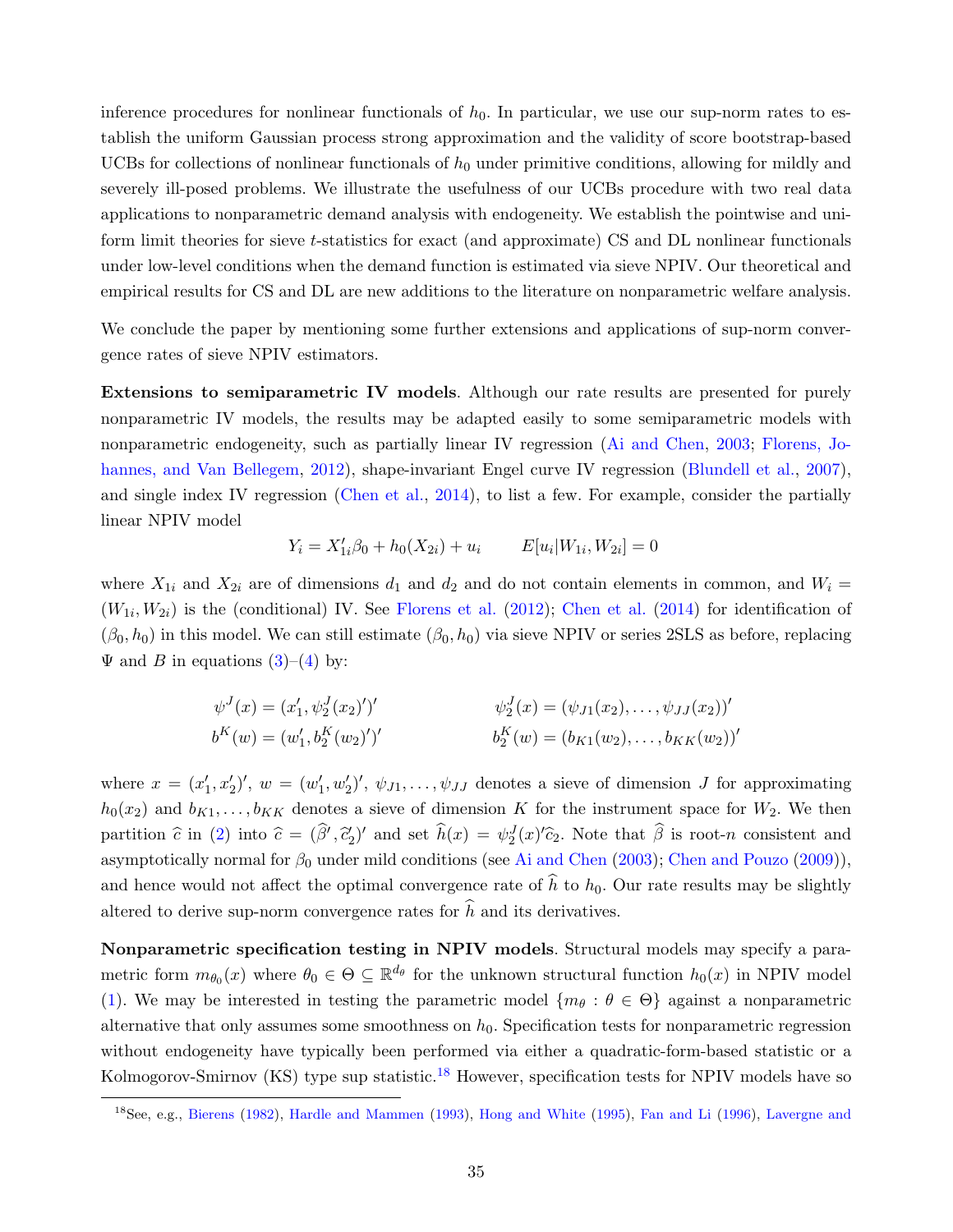[far only been performed via quadratic-form-based statistics; see, e.g.,](#page-39-14) [Horowitz](#page-38-20) [\(2006,](#page-38-20) [2011,](#page-38-3) [2012\)](#page-39-15); [Blundell and Horowitz](#page-37-15) [\(2007\)](#page-37-15); [Breunig](#page-37-16) [\(2015\). Equipped with our sup-norm rate and UCBs results](#page-39-14) [for NPIV function and its derivatives, one could also perform specification tests in NPIV models using](#page-39-14) [KS type statistics of the form](#page-39-14)

$$
T_n = \sup_x \frac{\left| \widehat{h}(x) - \widehat{m}(x, \widehat{\theta}) \right|}{s_n(x)}
$$

where  $\hat{\theta}$  is a first-stage estimator of  $\theta_0$ , and  $\hat{m}(x, \hat{\theta})$  is obtained from series 2SLS regression of  $m(X_1, \hat{\theta}), \ldots, m(X_n, \hat{\theta})$  on the same basis functions as in  $\hat{h}$ , and  $s_n(x)$  is a normalization factor. Alternatively, one could consider a KS statistic formed in terms of the projection of  $[\hat{h}(x) - \hat{m}(x, \hat{\theta})]$ [onto the instrument space. Sup-norm convergence rates and uniform limit theory derived in this paper](#page-39-14) [would be useful in deriving the large-sample distribution of these KS type statistics. Further, based on](#page-39-14) our rate results (in sup- and  $L^2$ [-norm\) for estimating derivatives of](#page-39-14)  $h_0$  in a NPIV model, one could also [perform nonparametric tests of significance by testing whether partial derivatives of NPIV function](#page-39-14)  $h_0$  [are identically zero, via KS or quadratic-form-based test statistics.](#page-39-14)

[If one is interested in specifications or inferences on functionals directly, then one might consider KS](#page-39-14) [type sup statistics for \(possibly nonlinear\) functionals directly. For example, if one is interested in exact](#page-39-14) [CS functional of a demand and concerns about the potential endogeneity of price. Then one could](#page-39-14) [estimate exact CS functional using a series LS estimated demand \(under exogeneity\) and series 2SLS](#page-39-14) [estimated demand \(under endogeneity\), and then compare the two estimated exact CS functionals via](#page-39-14) [KS type or quadratic-form-based test. In fact, the score bootstrap-based UCBs reported in Figure](#page-39-14) [2](#page-12-1) [indicates that such a test based on exact CS functional directly could be quite informative.](#page-39-14)

[Semiparametric 2-step procedures with NPIV first stage](#page-39-14). Many semiparametric two-step or [multi-step estimation and inference procedures involve a nonparametric first stage. There are many](#page-39-14) [theoretical results when the first stage is a purely nonparametric LS regression \(without endogeneity\)](#page-39-14) [and its sup-norm convergence rate is used to assistant subsequent analysis. For structural estimation](#page-39-14) [and inference, it is natural to allow for the presence of nonparametric endogeneity in the first stage](#page-39-14) [as well. For instance, if there is endogeneity present in the conditional moment inequality application](#page-39-14) [of the famous intersection bound paper of](#page-39-14) [Chernozhukov et al.](#page-38-12) [\(2013\)](#page-38-12), one could simply use our sup[norm rate and UCBs results for sieve NPIV instead of their series LS regression in the first stage. As](#page-39-14) [another example, consider semiparametric two-step GMM models](#page-39-14)  $E[g(Z_i, \theta_0, h_0(X_i))] = 0$ , where  $h_0$ is the NPIV function in model [\(1\)](#page-2-0), g is a  $\mathbb{R}^{d_g}$ [-valued vector of moment functions with](#page-39-14)  $d_g \geq d_\theta$ , and  $\theta_0 \in \mathbb{R}^{d_{\theta}}$  [is a finite-dimensional parameter of interest, such as the average exact CS parameter of a](#page-39-14) [nonparametric demand function with endogeneity. A popular estimator](#page-39-14)  $\hat{\theta}$  of  $\theta_0$  is a solution to the [semiparametric two-step GMM with a weighting matrix](#page-39-14)  $\hat{W}$ :

$$
\min_{\theta} \left( \frac{1}{n} \sum_{i=1}^{n} g(Z_i, \theta, \widehat{h}(X_i)) \right)' \widehat{W} \left( \frac{1}{n} \sum_{i=1}^{n} g(Z_i, \theta, \widehat{h}(X_i)) \right)
$$

[Vuong](#page-39-14) [\(1996\)](#page-39-14), [Stinchcombe and White](#page-39-16) [\(1998\)](#page-39-16) and [Horowitz and Spokoiny](#page-39-17) [\(2001\)](#page-39-17) to list a few.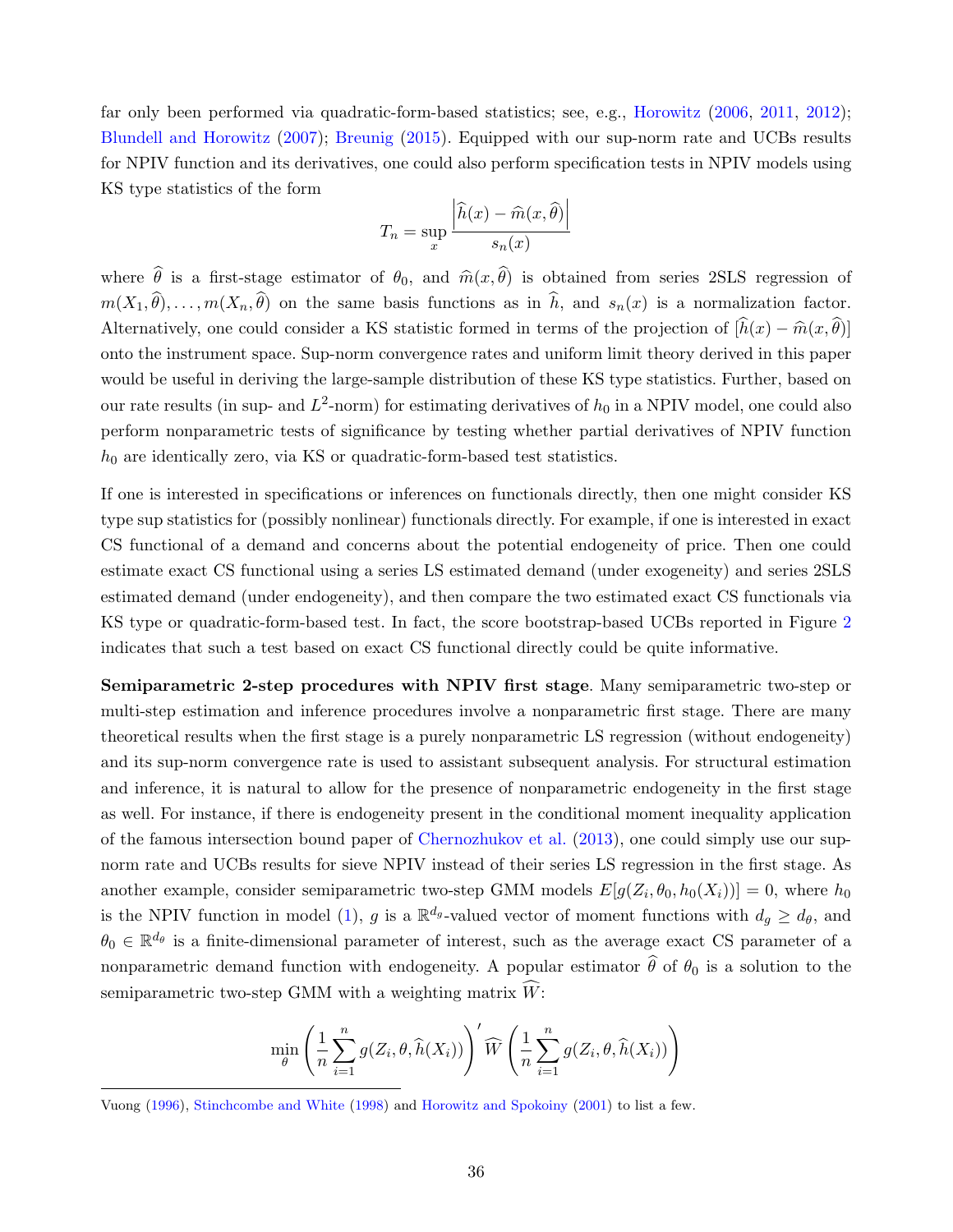where  $\hat{h}$  is a sieve NPIV estimator of  $h_0$ . When  $h_0$  enters the moment function  $g(\cdot)$  nonlinearly, supnorm convergence rates of  $\hat{h}$  to  $h_0$  are useful in deriving the asymptotic properties of  $\hat{\theta}$ .

## References

- <span id="page-37-2"></span>Ai, C. and X. Chen (2003). Efficient estimation of models with conditional moment restrictions containing unknown functions. Econometrica 71 (6), 1795–1843.
- <span id="page-37-12"></span>Andrews, D. W. K. (2011). Examples of l2-complete and boundedly-complete distributions. Cowles Foundation Discussion Paper No. 1801 .
- <span id="page-37-6"></span>Belloni, A., V. Chernozhukov, D. Chetverikov, and K. Kato (2015). Some new asymptotic theory for least squares series: Pointwise and uniform results. Journal of Econometrics  $186(2)$ ,  $345 - 366$ .
- <span id="page-37-14"></span>Bierens, H. (1982). Consistent model specification tests. Journal of Econometrics 20, 105–134.
- <span id="page-37-3"></span>Blundell, R., X. Chen, and D. Kristensen (2007). Semi-nonparametric iv estimation of shape-invariant engel curves. Econometrica 75 (6), 1613–1669.
- <span id="page-37-10"></span>Blundell, R., A. Duncan, and C. Meghir (1998). Estimating labor supply responses using tax reforms. Econometrica  $66(4)$ , pp. 827–861.
- <span id="page-37-15"></span>Blundell, R. and J. L. Horowitz (2007). A non-parametric test of exogeneity. The Review of Economic Studies  $74(4)$ , 1035–1058.
- <span id="page-37-8"></span>Blundell, R., J. L. Horowitz, and M. Parey (2012). Measuring the price responsiveness of gasoline demand: Economic shape restrictions and nonparametric demand estimation. Quantitative Economics  $3(1)$ , 29–51.
- <span id="page-37-9"></span>Blundell, R., J. L. Horowitz, and M. Parey (2016). Nonparametric estimation of a nonseparable demand function under the slutsky inequality restriction. The Review of Economics and Statistics, forthcoming.
- <span id="page-37-11"></span>Blundell, R., T. MaCurdy, and C. Meghir (2007). Chapter 69 labor supply models: Unobserved heterogeneity, nonparticipation and dynamics. Volume 6, Part A of Handbook of Econometrics, pp.  $4667 - 4775$ . Elsevier.
- <span id="page-37-16"></span>Breunig, C. (2015). Goodness-of-fit tests based on series estimators in nonparametric instrumental regression. Journal of Econometrics  $184(2)$ ,  $328 - 346$ .
- <span id="page-37-4"></span>Carrasco, M., J.-P. Florens, and E. Renault (2007). Linear inverse problems in structural econometrics estimation based on spectral decomposition and regularization. In J. J. Heckman and E. E. Leamer (Eds.), Handbook of Econometrics, Volume 6, Part B, Chapter 77, pp. 5633–5751. Elsevier.
- <span id="page-37-5"></span>Cattaneo, M. D. and M. H. Farrell (2013). Optimal convergence rates, bahadur representation, and asymptotic normality of partitioning estimators. Journal of Econometrics  $174(2)$ , 127–143.
- <span id="page-37-13"></span>Chen, X., V. Chernozhukov, S. Lee, and W. K. Newey (2014). Local identification of nonparametric and semiparametric models. Econometrica 82 (2), 785–809.
- <span id="page-37-1"></span>Chen, X. and T. M. Christensen (2013). Optimal uniform convergence rates for sieve nonparametric instrumental variables regression. arXiv preprint arXiv:1311.0412, Cowles Foundation Discussion Paper no. 1923 and Cemmap working paper CWP56/13.
- <span id="page-37-0"></span>Chen, X. and T. M. Christensen (2015a). Optimal sup-norm rates, adaptivity and inference in nonparametric instrumental variables estimation. arXiv preprint arXiv:1508.03365, Cowles Foundation Discussion Paper no. 1923r.
- <span id="page-37-7"></span>Chen, X. and T. M. Christensen (2015b). Optimal uniform convergence rates and asymptotic normality for series estimators under weak dependence and weak conditions. Journal of Econometrics  $188(2)$ ,  $447 - 465$ .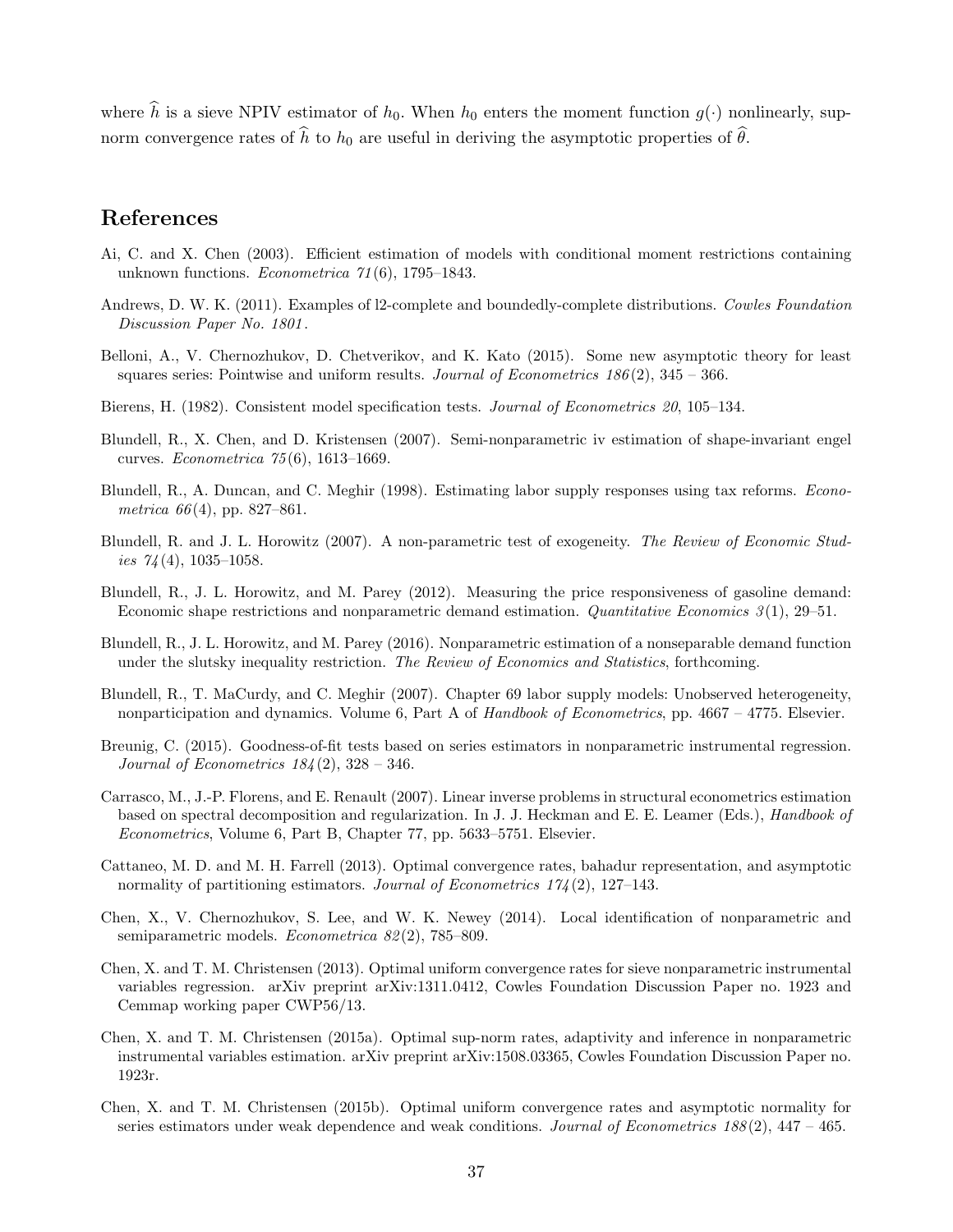- <span id="page-38-16"></span>Chen, X. and D. Pouzo (2009). Efficient estimation of semiparametric conditional moment models with possibly nonsmooth residuals. Journal of Econometrics 152(1), 46–60.
- <span id="page-38-4"></span>Chen, X. and D. Pouzo (2012). Estimation of nonparametric conditional moment models with possibly nonsmooth generalized residuals. *Econometrica*  $80(1)$ , 277–321.
- <span id="page-38-7"></span>Chen, X. and D. Pouzo (2015). Sieve Wald and QLR inferences on semi/nonparametric conditional moment models. Econometrica 83 (3), 1013–1079.
- <span id="page-38-1"></span>Chen, X. and M. Reiss (2011). On rate optimality for ill-posed inverse problems in econometrics. Econometric Theory  $27(3)$ , 497–521.
- <span id="page-38-12"></span>Chernozhukov, V., S. Lee, and A. M. Rosen (2013). Intersection bounds: Estimation and inference. Economet $rica 81(2), 667-737.$
- <span id="page-38-2"></span>Darolles, S., Y. Fan, J.-P. Florens, and E. Renault (2011). Nonparametric instrumental regression. *Economet*rica  $79(5)$ , 1541–1565.
- <span id="page-38-13"></span>DeVore, R. A. and G. G. Lorentz (1993). Constructive Approximation. Grundlehren der mathematischen Wissenschaften 303. Springer-Verlag, Berlin.
- <span id="page-38-19"></span>Fan, Y. and Q. Li (1996). Consistent model specification tests: Omitted variables and semiparametric functional forms. Econometrica  $64(4)$ , 865–890.
- <span id="page-38-15"></span>Florens, J.-P., J. Johannes, and S. Van Bellegem (2012). Instrumental regression in partially linear models. The Econometrics Journal 15, 304–324.
- <span id="page-38-6"></span>Florens, J.-P. and A. Simoni (2012). Nonparametric estimation of an instrumental variables regression: a quasibayesian approach based on regularized posterior. Journal of Econometrics 170, 458–475.
- <span id="page-38-5"></span>Gagliardini, P. and O. Scaillet (2012). Tikhonov regularization for nonparametric instrumental variable estimators. Journal of Econometrics  $167(1)$ , 61–75.
- <span id="page-38-0"></span>Hall, P. and J. L. Horowitz (2005). Nonparametric methods for inference in the presence of instrumental variables. The Annals of Statistics 33 (6), 2904–2929.
- <span id="page-38-17"></span>Hardle, W. and E. Mammen (1993). Comparing nonparametric versus parametric regression fits. The Annals of Statistics 21 (4), 1926–1947.
- <span id="page-38-9"></span>Hausman, J. A. (1981). Exact consumer's surplus and deadweight loss. The American Economic Review 71(4), 662–676.
- <span id="page-38-8"></span>Hausman, J. A. and W. K. Newey (1995). Nonparametric estimation of exact consumers surplus and deadweight loss. Econometrica 63 (6), pp. 1445–1476.
- <span id="page-38-10"></span>Hausman, J. A. and W. K. Newey (2016). Individual heterogeneity and average welfare. *Econometrica*  $84(3)$ , 1225–1248.
- <span id="page-38-11"></span>Hausman, J. A. and W. K. Newey (2017). Nonparametric welfare analysis. Annu. Rev. Econ., forthcoming. 9.
- <span id="page-38-14"></span>Hoderlein, S. and H. Holzmann (2011). Demand analysis as an ill-posed inverse problem with semiparametric specification. Econometric Theory  $27(3)$ , 609?638.
- <span id="page-38-18"></span>Hong, Y. and H. White (1995). Consistent specification testing via nonparametric series regression. Econometrica  $63(5)$ , 1133-1159.
- <span id="page-38-20"></span>Horowitz, J. L. (2006). Testing a parametric model against a nonparametric alternative with identification through instrumental variables. Econometrica  $74(2)$ , 521–538.
- <span id="page-38-3"></span>Horowitz, J. L. (2011). Applied nonparametric instrumental variables estimation. Econometrica 79 (2), 347–394.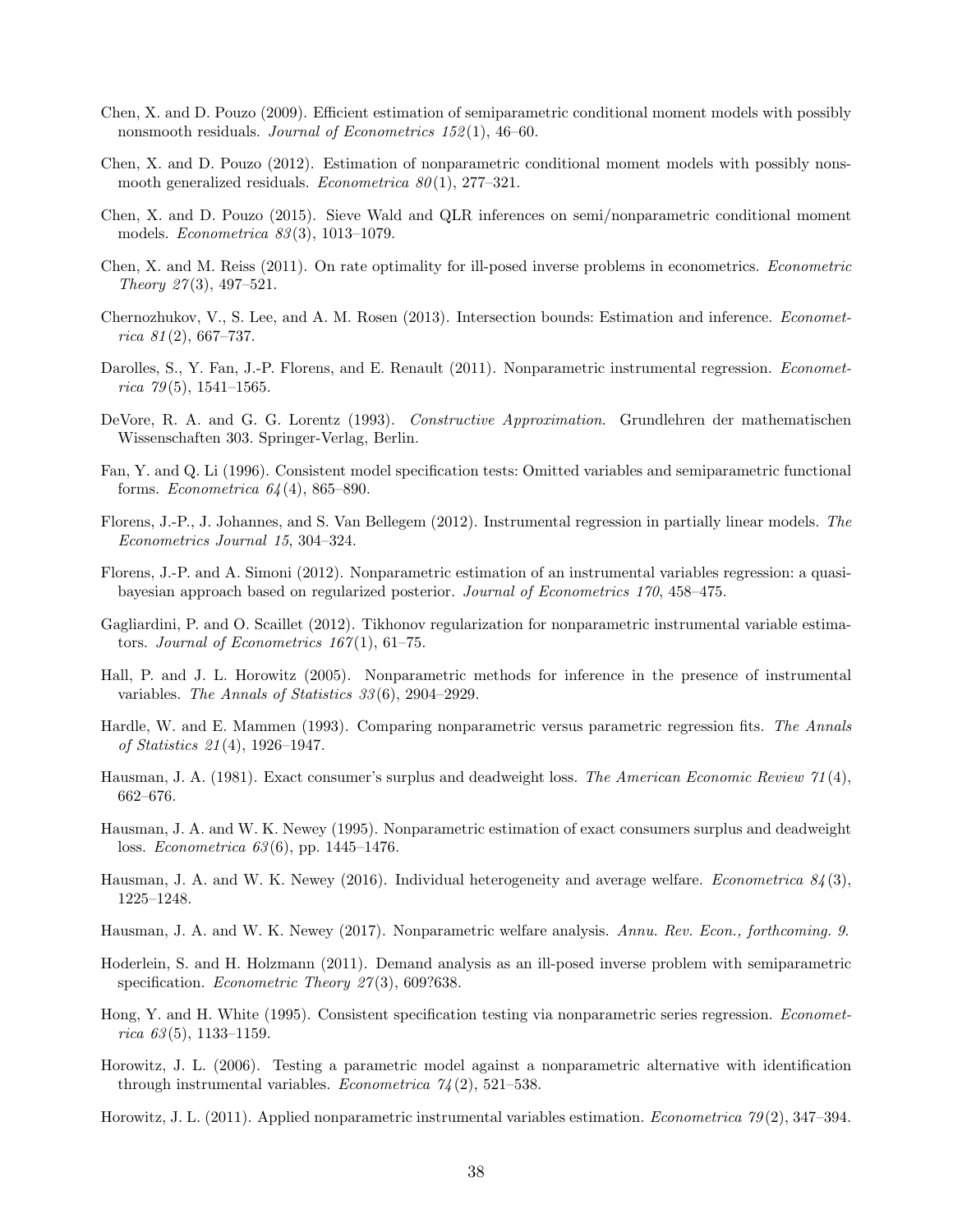- <span id="page-39-15"></span>Horowitz, J. L. (2012). Specification testing in nonparametric instrumental variable estimation. Journal of Econometrics  $167(2)$ , 383 – 396. Fourth Symposium on Econometric Theory and Applications (SETA).
- <span id="page-39-10"></span>Horowitz, J. L. (2014). Adaptive nonparametric instrumental variables estimation: Empirical choice of the regularization parameter. Journal of Econometrics 180, 158–173.
- <span id="page-39-5"></span>Horowitz, J. L. and S. Lee (2012). Uniform confidence bands for functions estimated nonparametrically with instrumental variables. Journal of Econometrics 168, 175–188.
- <span id="page-39-17"></span>Horowitz, J. L. and V. G. Spokoiny (2001). An adaptive, rate-optimal test of a parametric mean-regression model against a nonparametric alternative. *Econometrica 69*(3), 599–631.
- <span id="page-39-7"></span>Huang, J. Z. (1998). Projection estimation in multiple regression with application to functional ANOVA models. The Annals of Statistics  $26(1)$ , 242–272.
- <span id="page-39-11"></span>Huang, J. Z. (2003). Local asymptotics for polynomial spline regression. The Annals of Statistics  $31(5)$ , 1600–1635.
- <span id="page-39-18"></span>Johannes, J., S. van Bellegem, and A. Vanhems (2011). Convergence rates for ill-posed inverse problems with an unknown operator. Econometric Theory  $27(3)$ , 522–545.
- <span id="page-39-1"></span>Kato, K. (2013). Quasi-bayesian analysis of nonparametric instrumental variables models. The Annals of Statistics 41 (5), 2359–2390.
- <span id="page-39-14"></span>Lavergne, P. and Q. H. Vuong (1996). Nonparametric selection of regressors: The nonnested case. *Economet*rica  $64(1)$ , 207-219.
- <span id="page-39-12"></span>Lounici, K. and R. Nickl (2011). Global uniform risk bounds for wavelet deconvolution estimators. The Annals of Statistics 39 (1), 201–231.
- <span id="page-39-8"></span>Mammen, E. (1993). Bootstrap and wild bootstrap for high dimensional linear models. The Annals of Statistics  $21(1)$ , 255–285.
- <span id="page-39-4"></span>Newey, W. K. (1997). Convergence rates and asymptotic normality for series estimators. Journal of Econometrics 79(1), 147–168.
- <span id="page-39-6"></span>Newey, W. K. (2013). Nonparametric instrumental variables estimation. American Economic Review: Papers and Proceedings  $103(3)$ , 550–56.
- <span id="page-39-0"></span>Newey, W. K. and J. L. Powell (2003). Instrumental variable estimation of nonparametric models. *Economet*rica  $71(5)$ , 1565-1578.
- <span id="page-39-13"></span>Pollard, D. (2002). A User's Guide to Measure Theoretic Probability. Cambridge University Press, Cambridge.
- <span id="page-39-16"></span>Stinchcombe, M. B. and H. White (1998). Consistent specification testing with nuisance parameters present only under the alternative. *Econometric Theory*  $14(3)$ , 295?325.
- <span id="page-39-2"></span>Stone, C. J. (1982). Optimal global rates of convergence for nonparametric regression. The Annals of Statistics  $10(4)$ , 1040-1053.
- <span id="page-39-9"></span>Triebel, H. (2006). *Theory of Function Spaces III*. Birkhäuser, Basel.
- <span id="page-39-3"></span>Vanhems, A. (2010). Non-parametric estimation of exact consumer surplus with endogeneity in price. Econometrics Journal  $13(3)$ , S80–S98.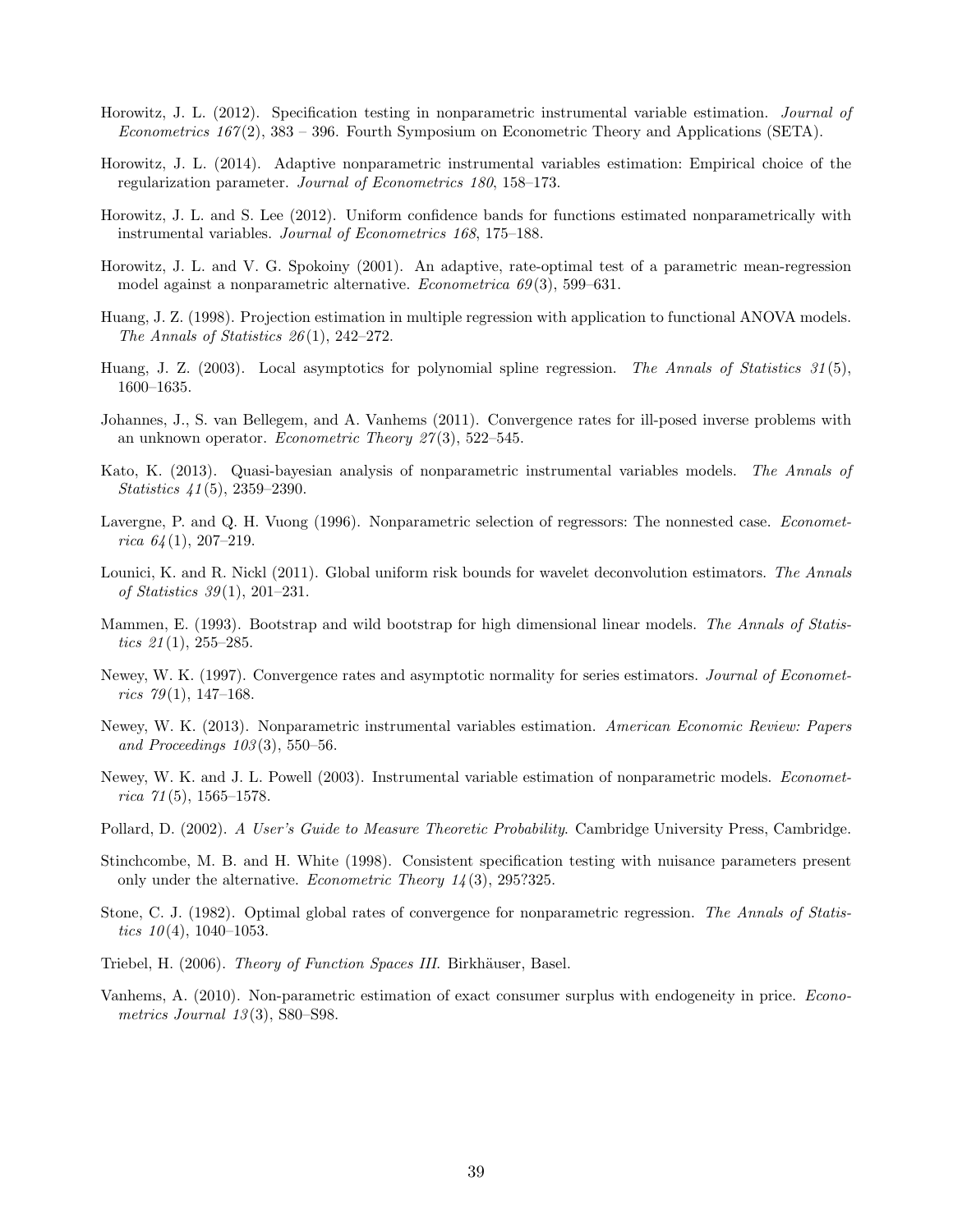## <span id="page-40-0"></span>A Additional lemmas for sup-norm rates

Let  $s_{\text{min}}(A)$  denote the minimum singular value of a rectangular matrix A. For a positive-definite symmetric matrix A we let  $A^{1/2}$  be its positive definite square root. We define  $s_{JK} = s_{\text{min}}(G_b^{-1/2})$  $_b^{-1/2}SG_{\psi}^{-1/2}),$ which satisfies

$$
s_{JK}^{-1} = \sup_{h \in \Psi_J: h \neq 0} \frac{\|h\|_{L^2(X)}}{\|\Pi_K Th\|_{L^2(W)}} \ge \tau_J
$$

for all  $K \geq J > 0$ . The following lemma is used throughout the paper.

**Lemma A.1.** Let Assumptions  $1(iii)$  $1(iii)$  and  $4(i)$  $4(i)$  hold. Then:  $(1 - o(1))s_{JK}^{-1} \leq \tau_J \leq s_{JK}^{-1}$  as  $J \to \infty$ .

Before we provide a bound on the sup-norm "bias" term, we present some sufficient conditions for Assumption [4\(](#page-16-1)iii). This involves three projections of  $h_0$  onto the sieve approximating space  $\Psi_J$ . These projections imply different, but closely related, approximation biases for  $h_0$ . Recall that  $\Pi_J: L^2(X) \to$  $\Psi_J$  is the  $L^2(X)$  orthogonal (i.e. least squares) projection onto  $\Psi_J$ , namely  $\Pi_J h_0 = \arg\min_{h \in \Psi_J} ||h_0$  $h\|_{L^2(X)}$ , and  $Q_J h_0 = \arg \min_{h \in \Psi_J} \|\Pi_K T(h_0 - h)\|_{L^2(W)}$  is the sieve 2SLS projection of  $h_0$  onto  $\Psi_J$ . Let  $\pi_J h_0 = \arg \min_{h \in \Psi_J} ||T(h_0 - h)||_{L^2(W)}$  denote the IV projection of  $h_0$  onto  $\Psi_J$ . Note that each of these projections are non-random.

Instead of Assumption  $4(iii)$  $4(iii)$ , we could impose:

**Assumption 4** (iii') 
$$
(\zeta_{\psi,J}\tau_J) \times ||(\Pi_K T - T)(Q_J h_0 - \pi_J h_0)||_{L^2(W)} \le \text{const} \times ||Q_J h_0 - \pi_J h_0||_{L^2(X)}.
$$

Assumption [4\(](#page-16-1)iii') seems mild and is automatically satisfied by Riesz basis. This is because  $\|(\Pi_KT T|h||_{L^2(W)} = 0$  for all  $h \in \Psi_J$  when the basis functions for  $B_K$  and  $\Psi_J$  form either a Riesz basis or eigenfunction basis for the conditional expectation operator. The following lemma collects some useful facts about the approximation properties of  $\pi_J h_0$ .

<span id="page-40-1"></span>**Lemma A.2.** Let Assumptions  $1(iii)$  $1(iii)$  and  $4(ii)$  $4(ii)$  hold. Then:

- $(1)$   $\|h_0 \pi_J h_0\|_{L^2(X)} \asymp \|h_0 \Pi_J h_0\|_{L^2(X)};$
- (2) If Assumption [4\(](#page-16-1)i) also holds, then:  $||Q_J h_0 \pi_J h_0||_{L^2(X)} \le o(1) \times ||h_0 \pi_J h_0||_{L^2(X)}$ .
- (3) Further, if Assumption  $\frac{1}{4}(iii')$  and

<span id="page-40-2"></span>
$$
\|\Pi_J h_0 - \pi_J h_0\|_{\infty} \le \text{const} \times \|h_0 - \Pi_J h_0\|_{\infty} \tag{24}
$$

hold then Assumption  $\frac{1}{4}(iii)$  is satisfied.

In light of Lemma [A.2](#page-40-1) parts (1) and (2), Condition [\(24\)](#page-40-2) seems mild. In fact, Condition [\(24\)](#page-40-2) is trivially satisfied when the basis for  $\Psi_J$  is a Riesz basis because then  $\pi_J h_0 = \Pi_J h_0$  (see section 6 in [Chen and](#page-38-7) [Pouzo](#page-38-7) [\(2015\)](#page-38-7)). See Lemma [G.1](#page--1-6) in the online Appendix [G](#page--1-3) for more detailed relations among  $\Pi_J h_{0,1}$  $\pi_J h_0$  and  $Q_J h_0$ .

The next lemma provides a bound on the sup-norm "bias" term.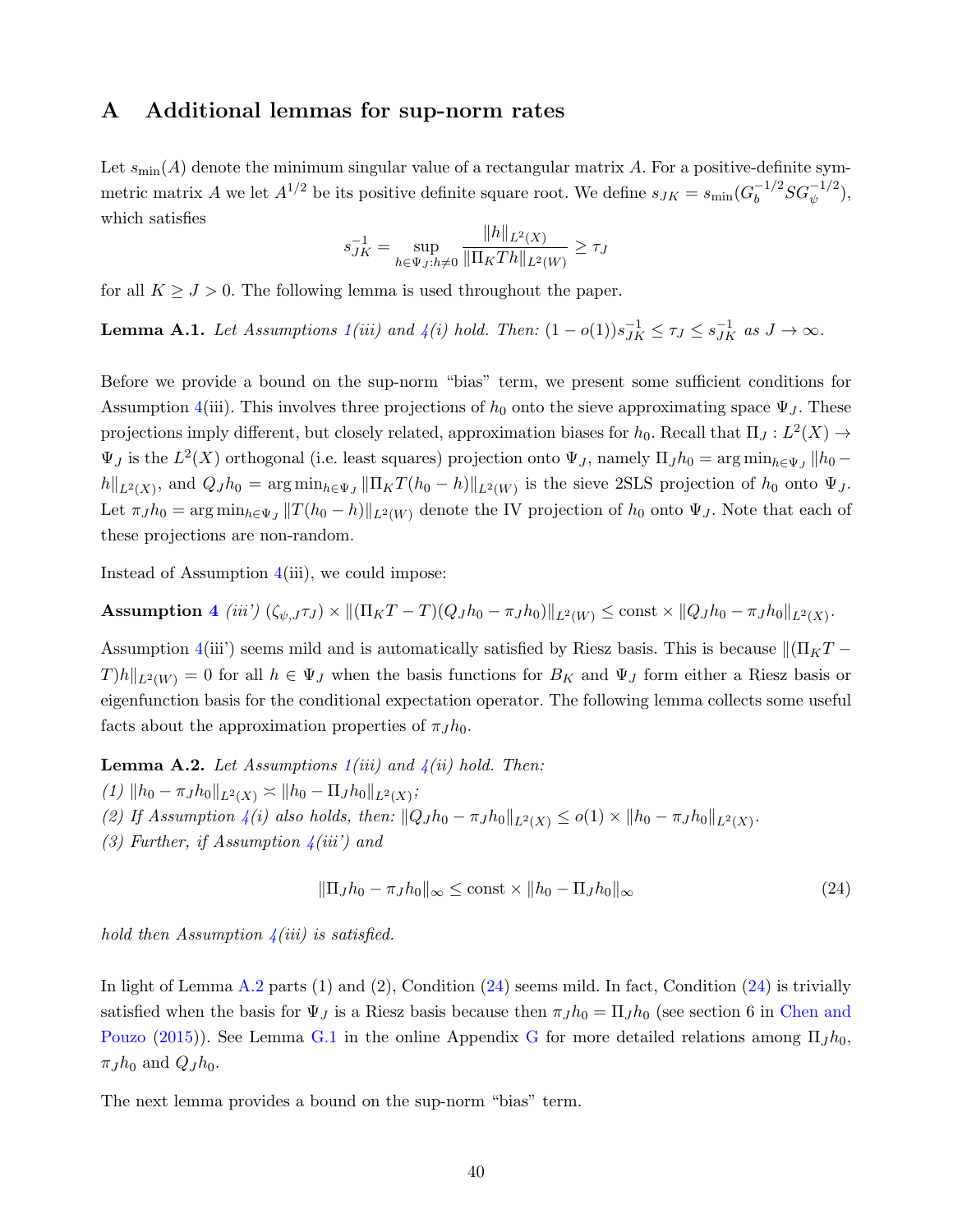**Lemma A.3.** Let Assumptions  $1(iii)$  $1(iii)$ ,  $3(ii)$  $3(ii)$  and  $4$  hold. Then:  $(1)$   $\|\tilde{h} - \Pi_J h_0\|_{\infty} \leq O_p(1) \times \|h_0 - \Pi_J h_0\|_{\infty}$ .  $(2)$   $\|\tilde{h} - h_0\|_{\infty} \leq O_p (1 + \|\Pi_J\|_{\infty}) \times \|h_0 - h_{0,J}\|_{\infty}.$ 

## <span id="page-41-0"></span>B Optimal  $L^2$ -norm rates for derivatives

Here we show that the sieve NPIV estimator can attain the optimal  $L^2$ -norm convergence rates for estimating  $h_0$  and its derivatives under much weaker conditions. The optimal  $L^2$ -norm rates for sieve NPIV derivative estimation presented in this section are new, and should be very useful for inference on some nonlinear functionals involving derivatives such as  $f(h) = ||\partial^{\alpha}h||_{L^2(X)}^2$ .

Instead of Assumption [1\(](#page-15-1)iii), we impose the following condition for identification in  $(\mathcal{H}, \|\cdot\|_{L^2(X)})$ :

**Assumption [1](#page-15-1)** (iii)  $h_0 \in \mathcal{H} \subset L^2(X)$ , and  $T[h-h_0] = 0 \in L^2(W)$  for any  $h \in \mathcal{H}$  implies that  $||h - h_0||_{L^2(X)} = 0.$ 

**Theorem B.1.** Let Assumptions  $1(iii')$  $1(iii')$  and  $4(i)(ii)$  $4(i)(ii)$  hold and let  $\tau_J \zeta \sqrt{(\log J)/n} = o(1)$ . Then: (1)  $||h - h_0||_{L^2(X)} \leq O_p(1) \times ||h_0 - \Pi_J h_0||_{L^2(X)}$ . (2) Further, if Assumption  $2(i)$  $2(i)$  holds then

$$
\|\widehat{h} - h_0\|_{L^2(X)} = O_p\left(\|h_0 - \Pi_J h_0\|_{L^2(X)} + \tau_J \sqrt{J/n}\right).
$$

The following corollary provides concrete  $L^2$  norm convergence rates of  $\widehat{h}$  and its derivatives. Let  $B_2^p$ 2,2 denote the Sobolev space of smoothness  $p > 0$ ,  $\|\cdot\|_{B^{p}_{2,2}}$  denote a Sobolev norm of smoothness p, and  $B_2(p, L) = \{h \in B_2^p\}$  $_{2,2}^{p}:$   $||h||_{B_{2,2}^{p}} \le L$  where radius  $0 < L < \infty$  [\(Triebel,](#page-39-9) [2006,](#page-39-9) Section 1.11).

<span id="page-41-1"></span>Corollary B.1. Let Assumptions  $1(i)(ii)(iii')$  $1(i)(ii)(iii')$  and  $4(i)(ii)$  $4(i)(ii)$  hold. Let  $h_0 \in B_2(p, L)$ ,  $\Psi_J$  be spanned by a cosine basis, B-spline basis of order  $\gamma > p$ , or CDV wavelet basis of regularity  $\gamma > p$ , B<sub>K</sub> be spanned by a cosine, spline, or wavelet basis. Let  $\tau_J \sqrt{(J \log J)/n} = o(1)$  hold. Then:  $(1)$   $\|\partial^{\alpha}\tilde{h} - \partial^{\alpha}h_0\|_{L^2(X)} = O_p\left(J^{-(p-|\alpha|)/d}\right)$  for all  $0 \leq |\alpha| < p$ .

(2) Further if Assumption  $2(i)$  $2(i)$  holds, then

$$
\|\partial^{\alpha}\widehat{h} - \partial^{\alpha}h_0\|_{L^2(X)} = O_p\left(J^{-(p-|\alpha|)/d} + \tau_J J^{|\alpha|/d}\sqrt{J/n}\right) \quad \text{for all} \quad 0 \le |\alpha| < p.
$$

(2.a) Mildly ill-posed case: choosing  $J \n\asymp n^{d/(2(p+\varsigma)+d)}$  yields  $\tau_J \sqrt{(J \log J)/n} = o(1)$  and

$$
\|\partial^{\alpha}\widehat{h} - \partial^{\alpha}h_0\|_{L^2(X)} = O_p(n^{-(p-|\alpha|)/(2(p+\varsigma)+d)}).
$$

(2.b) Severely ill-posed case: choosing  $J = (c_0 \log n)^{d/s}$  for any  $c_0 \in (0,1)$  yields  $\tau_J \sqrt{(J \log J)/n} = o(1)$ and

$$
\|\partial^{\alpha}\widehat{h} - \partial^{\alpha}h_0\|_{L^2(X)} = O_p((\log n)^{-(p-|\alpha|)/\varsigma}).
$$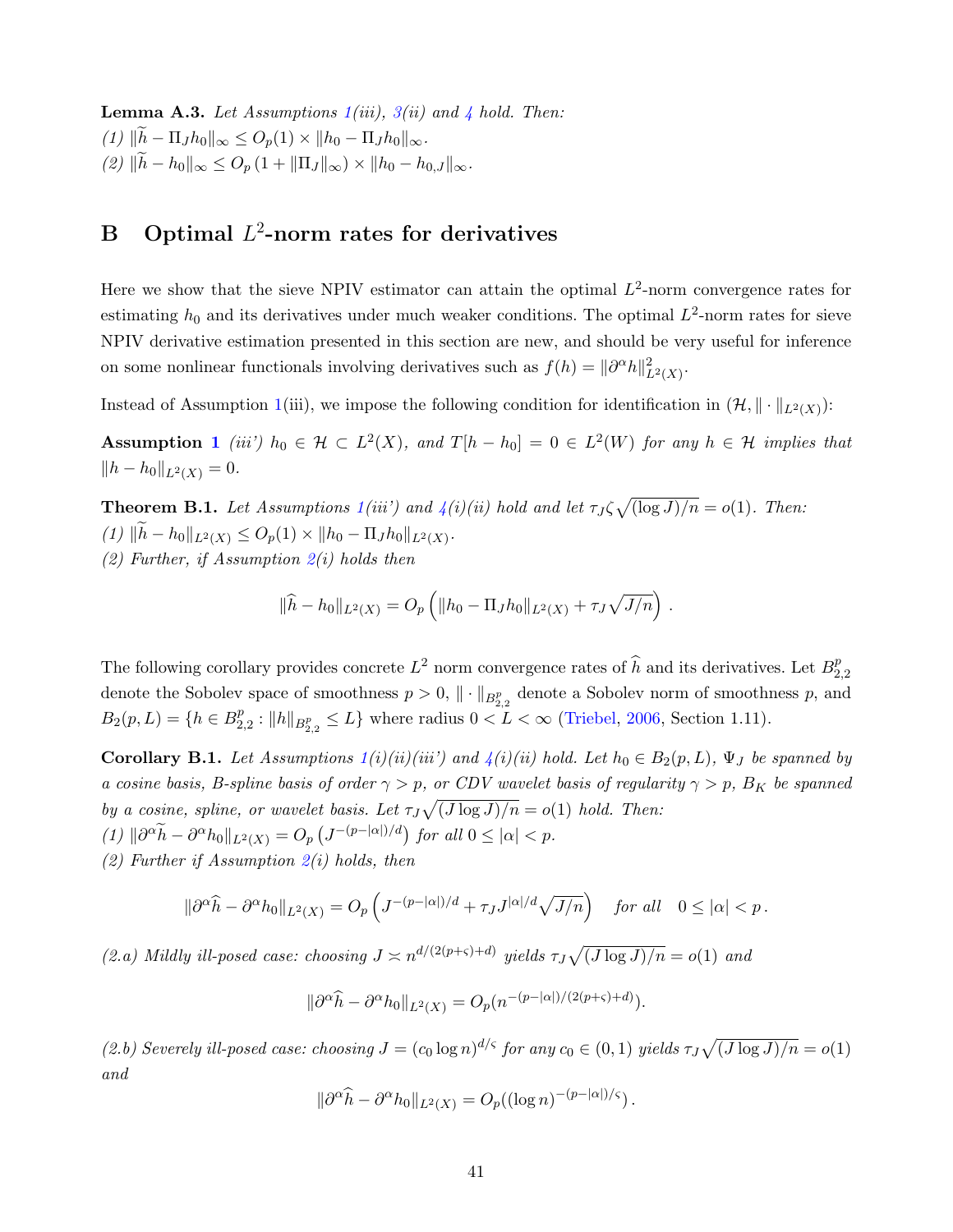The conclusions of Corollary [B.1](#page-41-1) remain true for any basis  $B_K$  under the condition  $\tau_J \zeta_b \sqrt{\frac{\log J}{n}} =$  $o(1)$ . Previously, assuming some rates on estimating the unknown operator T, [Johannes, van Bellegem,](#page-39-18) [and Vanhems](#page-39-18) [\(2011\)](#page-39-18) obtained similar  $L^2$ -norm rates for derivatives of iteratively Tikhonov-regularized estimators in a NPIV model with scalar regressor  $X_i$  and scalar instrument  $W_i$ .

Our next theorem shows that the rates obtained in Corollary [B.1](#page-41-1) are optimal. It extends the ear-lier work by [Chen and Reiss](#page-38-1) [\(2011\)](#page-38-1) on  $L^2$ -norm lower-bounds for  $h_0$  to lower bounds for derivative estimation.

<span id="page-42-1"></span>**Theorem B.2.** Let Condition LB hold with  $B_2(p, L)$  in place of  $B_{\infty}(p, L)$  for the NPIV model with a random sample  $\{(X_i, Y_i, W_i)\}_{i=1}^n$ . Then for any  $0 \leq |\alpha| < p$ :

$$
\liminf_{n \to \infty} \inf_{\widehat{g}_n} \sup_{h \in B_2(p,L)} \mathbb{P}_h \left( \| \widehat{g}_n - \partial^{\alpha} h \|_{L^2(X)} \ge c n^{-(p-|\alpha|)/(2(p+\varsigma)+d)} \right) \ge c' > 0
$$

in the mildly ill-posed case, and

$$
\liminf_{n \to \infty} \inf_{\widehat{g}_n} \sup_{h \in B_2(p,L)} \mathbb{P}_h \left( \| \widehat{g}_n - \partial^{\alpha} h \|_{L^2(X)} \ge c (\log n)^{-(p-|\alpha|)/\varsigma} \right) \ge c' > 0
$$

in the severely ill-posed case, where  $\inf_{\hat{g}_n}$  denotes the infimum over all estimators of  $\partial^{\alpha}h$  based on the sample of size n,  $\sup_{h \in B_2(p,L)} \mathbb{P}_h$  denotes the sup over  $h \in B_2(p,L)$  and distributions of  $(X_i, W_i, u_i)$ that satisfy Condition LB with  $\nu$  fixed, and the finite positive constants c, c' do not depend on n.

### <span id="page-42-0"></span>C Lower bounds for quadratic functionals

In this section we study quadratic functionals of the form

$$
f(h) = \int (\partial^{\alpha}h(x))^{2} \mu(x) \mathrm{d}x
$$

where  $\mu(x) \geq \mu > 0$  is a positive weighting function. These functionals are very important for nonparametric specification and goodness-of-fit testing, as outlined in the conclusion section. We derive lower bounds on convergence rates of estimators of the functional  $f(h_0)$ .

<span id="page-42-2"></span>**Theorem C.1.** Let Condition LB hold with  $B_2(p, L)$  in place of  $B_{\infty}(p, L)$  for the NPIV model with a random sample  $\{(X_i, Y_i, W_i)\}_{i=1}^n$ . Then for any  $0 \leq |\alpha| < p$ :

$$
\liminf_{n \to \infty} \inf_{\widehat{g}_n} \sup_{h \in B_2(p,L)} \mathbb{P}_h(|\widehat{g}_n - f(h)| > cr_n) \ge c' > 0
$$

where

$$
r_n = \begin{bmatrix} n^{-1/2} & \text{in the mildly ill-posed case when } p \ge \varsigma + 2|\alpha| + d/4 \\ n^{-4(p-|\alpha|)/(4(p+\varsigma)+d)} & \text{in the mildly ill-posed case when } \varsigma < p < \varsigma + 2|\alpha| + d/4 \\ (\log n)^{-2(p-|\alpha|)/\varsigma} & \text{in the severely ill-posed case,} \end{bmatrix}
$$